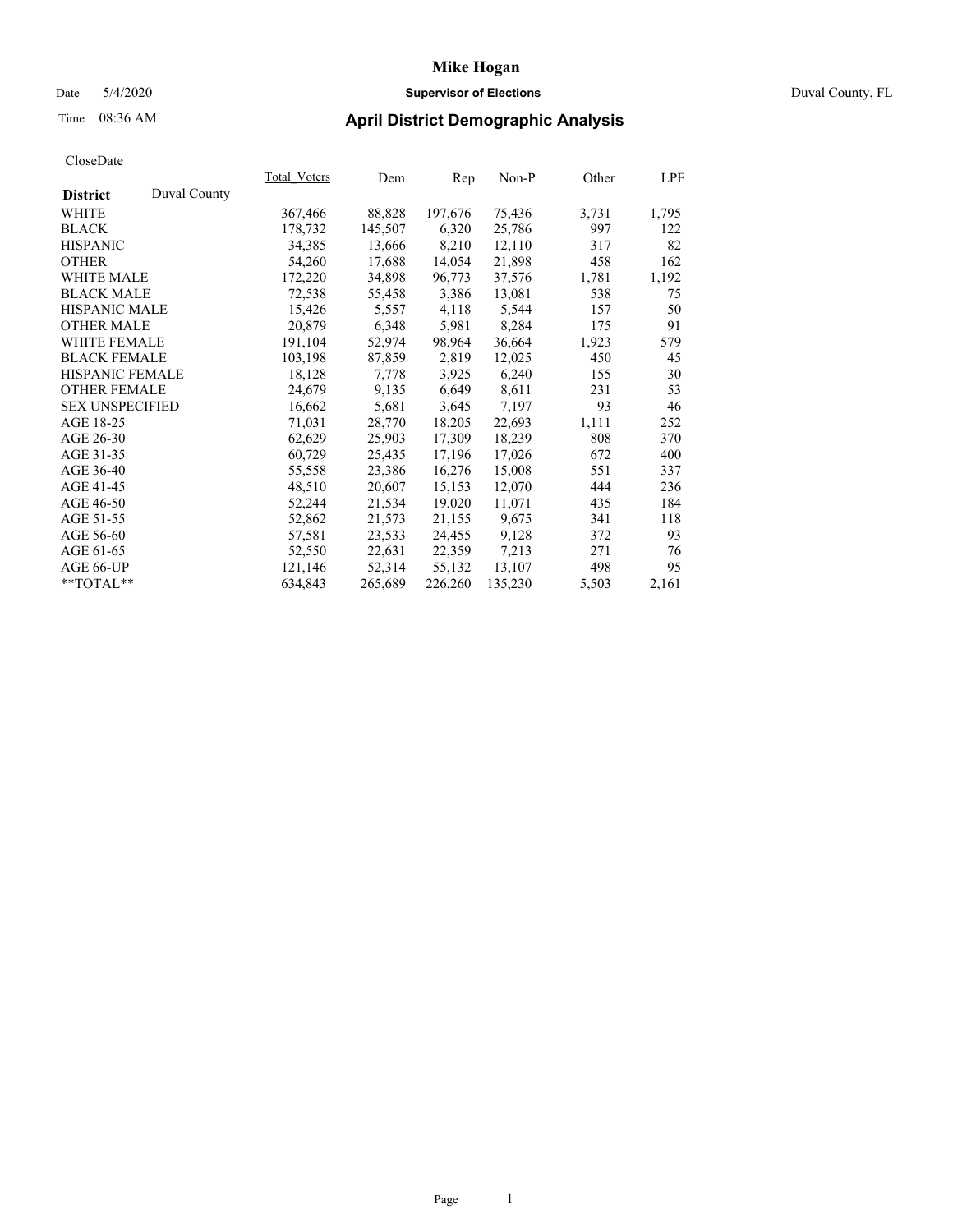Date 5/4/2020 **Supervisor of Elections** Duval County, FL

# Time 08:36 AM **April District Demographic Analysis**

|                                            | Total Voters | Dem    | Rep    | Non-P | Other | LPF            |
|--------------------------------------------|--------------|--------|--------|-------|-------|----------------|
| City Council District 1<br><b>District</b> |              |        |        |       |       |                |
| <b>WHITE</b>                               | 21,007       | 5,276  | 10,947 | 4,504 | 193   | 87             |
| <b>BLACK</b>                               | 14,245       | 11,198 | 546    | 2,406 | 85    | 10             |
| <b>HISPANIC</b>                            | 3,141        | 1,317  | 661    | 1,132 | 27    | $\overline{4}$ |
| <b>OTHER</b>                               | 3,734        | 1,293  | 834    | 1,570 | 24    | 13             |
| <b>WHITE MALE</b>                          | 9,752        | 2,048  | 5,306  | 2,252 | 88    | 58             |
| <b>BLACK MALE</b>                          | 5,679        | 4,170  | 288    | 1,168 | 47    | 6              |
| <b>HISPANIC MALE</b>                       | 1,354        | 525    | 317    | 496   | 14    | $\overline{2}$ |
| <b>OTHER MALE</b>                          | 1,348        | 436    | 365    | 532   | 7     | 8              |
| <b>WHITE FEMALE</b>                        | 10,984       | 3,159  | 5,514  | 2,181 | 103   | 27             |
| <b>BLACK FEMALE</b>                        | 8,254        | 6,810  | 243    | 1,159 | 38    | 4              |
| HISPANIC FEMALE                            | 1,695        | 754    | 326    | 600   | 13    | $\overline{2}$ |
| <b>OTHER FEMALE</b>                        | 1,679        | 664    | 370    | 627   | 14    | 4              |
| <b>SEX UNSPECIFIED</b>                     | 1,380        | 517    | 259    | 596   | 5     | 3              |
| AGE 18-25                                  | 5,305        | 2,358  | 1,043  | 1,817 | 66    | 21             |
| AGE 26-30                                  | 4,271        | 1,984  | 872    | 1,352 | 48    | 15             |
| AGE 31-35                                  | 4,214        | 2,009  | 909    | 1,240 | 39    | 17             |
| AGE 36-40                                  | 3,597        | 1,658  | 872    | 1,021 | 33    | 13             |
| AGE 41-45                                  | 3,122        | 1,456  | 824    | 805   | 26    | 11             |
| AGE 46-50                                  | 3,317        | 1,574  | 970    | 736   | 25    | 12             |
| AGE 51-55                                  | 3,457        | 1,555  | 1,227  | 641   | 25    | 9              |
| AGE 56-60                                  | 3,829        | 1,687  | 1,471  | 631   | 32    | $\,$ 8 $\,$    |
| AGE 61-65                                  | 3,417        | 1,544  | 1,329  | 525   | 16    | 3              |
| AGE 66-UP                                  | 7,598        | 3,259  | 3,471  | 844   | 19    | 5              |
| **TOTAL**                                  | 42,127       | 19,084 | 12,988 | 9,612 | 329   | 114            |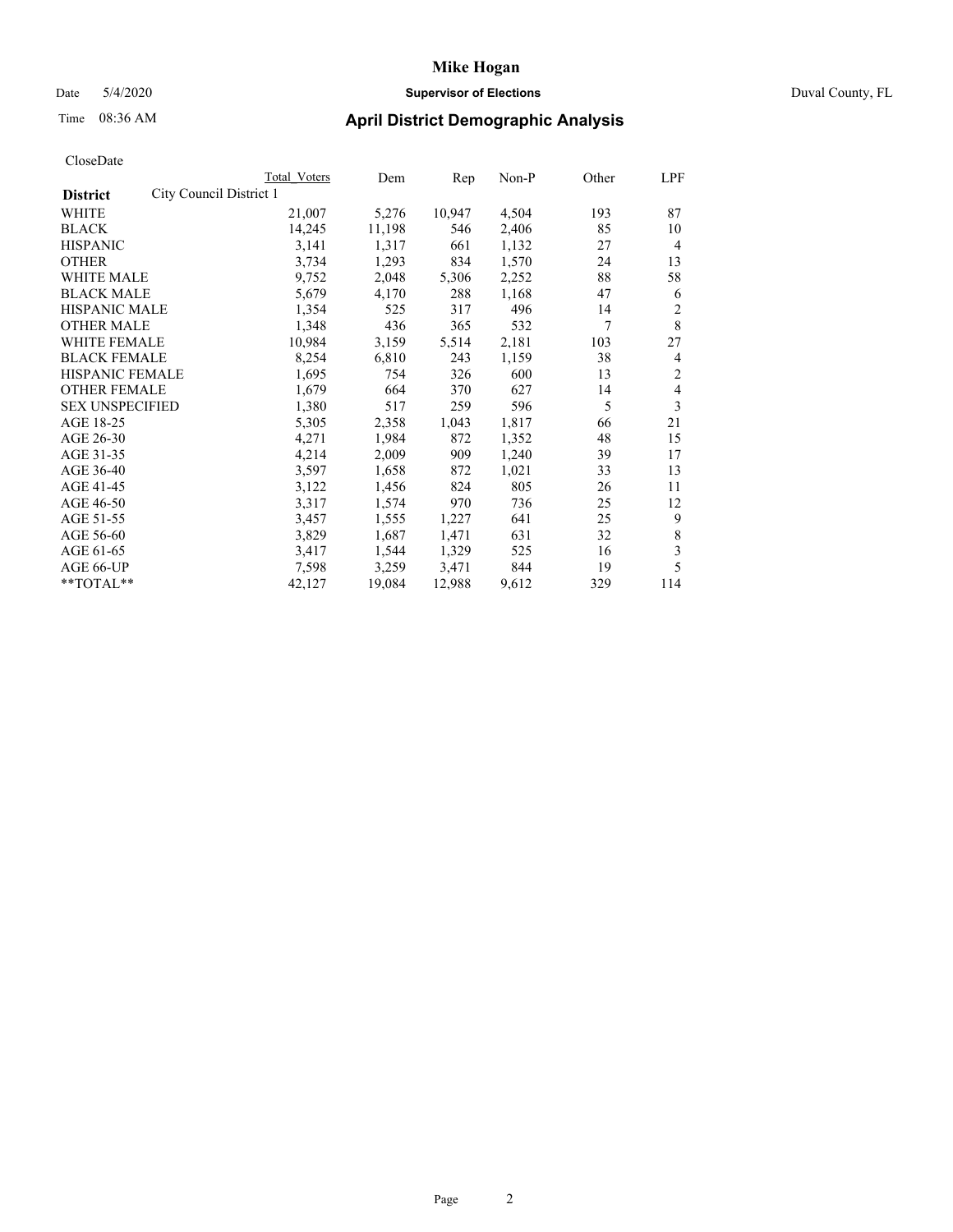# Date 5/4/2020 **Supervisor of Elections** Duval County, FL

# Time 08:36 AM **April District Demographic Analysis**

|                                            | Total Voters | Dem    | Rep    | Non-P  | Other          | LPF            |
|--------------------------------------------|--------------|--------|--------|--------|----------------|----------------|
| City Council District 2<br><b>District</b> |              |        |        |        |                |                |
| WHITE                                      | 33,021       | 6,389  | 19,956 | 6,252  | 295            | 129            |
| <b>BLACK</b>                               | 9,006        | 6,968  | 425    | 1,537  | 69             | 7              |
| <b>HISPANIC</b>                            | 2,731        | 1,008  | 779    | 926    | 15             | 3              |
| <b>OTHER</b>                               | 4,189        | 1,121  | 1,412  | 1,609  | 33             | 14             |
| WHITE MALE                                 | 15,761       | 2,569  | 9,821  | 3,144  | 148            | 79             |
| <b>BLACK MALE</b>                          | 3,957        | 2,821  | 241    | 850    | 38             | 7              |
| HISPANIC MALE                              | 1,280        | 416    | 403    | 451    | 8              | 2              |
| <b>OTHER MALE</b>                          | 1,687        | 428    | 606    | 631    | 14             | 8              |
| <b>WHITE FEMALE</b>                        | 16,910       | 3,757  | 9,946  | 3,011  | 146            | 50             |
| <b>BLACK FEMALE</b>                        | 4,920        | 4,055  | 183    | 652    | 30             | $\theta$       |
| HISPANIC FEMALE                            | 1,388        | 570    | 358    | 452    | 7              | 1              |
| <b>OTHER FEMALE</b>                        | 1,912        | 586    | 656    | 647    | 19             | 4              |
| <b>SEX UNSPECIFIED</b>                     | 1,132        | 284    | 358    | 486    | $\overline{c}$ | $\overline{c}$ |
| AGE 18-25                                  | 5,204        | 1,647  | 1,856  | 1,599  | 87             | 15             |
| AGE 26-30                                  | 4,309        | 1,386  | 1,557  | 1,290  | 53             | 23             |
| AGE 31-35                                  | 4,560        | 1,368  | 1,765  | 1,351  | 51             | 25             |
| AGE 36-40                                  | 4,569        | 1,496  | 1,705  | 1,293  | 41             | 34             |
| AGE 41-45                                  | 4,096        | 1,355  | 1,657  | 1,032  | 31             | 21             |
| AGE 46-50                                  | 4,371        | 1,451  | 2,019  | 857    | 32             | 12             |
| AGE 51-55                                  | 4,478        | 1,415  | 2,253  | 772    | 31             | 7              |
| AGE 56-60                                  | 4,576        | 1,355  | 2,523  | 661    | 30             | 7              |
| AGE 61-65                                  | 4,005        | 1,242  | 2,210  | 530    | 22             | 1              |
| AGE 66-UP                                  | 8,779        | 2,771  | 5,027  | 939    | 34             | 8              |
| **TOTAL**                                  | 48,947       | 15,486 | 22,572 | 10,324 | 412            | 153            |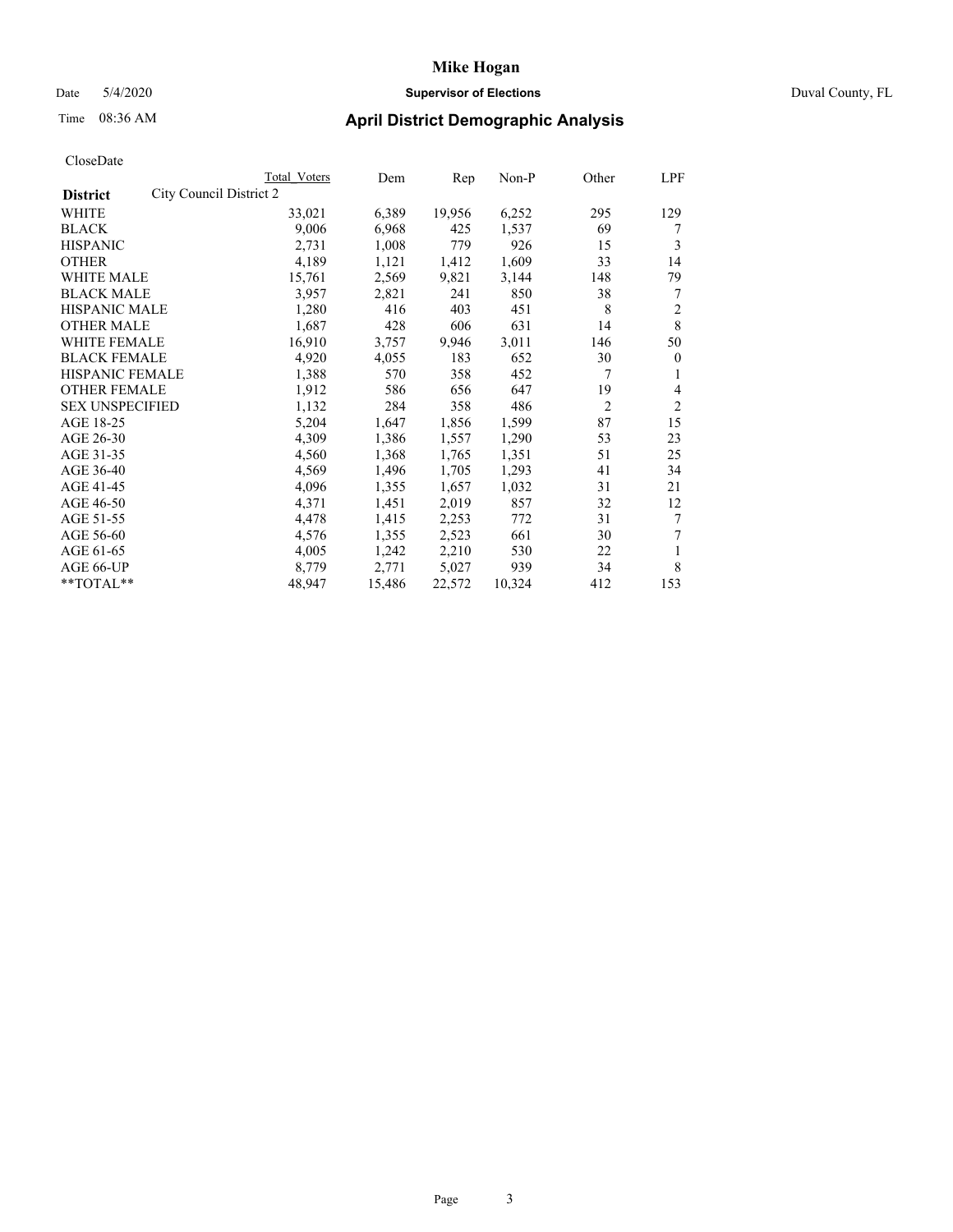# Date 5/4/2020 **Supervisor of Elections** Duval County, FL

# Time 08:36 AM **April District Demographic Analysis**

|                                            | Total Voters | Dem    | Rep    | Non-P  | Other | LPF            |
|--------------------------------------------|--------------|--------|--------|--------|-------|----------------|
| City Council District 3<br><b>District</b> |              |        |        |        |       |                |
| <b>WHITE</b>                               | 35,004       | 7,544  | 19,257 | 7,681  | 341   | 181            |
| <b>BLACK</b>                               | 4,646        | 3,465  | 250    | 889    | 35    | 7              |
| <b>HISPANIC</b>                            | 3,055        | 1,080  | 894    | 1,044  | 33    | 4              |
| <b>OTHER</b>                               | 6,020        | 1,645  | 1,937  | 2,383  | 43    | 12             |
| WHITE MALE                                 | 16,454       | 2,803  | 9,543  | 3,806  | 169   | 133            |
| <b>BLACK MALE</b>                          | 2,160        | 1,485  | 151    | 498    | 20    | 6              |
| HISPANIC MALE                              | 1,342        | 410    | 415    | 494    | 21    | 2              |
| <b>OTHER MALE</b>                          | 2,450        | 633    | 818    | 975    | 18    | 6              |
| <b>WHITE FEMALE</b>                        | 18,140       | 4,650  | 9,527  | 3,750  | 169   | 44             |
| <b>BLACK FEMALE</b>                        | 2,419        | 1,937  | 94     | 372    | 15    | 1              |
| HISPANIC FEMALE                            | 1,638        | 646    | 465    | 515    | 10    | $\overline{2}$ |
| <b>OTHER FEMALE</b>                        | 2,858        | 866    | 949    | 1,018  | 21    | 4              |
| <b>SEX UNSPECIFIED</b>                     | 1,263        | 304    | 376    | 568    | 9     | 6              |
| AGE 18-25                                  | 5,155        | 1,559  | 1,787  | 1,701  | 85    | 23             |
| AGE 26-30                                  | 4,541        | 1,330  | 1,743  | 1,378  | 55    | 35             |
| AGE 31-35                                  | 4,480        | 1,304  | 1,649  | 1,437  | 51    | 39             |
| AGE 36-40                                  | 4,496        | 1,269  | 1,762  | 1,380  | 52    | 33             |
| AGE 41-45                                  | 3,910        | 1,113  | 1,601  | 1,140  | 32    | 24             |
| AGE 46-50                                  | 4,186        | 1,128  | 1,980  | 1,016  | 40    | 22             |
| AGE 51-55                                  | 4,211        | 1,094  | 2,160  | 921    | 25    | 11             |
| AGE 56-60                                  | 4,492        | 1,168  | 2,399  | 886    | 33    | 6              |
| AGE 61-65                                  | 3,956        | 1,135  | 2,060  | 727    | 29    | 5              |
| AGE 66-UP                                  | 9,298        | 2,634  | 5,197  | 1,411  | 50    | 6              |
| **TOTAL**                                  | 48,725       | 13,734 | 22,338 | 11,997 | 452   | 204            |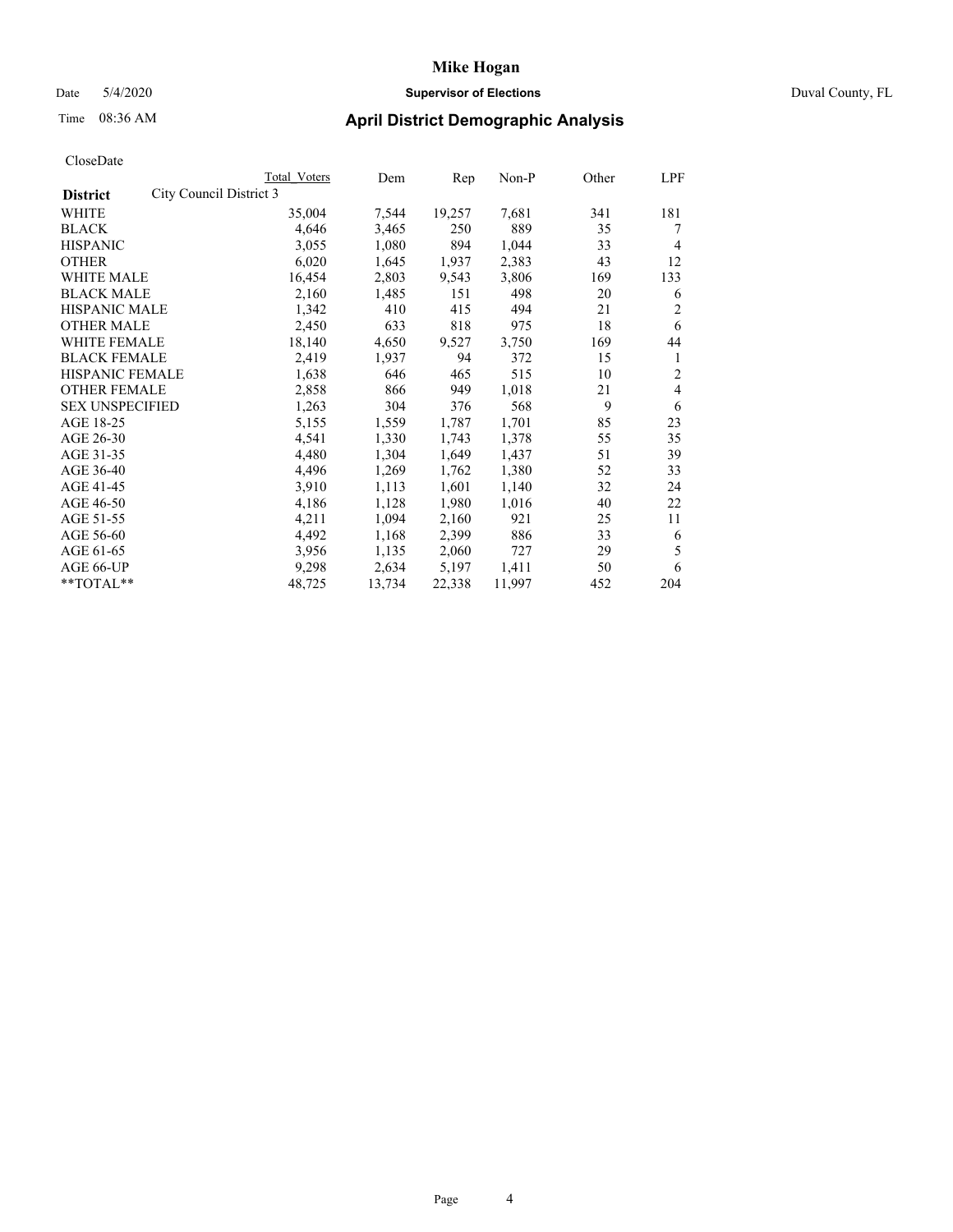# Date 5/4/2020 **Supervisor of Elections** Duval County, FL

# Time 08:36 AM **April District Demographic Analysis**

|                                            | Total Voters | Dem    | Rep    | Non-P  | Other          | LPF |
|--------------------------------------------|--------------|--------|--------|--------|----------------|-----|
| City Council District 4<br><b>District</b> |              |        |        |        |                |     |
| <b>WHITE</b>                               | 26,506       | 6,666  | 13,446 | 5,939  | 298            | 157 |
| <b>BLACK</b>                               | 7,453        | 5,702  | 327    | 1,359  | 58             | 7   |
| <b>HISPANIC</b>                            | 3,757        | 1,550  | 789    | 1,381  | 30             | 7   |
| <b>OTHER</b>                               | 5,061        | 1,623  | 1,212  | 2,181  | 31             | 14  |
| WHITE MALE                                 | 12,426       | 2,641  | 6,594  | 2,935  | 154            | 102 |
| <b>BLACK MALE</b>                          | 3,041        | 2,142  | 164    | 699    | 30             | 6   |
| HISPANIC MALE                              | 1,634        | 625    | 396    | 597    | 14             | 2   |
| <b>OTHER MALE</b>                          | 2,038        | 611    | 524    | 879    | 15             | 9   |
| <b>WHITE FEMALE</b>                        | 13,732       | 3,942  | 6,699  | 2,896  | 142            | 53  |
| <b>BLACK FEMALE</b>                        | 4,295        | 3,476  | 156    | 634    | 28             | 1   |
| HISPANIC FEMALE                            | 2,024        | 891    | 368    | 744    | 16             | 5   |
| <b>OTHER FEMALE</b>                        | 2,269        | 833    | 562    | 854    | 16             | 4   |
| <b>SEX UNSPECIFIED</b>                     | 1,318        | 380    | 311    | 622    | $\overline{c}$ | 3   |
| AGE 18-25                                  | 4,948        | 1,815  | 1,280  | 1,750  | 84             | 19  |
| AGE 26-30                                  | 4,961        | 1,781  | 1,427  | 1,646  | 73             | 34  |
| AGE 31-35                                  | 4,368        | 1,612  | 1,250  | 1,425  | 54             | 27  |
| AGE 36-40                                  | 3,717        | 1,381  | 1,119  | 1,137  | 53             | 27  |
| AGE 41-45                                  | 3,106        | 1,147  | 956    | 950    | 30             | 23  |
| AGE 46-50                                  | 3,307        | 1,178  | 1,249  | 827    | 33             | 20  |
| AGE 51-55                                  | 3,465        | 1,228  | 1,453  | 759    | 17             | 8   |
| AGE 56-60                                  | 3,873        | 1,327  | 1,720  | 790    | 24             | 12  |
| AGE 61-65                                  | 3,408        | 1,198  | 1,603  | 575    | 24             | 8   |
| AGE 66-UP                                  | 7,624        | 2,874  | 3,717  | 1,001  | 25             | 7   |
| **TOTAL**                                  | 42,777       | 15,541 | 15,774 | 10,860 | 417            | 185 |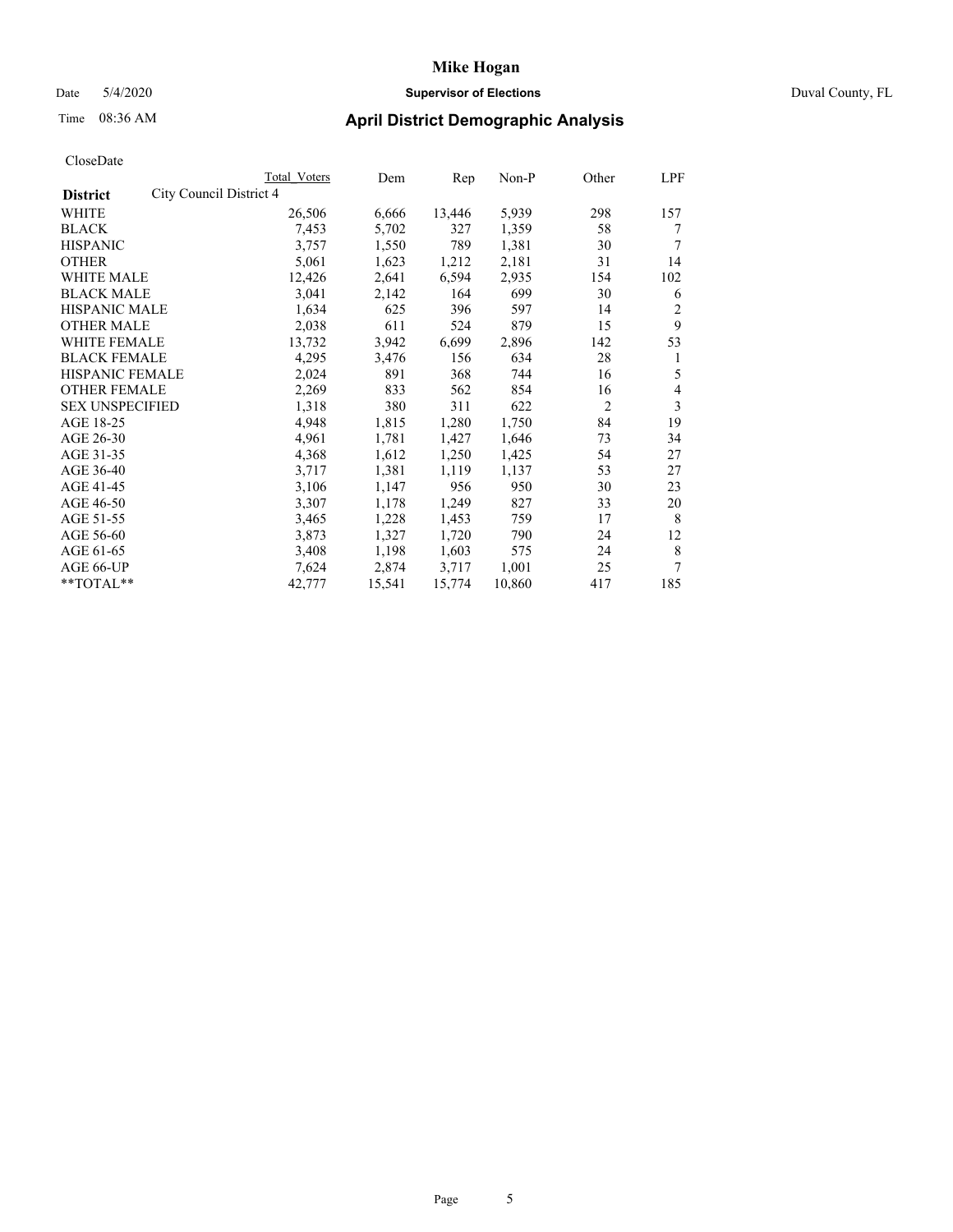# Date 5/4/2020 **Supervisor of Elections** Duval County, FL

# Time 08:36 AM **April District Demographic Analysis**

|                                            | Total Voters | Dem    | Rep    | Non-P | Other | LPF            |
|--------------------------------------------|--------------|--------|--------|-------|-------|----------------|
| City Council District 5<br><b>District</b> |              |        |        |       |       |                |
| WHITE                                      | 28,022       | 8,120  | 14,240 | 5,315 | 212   | 135            |
| <b>BLACK</b>                               | 6,724        | 5,243  | 270    | 1,161 | 41    | 9              |
| <b>HISPANIC</b>                            | 2,559        | 1,062  | 591    | 884   | 15    |                |
| <b>OTHER</b>                               | 3,286        | 1,032  | 877    | 1,337 | 34    | 6              |
| WHITE MALE                                 | 12,894       | 3,251  | 6,791  | 2,660 | 99    | 93             |
| <b>BLACK MALE</b>                          | 2,757        | 1,996  | 142    | 592   | 21    | 6              |
| <b>HISPANIC MALE</b>                       | 1,154        | 453    | 303    | 387   | 5     | 6              |
| <b>OTHER MALE</b>                          | 1,274        | 369    | 410    | 480   | 12    | 3              |
| <b>WHITE FEMALE</b>                        | 14,804       | 4,779  | 7.318  | 2,556 | 112   | 39             |
| <b>BLACK FEMALE</b>                        | 3,862        | 3,173  | 124    | 543   | 19    | 3              |
| <b>HISPANIC FEMALE</b>                     | 1,334        | 583    | 274    | 466   | 10    | 1              |
| <b>OTHER FEMALE</b>                        | 1,429        | 522    | 376    | 514   | 15    | 2              |
| <b>SEX UNSPECIFIED</b>                     | 1,082        | 331    | 240    | 498   | 9     | $\overline{4}$ |
| AGE 18-25                                  | 3,886        | 1,499  | 1,109  | 1,203 | 61    | 14             |
| AGE 26-30                                  | 3,852        | 1,442  | 1,125  | 1,201 | 50    | 34             |
| AGE 31-35                                  | 3,911        | 1,567  | 1,218  | 1,069 | 31    | 26             |
| AGE 36-40                                  | 3,360        | 1,265  | 1,075  | 968   | 32    | 20             |
| AGE 41-45                                  | 2,833        | 1,044  | 950    | 790   | 30    | 19             |
| AGE 46-50                                  | 3,135        | 1,145  | 1,226  | 737   | 14    | 13             |
| AGE 51-55                                  | 3,212        | 1,101  | 1,424  | 659   | 17    | 11             |
| AGE 56-60                                  | 3,647        | 1,370  | 1,649  | 594   | 25    | 9              |
| AGE 61-65                                  | 3,644        | 1,459  | 1,679  | 490   | 14    | 2              |
| AGE 66-UP                                  | 9,110        | 3,564  | 4,523  | 986   | 28    | 9              |
| **TOTAL**                                  | 40,591       | 15,457 | 15,978 | 8,697 | 302   | 157            |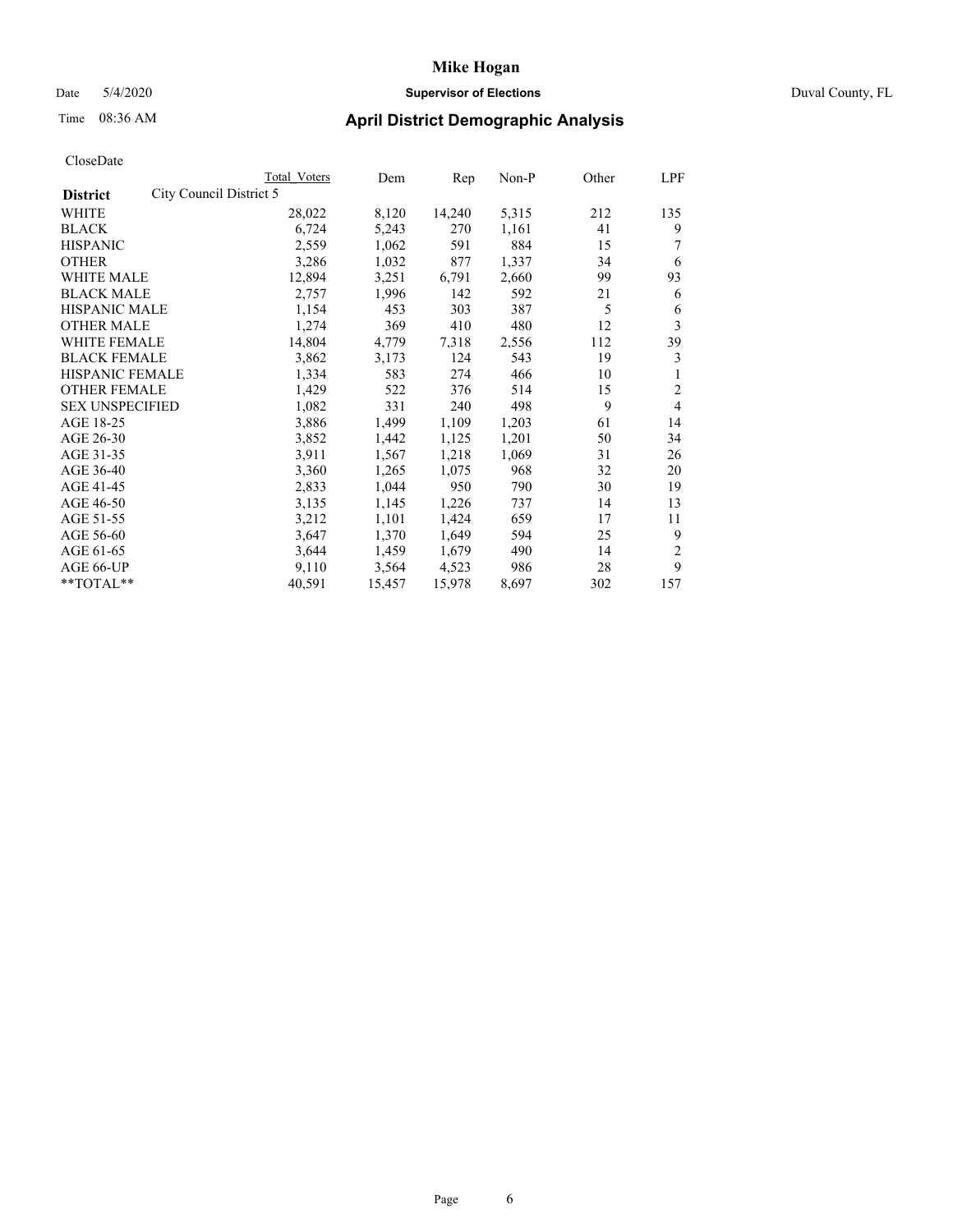# Date 5/4/2020 **Supervisor of Elections** Duval County, FL

# Time 08:36 AM **April District Demographic Analysis**

|                                            | Total Voters | Dem    | Rep    | Non-P  | Other | LPF            |
|--------------------------------------------|--------------|--------|--------|--------|-------|----------------|
| City Council District 6<br><b>District</b> |              |        |        |        |       |                |
| WHITE                                      | 41,263       | 9,103  | 24,012 | 7,618  | 331   | 199            |
| <b>BLACK</b>                               | 3,647        | 2,721  | 208    | 687    | 27    | 4              |
| <b>HISPANIC</b>                            | 2,846        | 972    | 880    | 953    | 35    | 6              |
| <b>OTHER</b>                               | 4,254        | 1,191  | 1,423  | 1,593  | 34    | 13             |
| WHITE MALE                                 | 19,399       | 3,532  | 11,701 | 3,887  | 147   | 132            |
| <b>BLACK MALE</b>                          | 1,635        | 1,134  | 124    | 360    | 17    | $\mathbf{0}$   |
| <b>HISPANIC MALE</b>                       | 1,284        | 391    | 444    | 426    | 18    | 5              |
| <b>OTHER MALE</b>                          | 1,734        | 451    | 606    | 658    | 12    | 7              |
| <b>WHITE FEMALE</b>                        | 21,504       | 5,498  | 12,118 | 3,640  | 182   | 66             |
| <b>BLACK FEMALE</b>                        | 1,969        | 1,557  | 81     | 317    | 10    | 4              |
| <b>HISPANIC FEMALE</b>                     | 1,509        | 564    | 428    | 499    | 17    | 1              |
| <b>OTHER FEMALE</b>                        | 1,966        | 638    | 674    | 633    | 16    | 5              |
| <b>SEX UNSPECIFIED</b>                     | 1,010        | 222    | 347    | 431    | 8     | $\overline{2}$ |
| AGE 18-25                                  | 5,172        | 1,353  | 2,155  | 1,572  | 75    | 17             |
| AGE 26-30                                  | 3,940        | 1,053  | 1,648  | 1,145  | 62    | 32             |
| AGE 31-35                                  | 4,361        | 1,188  | 1,865  | 1,224  | 35    | 49             |
| AGE 36-40                                  | 4,106        | 1,078  | 1,784  | 1,151  | 52    | 41             |
| AGE 41-45                                  | 3,738        | 982    | 1,671  | 1,027  | 33    | 25             |
| AGE 46-50                                  | 4,228        | 1,050  | 2,193  | 930    | 38    | 17             |
| AGE 51-55                                  | 4,460        | 1,037  | 2,501  | 884    | 26    | 12             |
| AGE 56-60                                  | 5,022        | 1,239  | 2,897  | 856    | 25    | 5              |
| AGE 61-65                                  | 4,834        | 1,392  | 2,739  | 669    | 21    | 13             |
| AGE 66-UP                                  | 12,149       | 3,615  | 7,070  | 1,393  | 60    | 11             |
| **TOTAL**                                  | 52,010       | 13,987 | 26,523 | 10,851 | 427   | 222            |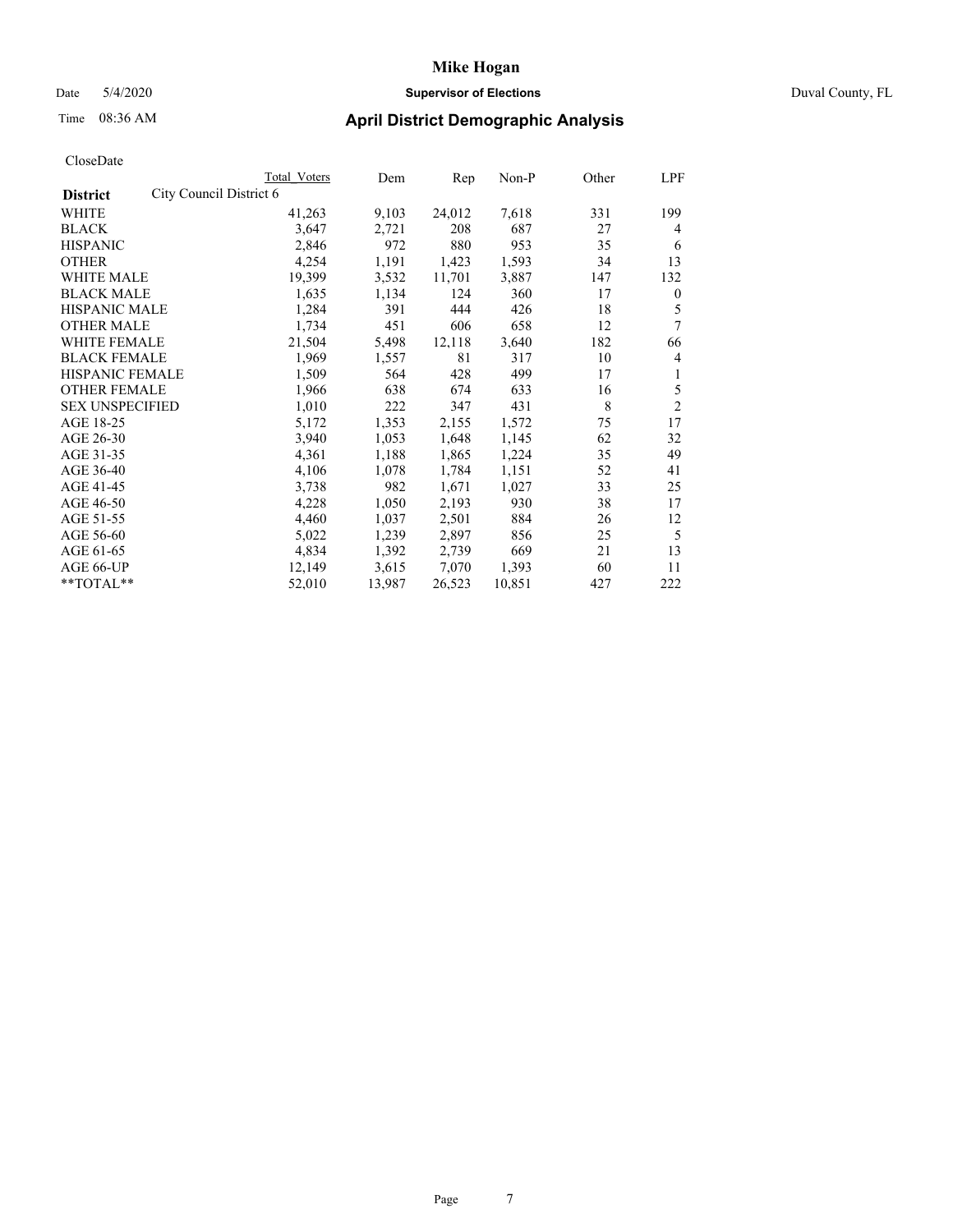# Date 5/4/2020 **Supervisor of Elections** Duval County, FL

# Time 08:36 AM **April District Demographic Analysis**

|                                            | Total Voters | Dem    | Rep   | Non-P | Other | LPF            |
|--------------------------------------------|--------------|--------|-------|-------|-------|----------------|
| City Council District 7<br><b>District</b> |              |        |       |       |       |                |
| WHITE                                      | 12,776       | 3,579  | 5,976 | 2,953 | 187   | 81             |
| <b>BLACK</b>                               | 25,474       | 21,525 | 783   | 3,047 | 106   | 13             |
| <b>HISPANIC</b>                            | 1,421        | 640    | 247   | 511   | 14    | 9              |
| <b>OTHER</b>                               | 2,909        | 1,306  | 389   | 1,181 | 19    | 14             |
| WHITE MALE                                 | 6,313        | 1,518  | 3,123 | 1,525 | 89    | 58             |
| <b>BLACK MALE</b>                          | 10,440       | 8,390  | 427   | 1,564 | 50    | 9              |
| <b>HISPANIC MALE</b>                       | 647          | 266    | 131   | 238   | 5     | 7              |
| <b>OTHER MALE</b>                          | 1,036        | 454    | 153   | 417   | 5     | 7              |
| WHITE FEMALE                               | 6,301        | 2,015  | 2,789 | 1,377 | 97    | 23             |
| <b>BLACK FEMALE</b>                        | 14,597       | 12,813 | 343   | 1,385 | 53    | 3              |
| <b>HISPANIC FEMALE</b>                     | 742          | 361    | 113   | 257   | 9     | $\overline{c}$ |
| <b>OTHER FEMALE</b>                        | 1,258        | 665    | 186   | 393   | 8     | 6              |
| <b>SEX UNSPECIFIED</b>                     | 1,245        | 568    | 130   | 535   | 10    | $\overline{c}$ |
| AGE 18-25                                  | 4,986        | 2,769  | 597   | 1,546 | 57    | 17             |
| AGE 26-30                                  | 4,227        | 2,480  | 618   | 1,069 | 38    | 22             |
| AGE 31-35                                  | 4,128        | 2,478  | 618   | 955   | 49    | 28             |
| AGE 36-40                                  | 3,901        | 2,432  | 593   | 830   | 35    | 11             |
| AGE 41-45                                  | 3,514        | 2,165  | 605   | 713   | 19    | 12             |
| AGE 46-50                                  | 3,782        | 2,274  | 792   | 684   | 26    | 6              |
| AGE 51-55                                  | 3,678        | 2,368  | 771   | 505   | 27    | 7              |
| AGE 56-60                                  | 3,819        | 2,500  | 790   | 493   | 31    | 5              |
| AGE 61-65                                  | 3,557        | 2,500  | 654   | 380   | 18    | 5              |
| AGE 66-UP                                  | 6,987        | 5,083  | 1,357 | 517   | 26    | 4              |
| **TOTAL**                                  | 42,580       | 27,050 | 7,395 | 7,692 | 326   | 117            |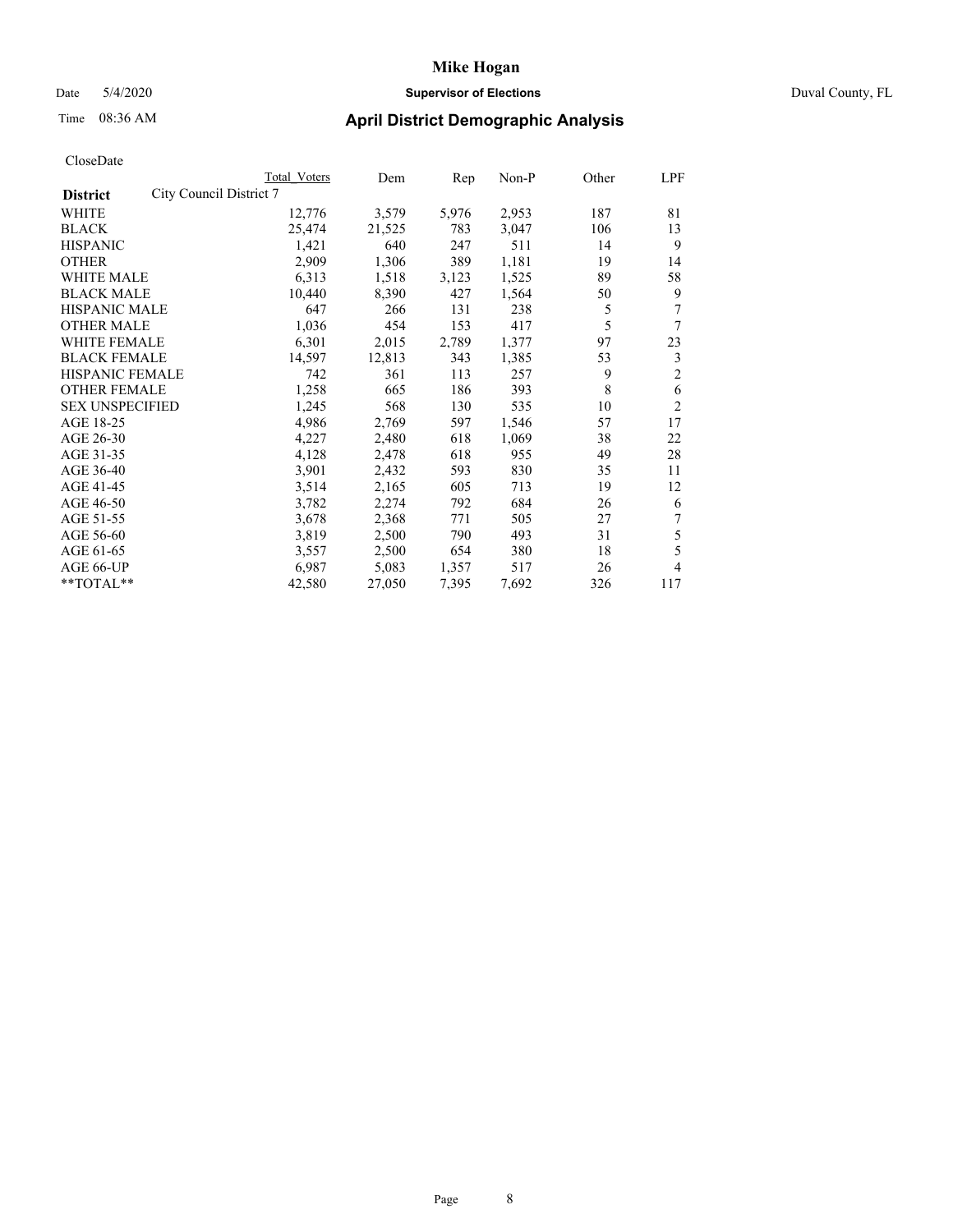## Date 5/4/2020 **Supervisor of Elections** Duval County, FL

# Time 08:36 AM **April District Demographic Analysis**

|                                                   | Total Voters | Dem    | Rep   | Non-P | Other | LPF            |
|---------------------------------------------------|--------------|--------|-------|-------|-------|----------------|
| <b>City Council District 8</b><br><b>District</b> |              |        |       |       |       |                |
| WHITE                                             | 11,013       | 2,366  | 6,462 | 2,069 | 76    | 40             |
| <b>BLACK</b>                                      | 28,583       | 24,682 | 703   | 3,100 | 86    | 12             |
| <b>HISPANIC</b>                                   | 756          | 316    | 165   | 267   | 7     | 1              |
| <b>OTHER</b>                                      | 2,380        | 1,032  | 288   | 1,047 | 8     | 5              |
| WHITE MALE                                        | 5,150        | 944    | 3,171 | 972   | 35    | 28             |
| <b>BLACK MALE</b>                                 | 11,352       | 9,358  | 375   | 1,557 | 54    | 8              |
| <b>HISPANIC MALE</b>                              | 350          | 133    | 91    | 124   | 1     | 1              |
| <b>OTHER MALE</b>                                 | 798          | 340    | 125   | 327   | 3     | 3              |
| WHITE FEMALE                                      | 5,719        | 1,392  | 3,221 | 1,053 | 41    | 12             |
| <b>BLACK FEMALE</b>                               | 16,780       | 14,979 | 319   | 1,446 | 32    | 4              |
| <b>HISPANIC FEMALE</b>                            | 388          | 178    | 69    | 135   | 6     | $\mathbf{0}$   |
| <b>OTHER FEMALE</b>                               | 935          | 493    | 124   | 314   | 2     | $\overline{2}$ |
| <b>SEX UNSPECIFIED</b>                            | 1,260        | 579    | 123   | 555   | 3     | $\mathbf{0}$   |
| AGE 18-25                                         | 5,317        | 3,072  | 628   | 1,570 | 39    | 8              |
| AGE 26-30                                         | 3,860        | 2,411  | 497   | 925   | 17    | 10             |
| AGE 31-35                                         | 3,756        | 2,387  | 542   | 801   | 17    | 9              |
| AGE 36-40                                         | 3,584        | 2,375  | 530   | 655   | 15    | 9              |
| AGE 41-45                                         | 3,195        | 2,216  | 467   | 486   | 23    | 3              |
| AGE 46-50                                         | 3,505        | 2,365  | 634   | 491   | 11    | 4              |
| AGE 51-55                                         | 3,571        | 2,406  | 731   | 404   | 23    | 7              |
| AGE 56-60                                         | 4,013        | 2,693  | 891   | 414   | 12    | 3              |
| AGE 61-65                                         | 3,804        | 2,656  | 829   | 311   | 6     | $\overline{c}$ |
| AGE 66-UP                                         | 8,126        | 5,814  | 1,869 | 426   | 14    | 3              |
| **TOTAL**                                         | 42,732       | 28,396 | 7,618 | 6,483 | 177   | 58             |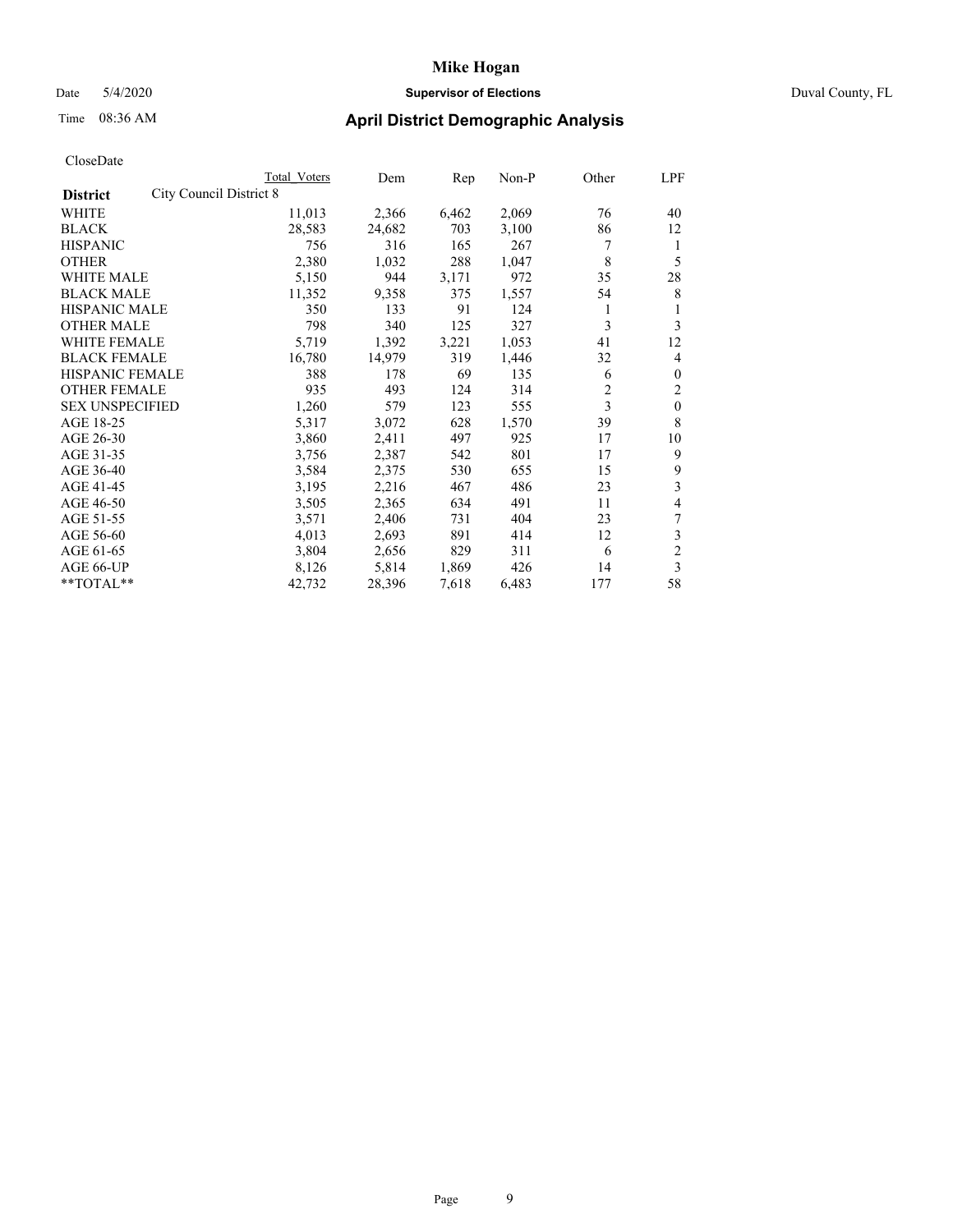# Date 5/4/2020 **Supervisor of Elections** Duval County, FL

# Time 08:36 AM **April District Demographic Analysis**

| CloseDate |
|-----------|
|-----------|

|                                            | Total Voters | Dem    | Rep   | Non-P | Other | LPF            |
|--------------------------------------------|--------------|--------|-------|-------|-------|----------------|
| City Council District 9<br><b>District</b> |              |        |       |       |       |                |
| <b>WHITE</b>                               | 11,679       | 3,498  | 5,187 | 2,755 | 169   | 70             |
| <b>BLACK</b>                               | 22,122       | 18,274 | 701   | 3,031 | 100   | 16             |
| <b>HISPANIC</b>                            | 1,692        | 718    | 258   | 693   | 19    | 4              |
| <b>OTHER</b>                               | 3,028        | 1,180  | 500   | 1,305 | 35    | 8              |
| <b>WHITE MALE</b>                          | 5,368        | 1,382  | 2,560 | 1,291 | 91    | 44             |
| <b>BLACK MALE</b>                          | 8,540        | 6,686  | 327   | 1,467 | 51    | 9              |
| <b>HISPANIC MALE</b>                       | 738          | 291    | 137   | 298   | 10    | $\overline{c}$ |
| <b>OTHER MALE</b>                          | 1,054        | 399    | 197   | 446   | 10    | $\overline{c}$ |
| <b>WHITE FEMALE</b>                        | 6,153        | 2,065  | 2,574 | 1,413 | 76    | 25             |
| <b>BLACK FEMALE</b>                        | 13,183       | 11,294 | 356   | 1,478 | 48    | 7              |
| HISPANIC FEMALE                            | 899          | 403    | 116   | 372   | 6     | 2              |
| <b>OTHER FEMALE</b>                        | 1,378        | 603    | 254   | 495   | 22    | 4              |
| <b>SEX UNSPECIFIED</b>                     | 1,208        | 547    | 125   | 524   | 9     | 3              |
| AGE 18-25                                  | 4,813        | 2,645  | 499   | 1,583 | 74    | 12             |
| AGE 26-30                                  | 4,392        | 2,565  | 548   | 1,211 | 45    | 23             |
| AGE 31-35                                  | 4,006        | 2,474  | 429   | 1,035 | 52    | 16             |
| AGE 36-40                                  | 3,493        | 2,109  | 482   | 854   | 33    | 15             |
| AGE 41-45                                  | 2,929        | 1,826  | 435   | 628   | 31    | 9              |
| AGE 46-50                                  | 3,012        | 1,872  | 527   | 586   | 20    | 7              |
| AGE 51-55                                  | 3,038        | 1,887  | 602   | 528   | 18    | 3              |
| AGE 56-60                                  | 3,341        | 2,140  | 741   | 435   | 20    | 5              |
| AGE 61-65                                  | 3,044        | 1,946  | 707   | 374   | 13    | 4              |
| AGE 66-UP                                  | 6,453        | 4,206  | 1,676 | 550   | 17    | 4              |
| **TOTAL**                                  | 38,521       | 23,670 | 6,646 | 7.784 | 323   | 98             |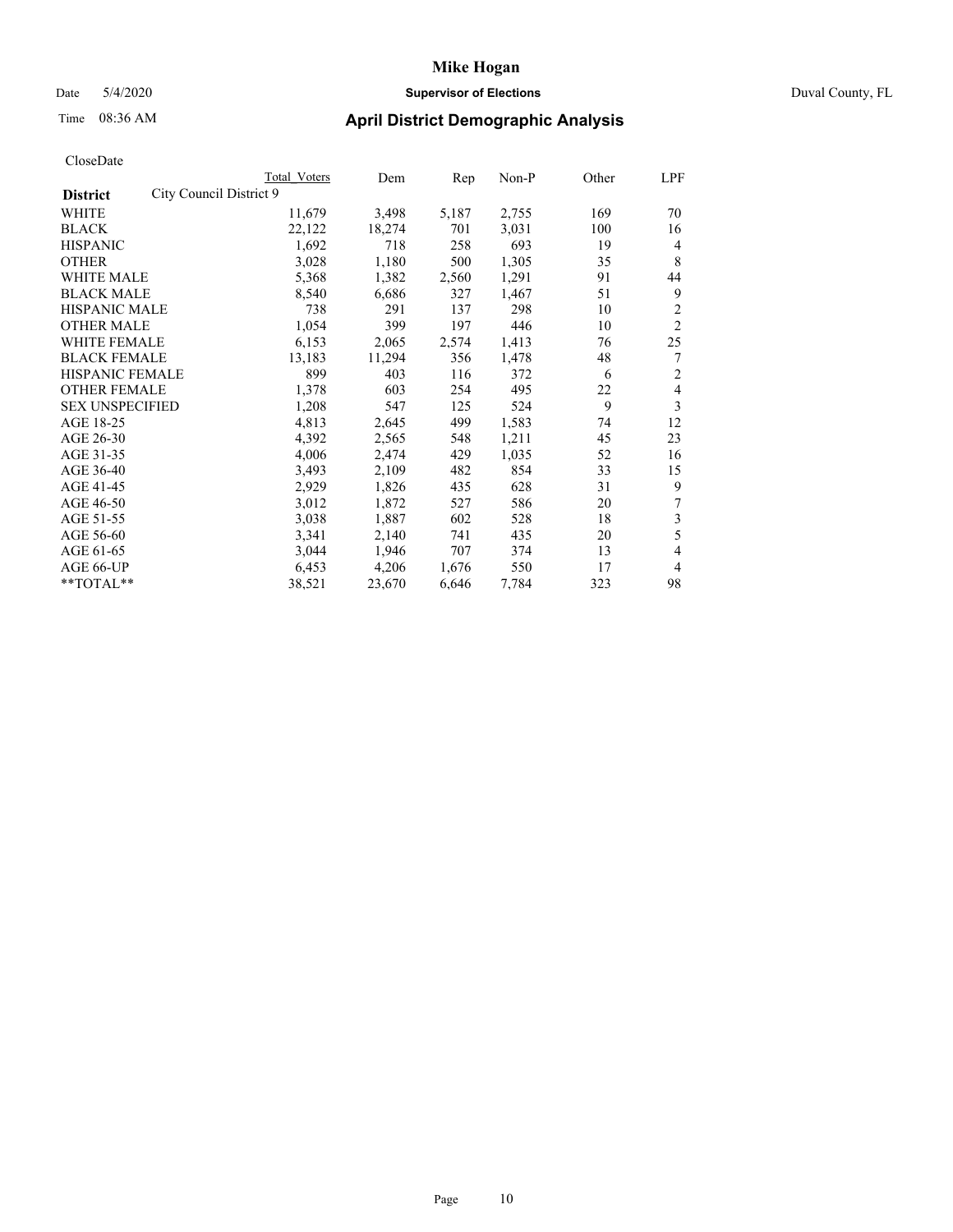# Date 5/4/2020 **Supervisor of Elections** Duval County, FL

# Time 08:36 AM **April District Demographic Analysis**

|                                             | Total Voters | Dem    | Rep   | Non-P | Other | LPF            |
|---------------------------------------------|--------------|--------|-------|-------|-------|----------------|
| City Council District 10<br><b>District</b> |              |        |       |       |       |                |
| <b>WHITE</b>                                | 12,010       | 2,937  | 6,272 | 2,612 | 134   | 55             |
| <b>BLACK</b>                                | 25,838       | 21,936 | 722   | 3,055 | 113   | 12             |
| <b>HISPANIC</b>                             | 1,884        | 814    | 349   | 698   | 16    | 7              |
| <b>OTHER</b>                                | 3,234        | 1,212  | 684   | 1,311 | 21    | 6              |
| <b>WHITE MALE</b>                           | 5,518        | 1,159  | 3,035 | 1,225 | 59    | 40             |
| <b>BLACK MALE</b>                           | 10,131       | 8,180  | 388   | 1,498 | 58    | 7              |
| HISPANIC MALE                               | 859          | 315    | 188   | 341   | 10    | 5              |
| <b>OTHER MALE</b>                           | 1,191        | 422    | 285   | 473   | 7     | $\overline{4}$ |
| <b>WHITE FEMALE</b>                         | 6,348        | 1,743  | 3,177 | 1,340 | 73    | 15             |
| <b>BLACK FEMALE</b>                         | 15,297       | 13,443 | 322   | 1,474 | 53    | 5              |
| <b>HISPANIC FEMALE</b>                      | 981          | 479    | 154   | 340   | 6     | $\overline{c}$ |
| <b>OTHER FEMALE</b>                         | 1,445        | 599    | 333   | 499   | 12    | $\overline{2}$ |
| <b>SEX UNSPECIFIED</b>                      | 1,196        | 559    | 145   | 486   | 6     | $\theta$       |
| AGE 18-25                                   | 5,070        | 2,755  | 593   | 1,645 | 65    | 12             |
| AGE 26-30                                   | 4,112        | 2,366  | 585   | 1,105 | 39    | 17             |
| AGE 31-35                                   | 3,822        | 2,314  | 544   | 913   | 36    | 15             |
| AGE 36-40                                   | 3,512        | 2,212  | 506   | 766   | 21    | 7              |
| AGE 41-45                                   | 3,298        | 2,066  | 559   | 640   | 28    | 5              |
| AGE 46-50                                   | 3,513        | 2,203  | 673   | 604   | 23    | 10             |
| AGE 51-55                                   | 3,440        | 2,203  | 695   | 522   | 16    | 4              |
| AGE 56-60                                   | 3,895        | 2,464  | 888   | 518   | 24    | 1              |
| AGE 61-65                                   | 3,546        | 2,241  | 891   | 400   | 13    | 1              |
| AGE 66-UP                                   | 8,758        | 6,075  | 2,093 | 563   | 19    | 8              |
| **TOTAL**                                   | 42,966       | 26,899 | 8,027 | 7,676 | 284   | 80             |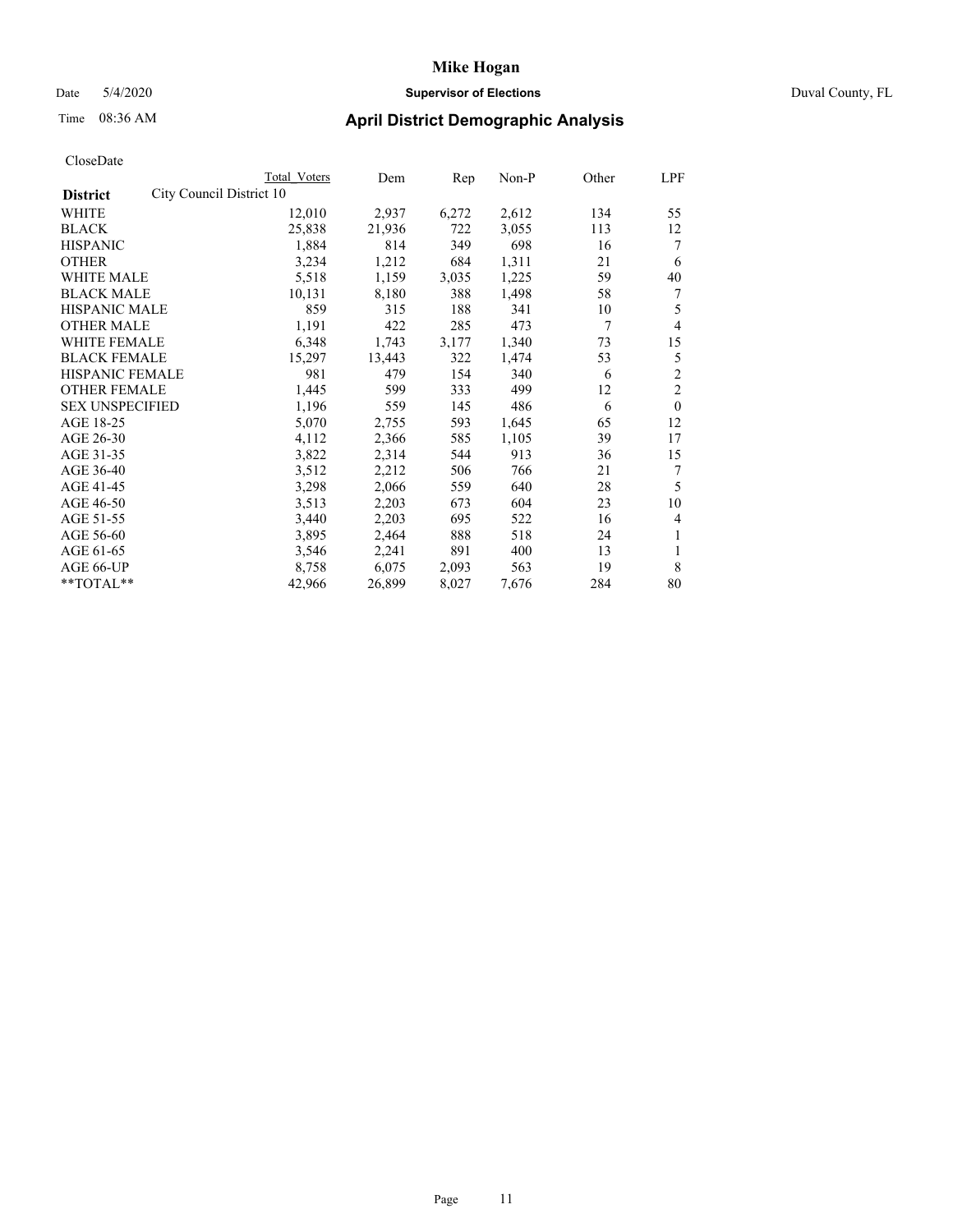# Date 5/4/2020 **Supervisor of Elections** Duval County, FL

# Time 08:36 AM **April District Demographic Analysis**

|                                             | Total Voters | Dem    | Rep    | Non-P  | Other | LPF |
|---------------------------------------------|--------------|--------|--------|--------|-------|-----|
| City Council District 11<br><b>District</b> |              |        |        |        |       |     |
| <b>WHITE</b>                                | 35,474       | 8,560  | 18,346 | 7,906  | 492   | 170 |
| <b>BLACK</b>                                | 8,017        | 5,903  | 344    | 1,650  | 112   | 8   |
| <b>HISPANIC</b>                             | 3,971        | 1,550  | 974    | 1,397  | 36    | 14  |
| <b>OTHER</b>                                | 6,545        | 2,171  | 1,561  | 2,725  | 70    | 18  |
| WHITE MALE                                  | 16,141       | 3,265  | 8,726  | 3,824  | 217   | 109 |
| <b>BLACK MALE</b>                           | 3,261        | 2,149  | 187    | 867    | 57    | 1   |
| <b>HISPANIC MALE</b>                        | 1,752        | 631    | 442    | 653    | 17    | 9   |
| <b>OTHER MALE</b>                           | 2,673        | 802    | 680    | 1,153  | 25    | 13  |
| <b>WHITE FEMALE</b>                         | 18,919       | 5,198  | 9,454  | 3,940  | 269   | 58  |
| <b>BLACK FEMALE</b>                         | 4,634        | 3,663  | 151    | 759    | 54    | 7   |
| HISPANIC FEMALE                             | 2,132        | 878    | 517    | 714    | 19    | 4   |
| <b>OTHER FEMALE</b>                         | 3,120        | 1,172  | 758    | 1,146  | 40    | 4   |
| <b>SEX UNSPECIFIED</b>                      | 1,375        | 426    | 310    | 622    | 12    | 5   |
| AGE 18-25                                   | 7,295        | 2,689  | 2,188  | 2,224  | 159   | 35  |
| AGE 26-30                                   | 6,737        | 2,456  | 2,100  | 2,008  | 135   | 38  |
| AGE 31-35                                   | 5,565        | 1,922  | 1,771  | 1,749  | 79    | 44  |
| AGE 36-40                                   | 4,733        | 1,681  | 1,501  | 1,472  | 49    | 30  |
| AGE 41-45                                   | 4,186        | 1,489  | 1,433  | 1,191  | 52    | 21  |
| AGE 46-50                                   | 4,483        | 1,389  | 1,802  | 1,212  | 66    | 14  |
| AGE 51-55                                   | 4,119        | 1,304  | 1,821  | 953    | 34    | 7   |
| AGE 56-60                                   | 4,173        | 1,262  | 2,005  | 869    | 34    | 3   |
| AGE 61-65                                   | 3,510        | 1,116  | 1,740  | 614    | 32    | 8   |
| AGE 66-UP                                   | 9,206        | 2,876  | 4,864  | 1,386  | 70    | 10  |
| **TOTAL**                                   | 54,007       | 18,184 | 21,225 | 13,678 | 710   | 210 |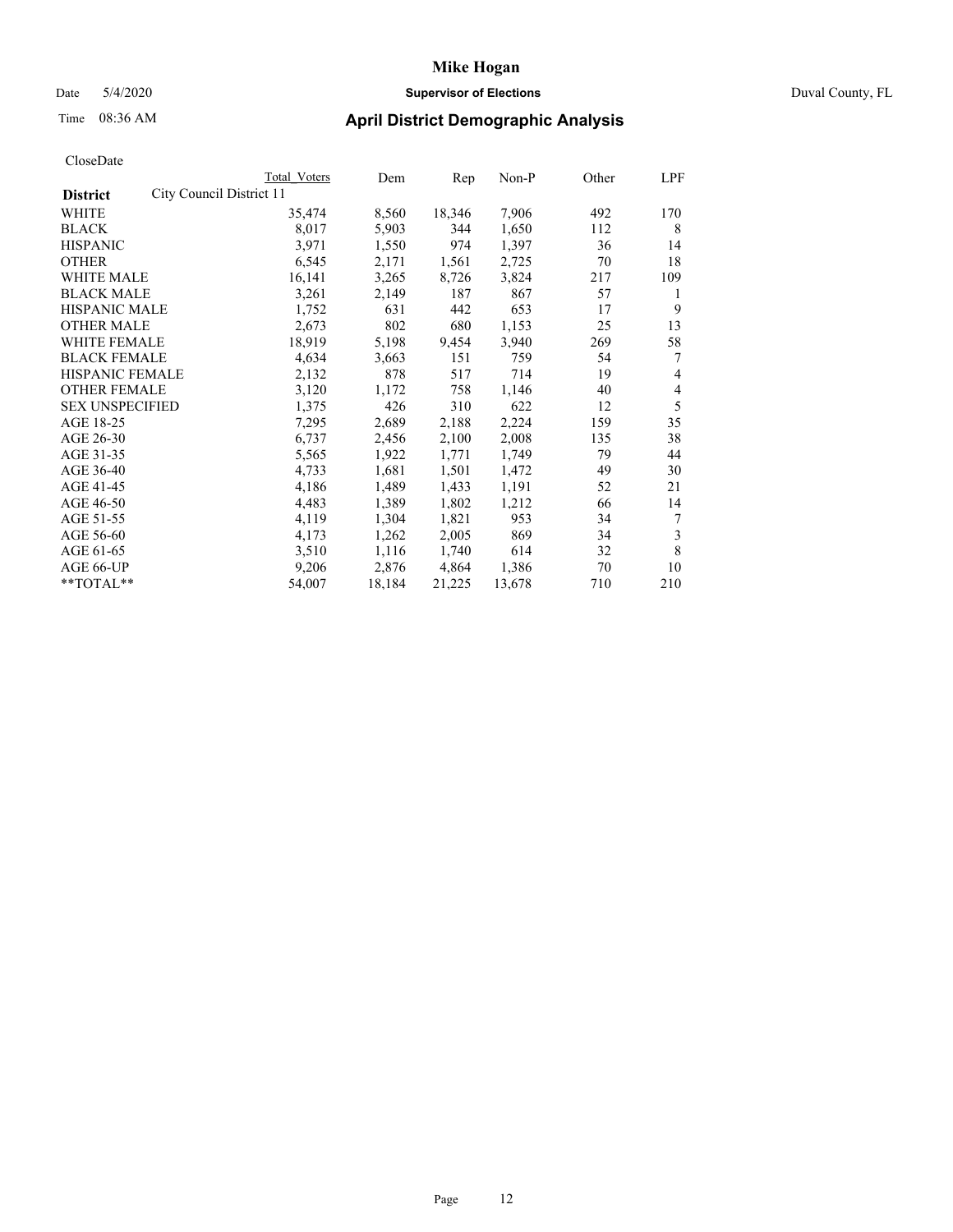# Date 5/4/2020 **Supervisor of Elections** Duval County, FL

# Time 08:36 AM **April District Demographic Analysis**

|                                             | Total Voters | Dem    | Rep    | Non-P | Other | LPF                     |
|---------------------------------------------|--------------|--------|--------|-------|-------|-------------------------|
| City Council District 12<br><b>District</b> |              |        |        |       |       |                         |
| WHITE                                       | 25,364       | 4,568  | 15,883 | 4,596 | 211   | 106                     |
| <b>BLACK</b>                                | 13,126       | 10,423 | 546    | 2,063 | 88    | 6                       |
| <b>HISPANIC</b>                             | 2,446        | 947    | 570    | 901   | 26    | $\overline{c}$          |
| <b>OTHER</b>                                | 3,345        | 989    | 1,040  | 1,278 | 31    | 7                       |
| WHITE MALE                                  | 11,893       | 1,815  | 7,698  | 2,213 | 104   | 63                      |
| <b>BLACK MALE</b>                           | 5,454        | 4,074  | 303    | 1,023 | 50    | 4                       |
| HISPANIC MALE                               | 1,154        | 419    | 305    | 419   | 11    | $\theta$                |
| <b>OTHER MALE</b>                           | 1,229        | 343    | 421    | 446   | 15    | 4                       |
| <b>WHITE FEMALE</b>                         | 13,163       | 2,704  | 8,001  | 2,310 | 106   | 42                      |
| <b>BLACK FEMALE</b>                         | 7.435        | 6,186  | 231    | 978   | 38    | 2                       |
| HISPANIC FEMALE                             | 1,235        | 500    | 253    | 465   | 15    | $\overline{c}$          |
| <b>OTHER FEMALE</b>                         | 1,564        | 523    | 506    | 522   | 11    | $\overline{\mathbf{c}}$ |
| <b>SEX UNSPECIFIED</b>                      | 1,152        | 363    | 321    | 460   | 6     | $\overline{c}$          |
| AGE 18-25                                   | 5,062        | 1,779  | 1,572  | 1,626 | 73    | 12                      |
| AGE 26-30                                   | 3,943        | 1,437  | 1,269  | 1,166 | 50    | 21                      |
| AGE 31-35                                   | 3,990        | 1,499  | 1,373  | 1,065 | 37    | 16                      |
| AGE 36-40                                   | 3,833        | 1,521  | 1,325  | 928   | 39    | 20                      |
| AGE 41-45                                   | 3,626        | 1,493  | 1,275  | 821   | 25    | 12                      |
| AGE 46-50                                   | 3,995        | 1,621  | 1,597  | 722   | 43    | 12                      |
| AGE 51-55                                   | 4,200        | 1,716  | 1,760  | 692   | 23    | 9                       |
| AGE 56-60                                   | 4,435        | 1,702  | 2,084  | 622   | 21    | 6                       |
| AGE 61-65                                   | 3,690        | 1,416  | 1,793  | 462   | 11    | 8                       |
| AGE 66-UP                                   | 7,507        | 2,743  | 3,991  | 734   | 34    | 5                       |
| **TOTAL**                                   | 44,281       | 16,927 | 18,039 | 8,838 | 356   | 121                     |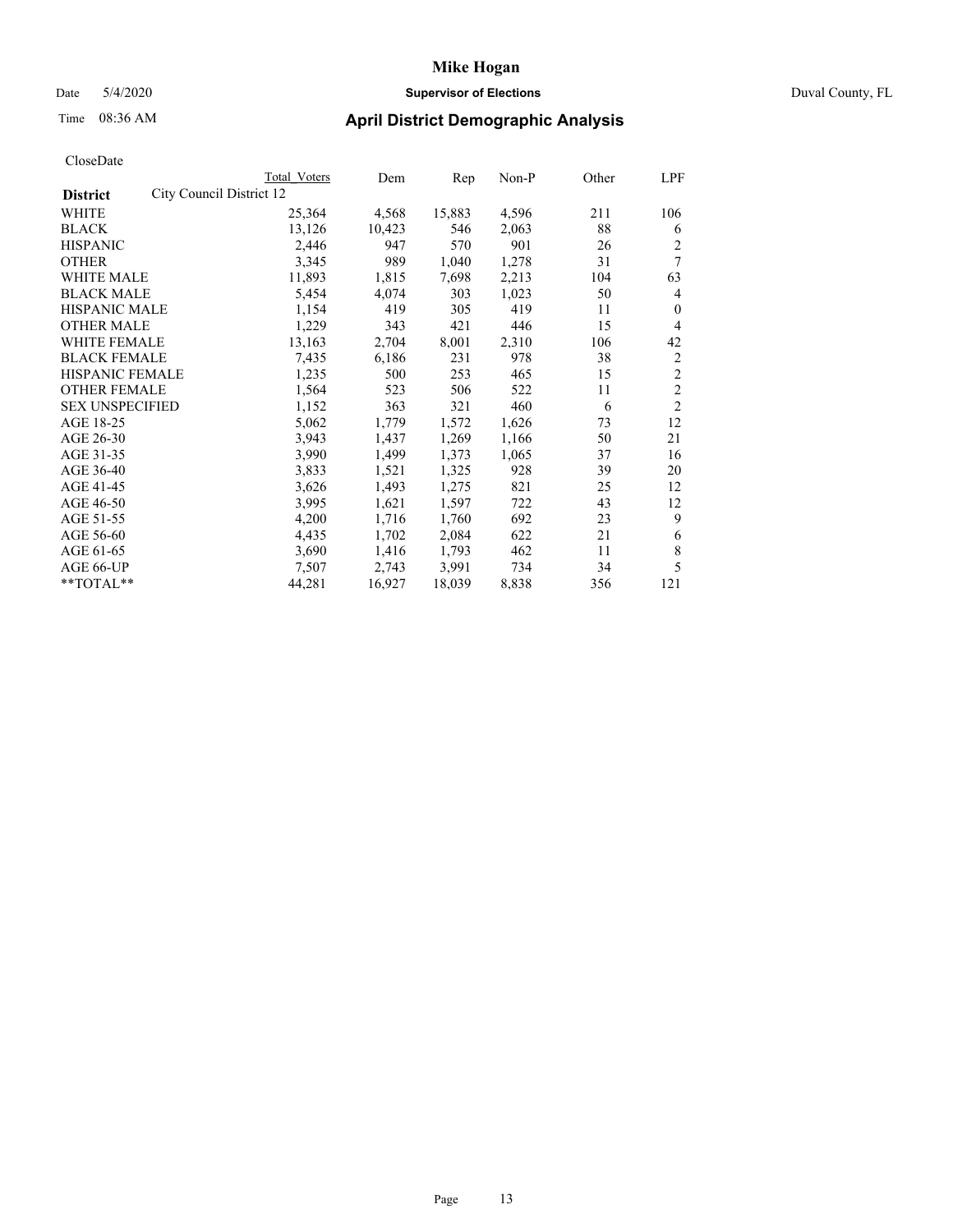# Date 5/4/2020 **Supervisor of Elections** Duval County, FL

# Time 08:36 AM **April District Demographic Analysis**

|                                             | <b>Total Voters</b> | Dem    | Rep    | Non-P  | Other | LPF            |
|---------------------------------------------|---------------------|--------|--------|--------|-------|----------------|
| City Council District 13<br><b>District</b> |                     |        |        |        |       |                |
| WHITE                                       | 40,880              | 10,132 | 21,165 | 8,983  | 395   | 205            |
| <b>BLACK</b>                                | 2,527               | 1,843  | 152    | 500    | 26    | 6              |
| <b>HISPANIC</b>                             | 1,523               | 557    | 465    | 482    | 14    | 5              |
| <b>OTHER</b>                                | 2,749               | 768    | 903    | 1,037  | 26    | 15             |
| WHITE MALE                                  | 19,599              | 3,924  | 10,654 | 4,691  | 192   | 138            |
| <b>BLACK MALE</b>                           | 1,125               | 743    | 89     | 275    | 15    | 3              |
| HISPANIC MALE                               | 684                 | 201    | 239    | 232    | 9     | 3              |
| <b>OTHER MALE</b>                           | 980                 | 247    | 357    | 360    | 9     | 7              |
| <b>WHITE FEMALE</b>                         | 20,885              | 6,119  | 10,323 | 4,175  | 202   | 66             |
| <b>BLACK FEMALE</b>                         | 1,358               | 1,067  | 61     | 217    | 11    | $\overline{c}$ |
| HISPANIC FEMALE                             | 809                 | 343    | 216    | 243    | 5     | $\overline{2}$ |
| <b>OTHER FEMALE</b>                         | 1,259               | 405    | 431    | 405    | 13    | 5              |
| <b>SEX UNSPECIFIED</b>                      | 978                 | 251    | 315    | 402    | 5     | 5              |
| AGE 18-25                                   | 4,466               | 1,191  | 1,702  | 1,456  | 88    | 29             |
| AGE 26-30                                   | 4,546               | 1,238  | 1,810  | 1,395  | 69    | 34             |
| AGE 31-35                                   | 4,430               | 1,220  | 1,714  | 1,394  | 60    | 42             |
| AGE 36-40                                   | 4,286               | 1,140  | 1,736  | 1,340  | 36    | 34             |
| AGE 41-45                                   | 3,436               | 922    | 1,504  | 953    | 32    | 25             |
| AGE 46-50                                   | 3,837               | 973    | 1,866  | 940    | 34    | 24             |
| AGE 51-55                                   | 3,830               | 920    | 2,135  | 731    | 30    | 14             |
| AGE 56-60                                   | 4,444               | 1,131  | 2,492  | 774    | 34    | 13             |
| AGE 61-65                                   | 4,206               | 1,277  | 2,233  | 663    | 25    | 8              |
| AGE 66-UP                                   | 10,198              | 3,288  | 5,493  | 1,356  | 53    | 8              |
| **TOTAL**                                   | 47,679              | 13,300 | 22,685 | 11,002 | 461   | 231            |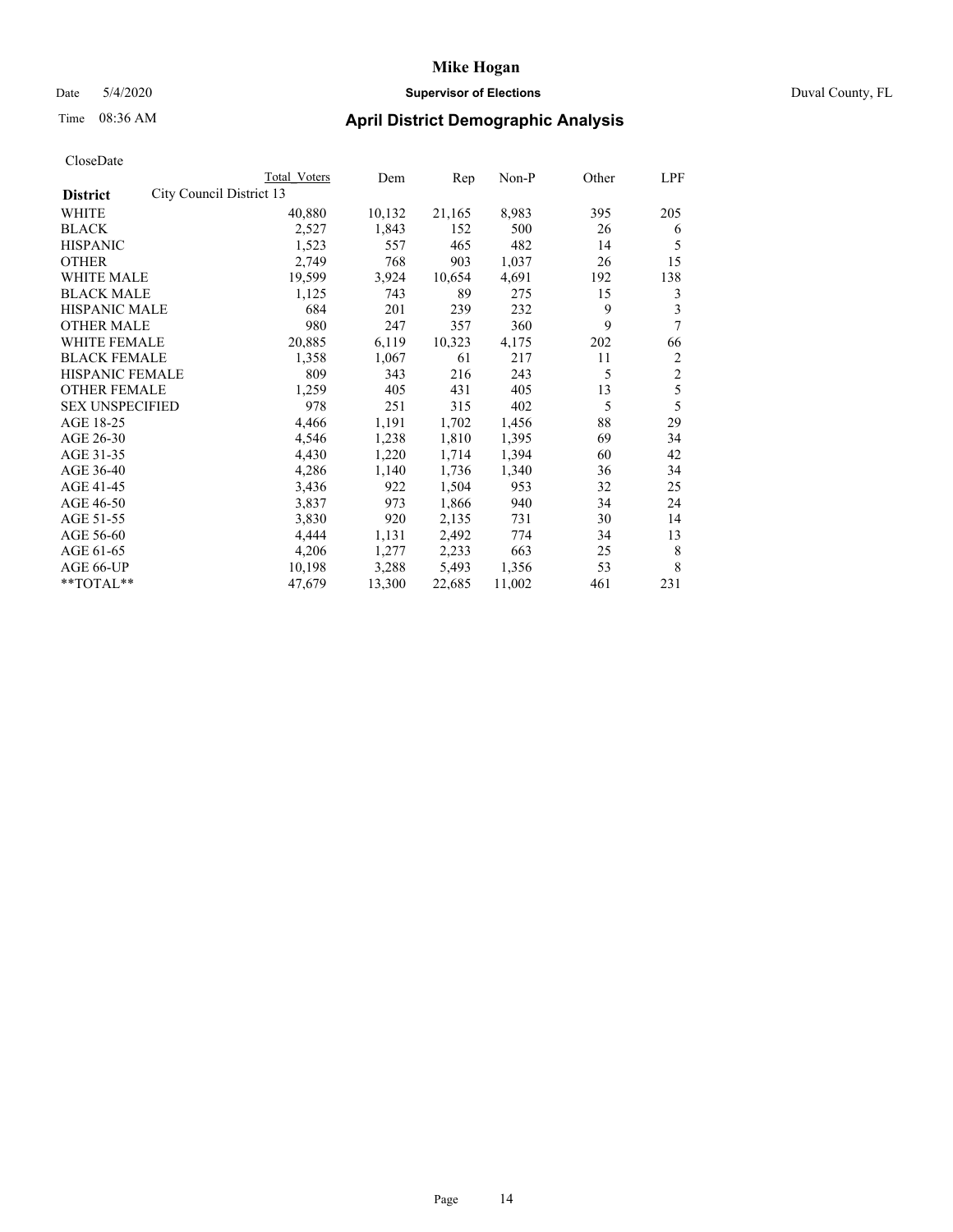# Date 5/4/2020 **Supervisor of Elections** Duval County, FL

# Time 08:36 AM **April District Demographic Analysis**

|                                             | Total Voters | Dem    | Rep    | Non-P | Other | LPF            |
|---------------------------------------------|--------------|--------|--------|-------|-------|----------------|
| City Council District 14<br><b>District</b> |              |        |        |       |       |                |
| WHITE                                       | 33,447       | 10,090 | 16,527 | 6,253 | 397   | 180            |
| <b>BLACK</b>                                | 7,324        | 5,624  | 343    | 1,301 | 51    | 5              |
| <b>HISPANIC</b>                             | 2,603        | 1,135  | 588    | 841   | 30    | 9              |
| <b>OTHER</b>                                | 3,526        | 1,125  | 994    | 1,341 | 49    | 17             |
| WHITE MALE                                  | 15,552       | 4,047  | 8,050  | 3,151 | 189   | 115            |
| <b>BLACK MALE</b>                           | 3,006        | 2,130  | 180    | 663   | 30    | 3              |
| HISPANIC MALE                               | 1,194        | 481    | 307    | 388   | 14    | 4              |
| <b>OTHER MALE</b>                           | 1,387        | 413    | 434    | 507   | 23    | 10             |
| <b>WHITE FEMALE</b>                         | 17,542       | 5,953  | 8,303  | 3,022 | 205   | 59             |
| <b>BLACK FEMALE</b>                         | 4,195        | 3,406  | 155    | 611   | 21    | 2              |
| HISPANIC FEMALE                             | 1,354        | 628    | 268    | 438   | 16    | $\overline{4}$ |
| <b>OTHER FEMALE</b>                         | 1,607        | 566    | 470    | 544   | 22    | 5              |
| <b>SEX UNSPECIFIED</b>                      | 1,063        | 350    | 285    | 412   | 7     | 9              |
| AGE 18-25                                   | 4,352        | 1,639  | 1,196  | 1,401 | 98    | 18             |
| AGE 26-30                                   | 4,938        | 1,974  | 1,510  | 1,348 | 74    | 32             |
| AGE 31-35                                   | 5,138        | 2,093  | 1,549  | 1,368 | 81    | 47             |
| AGE 36-40                                   | 4,371        | 1,769  | 1,286  | 1,213 | 60    | 43             |
| AGE 41-45                                   | 3,521        | 1,333  | 1,216  | 894   | 52    | 26             |
| AGE 46-50                                   | 3,573        | 1,311  | 1,492  | 729   | 30    | 11             |
| AGE 51-55                                   | 3,703        | 1,339  | 1,622  | 704   | 29    | 9              |
| AGE 56-60                                   | 4,022        | 1,495  | 1,905  | 585   | 27    | 10             |
| AGE 61-65                                   | 3,929        | 1,509  | 1,892  | 493   | 27    | 8              |
| AGE 66-UP                                   | 9,353        | 3,512  | 4,784  | 1,001 | 49    | 7              |
| **TOTAL**                                   | 46,900       | 17,974 | 18,452 | 9,736 | 527   | 211            |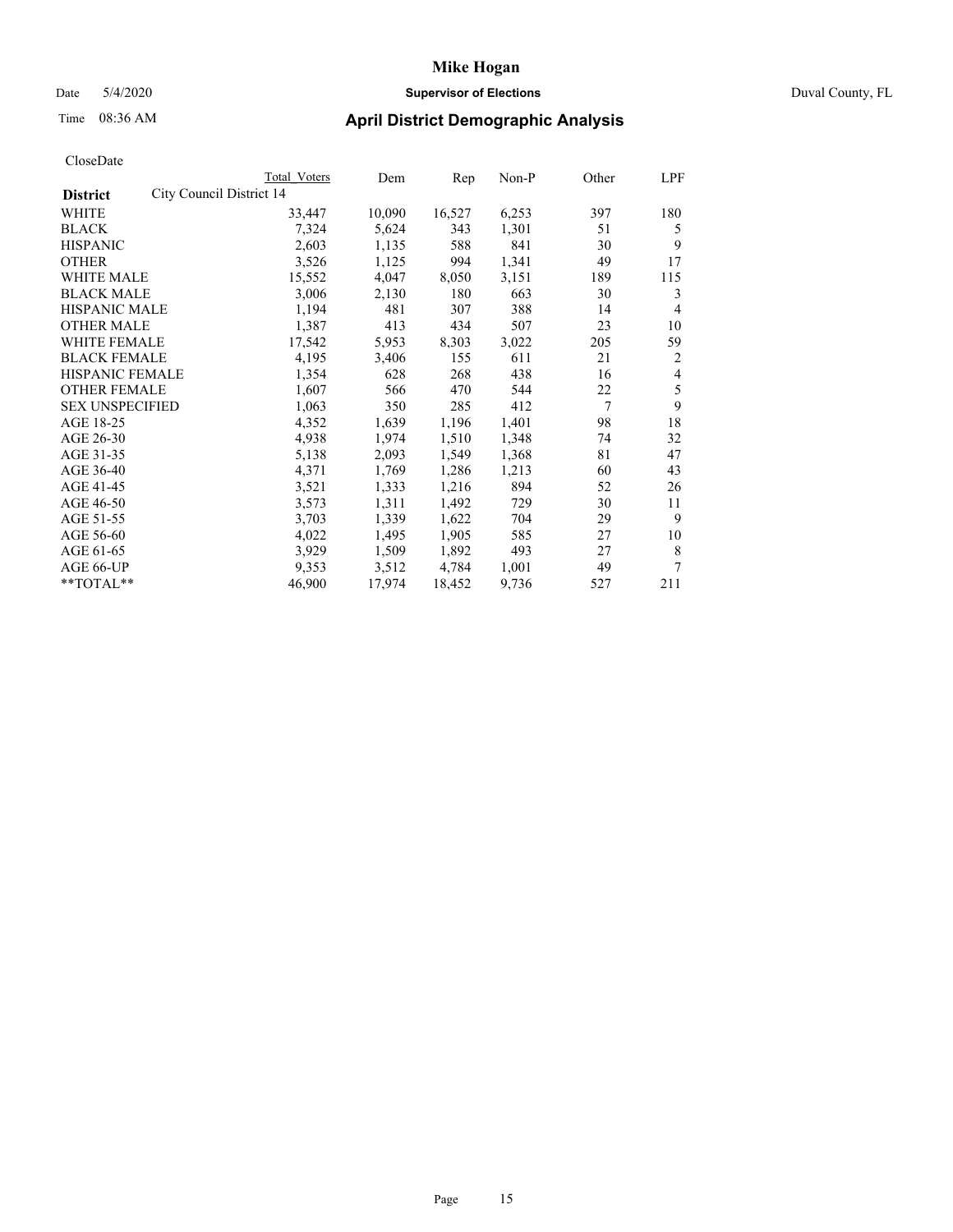# Date 5/4/2020 **Supervisor of Elections** Duval County, FL

# Time 08:36 AM **April District Demographic Analysis**

|                        |               | Total Voters | Dem            | Rep      | Non-P | Other | LPF      |
|------------------------|---------------|--------------|----------------|----------|-------|-------|----------|
| <b>District</b>        | Isle of Palms |              |                |          |       |       |          |
| WHITE                  |               | 947          | 121            | 672      | 149   | 4     |          |
| <b>BLACK</b>           |               | $\Omega$     | 0              | $\theta$ | 0     | 0     | 0        |
| <b>HISPANIC</b>        |               | 15           | 4              | 5        | 6     |       | $\Omega$ |
| <b>OTHER</b>           |               | 46           | 5              | 26       | 14    |       | $\theta$ |
| WHITE MALE             |               | 483          | 46             | 354      | 83    | 0     | $\Omega$ |
| <b>BLACK MALE</b>      |               | 0            | 0              | 0        | 0     |       | $\theta$ |
| HISPANIC MALE          |               | 5            | 0              | 3        | 2     |       | $\Omega$ |
| <b>OTHER MALE</b>      |               | 13           |                |          | 5     | 0     | $\Omega$ |
| <b>WHITE FEMALE</b>    |               | 460          | 75             | 314      | 66    |       |          |
| <b>BLACK FEMALE</b>    |               | $\theta$     | 0              | 0        | 0     | 0     | 0        |
| <b>HISPANIC FEMALE</b> |               | 9            | 4              | 2        | 3     |       | $\Omega$ |
| <b>OTHER FEMALE</b>    |               | 23           | 4              | 12       | 6     |       | $\theta$ |
| <b>SEX UNSPECIFIED</b> |               | 15           | 0              | 11       | 4     | 0     | $\Omega$ |
| AGE 18-25              |               | 87           | 11             | 57       | 19    |       | $\theta$ |
| AGE 26-30              |               | 49           | $\overline{c}$ | 35       | 12    |       | $\Omega$ |
| AGE 31-35              |               | 57           | 8              | 33       | 16    | 0     | 0        |
| AGE 36-40              |               | 89           | 6              | 57       | 23    | 2     |          |
| AGE 41-45              |               | 112          | 11             | 77       | 23    |       | 0        |
| AGE 46-50              |               | 110          | 14             | 75       | 20    |       | $\theta$ |
| AGE 51-55              |               | 93           | 13             | 63       | 17    | 0     | $\Omega$ |
| AGE 56-60              |               | 121          | 12             | 92       | 17    | 0     | 0        |
| AGE 61-65              |               | 76           | 8              | 60       | 8     |       | $\Omega$ |
| AGE 66-UP              |               | 214          | 45             | 154      | 14    |       | 0        |
| **TOTAL**              |               | 1,008        | 130            | 703      | 169   | 5     |          |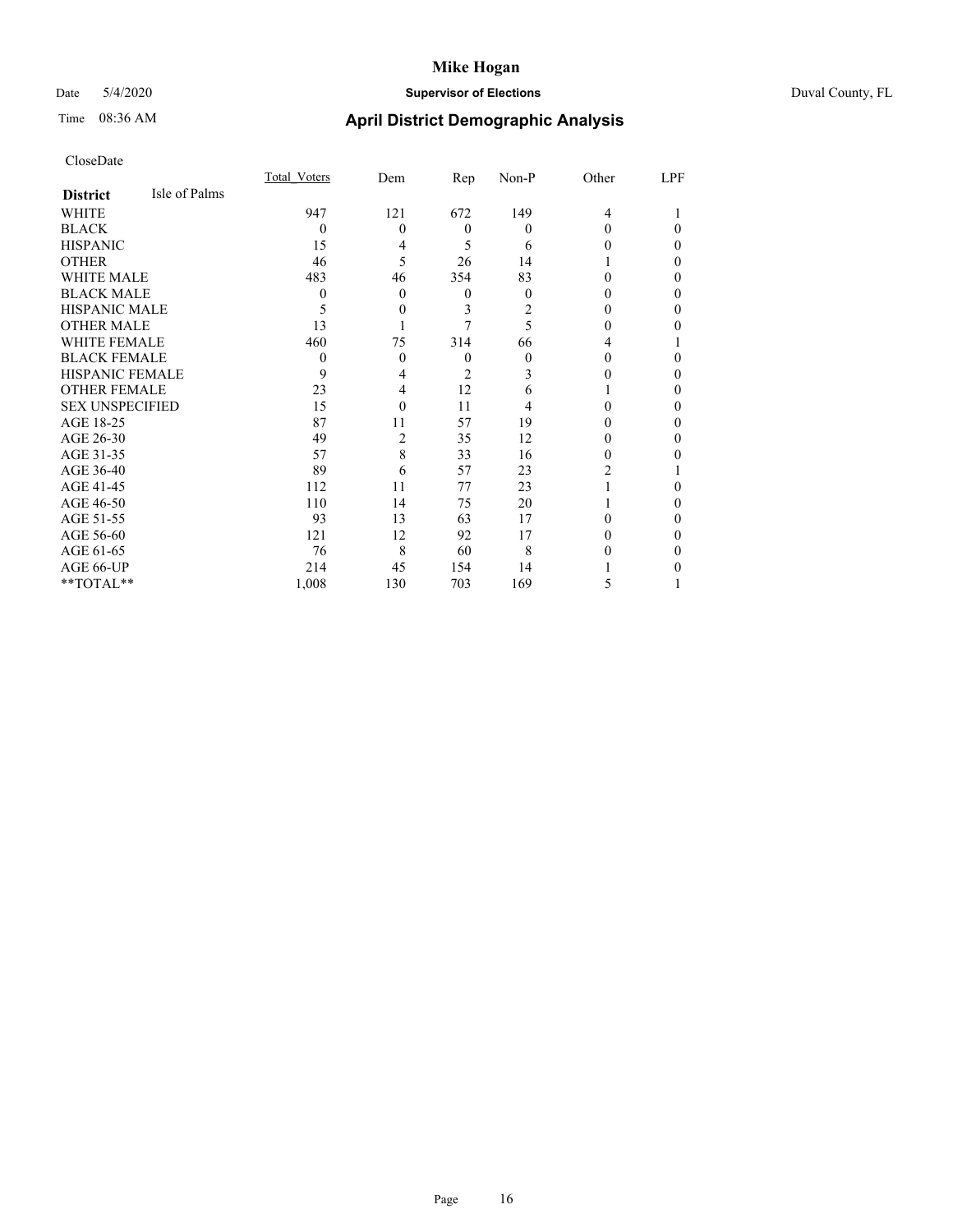# Date 5/4/2020 **Supervisor of Elections** Duval County, FL

# Time 08:36 AM **April District Demographic Analysis**

|                        |                        | <b>Total Voters</b> | Dem   | Rep   | Non-P | Other          | <u>LPF</u>       |
|------------------------|------------------------|---------------------|-------|-------|-------|----------------|------------------|
| <b>District</b>        | <b>Bartram Springs</b> |                     |       |       |       |                |                  |
| WHITE                  |                        | 2,040               | 414   | 1,124 | 470   | 18             | 14               |
| <b>BLACK</b>           |                        | 513                 | 381   | 34    | 95    | 3              | $\theta$         |
| <b>HISPANIC</b>        |                        | 253                 | 99    | 67    | 86    | $\theta$       |                  |
| <b>OTHER</b>           |                        | 447                 | 157   | 117   | 168   | 5              | $\theta$         |
| <b>WHITE MALE</b>      |                        | 951                 | 140   | 563   | 231   | 8              | 9                |
| <b>BLACK MALE</b>      |                        | 225                 | 148   | 23    | 51    | 3              | $\boldsymbol{0}$ |
| <b>HISPANIC MALE</b>   |                        | 122                 | 40    | 32    | 49    | $\mathbf{0}$   |                  |
| <b>OTHER MALE</b>      |                        | 187                 | 62    | 55    | 68    | $\overline{c}$ | $\theta$         |
| WHITE FEMALE           |                        | 1,067               | 270   | 550   | 232   | 10             | 5                |
| <b>BLACK FEMALE</b>    |                        | 285                 | 230   | 11    | 44    | $\theta$       | $\theta$         |
| <b>HISPANIC FEMALE</b> |                        | 127                 | 57    | 34    | 36    | $\mathbf{0}$   | $\theta$         |
| <b>OTHER FEMALE</b>    |                        | 211                 | 80    | 55    | 73    | 3              | $\theta$         |
| <b>SEX UNSPECIFIED</b> |                        | 78                  | 24    | 19    | 35    | $\theta$       | 0                |
| AGE 18-25              |                        | 354                 | 125   | 115   | 112   | 1              |                  |
| AGE 26-30              |                        | 220                 | 68    | 84    | 63    | 4              |                  |
| AGE 31-35              |                        | 347                 | 106   | 118   | 118   | 2              | 3                |
| AGE 36-40              |                        | 396                 | 108   | 167   | 115   | $\overline{4}$ | $\overline{c}$   |
| AGE 41-45              |                        | 432                 | 123   | 171   | 125   | 7              | 6                |
| AGE 46-50              |                        | 394                 | 127   | 164   | 98    | 4              |                  |
| AGE 51-55              |                        | 299                 | 93    | 152   | 53    | $\mathbf{0}$   |                  |
| AGE 56-60              |                        | 268                 | 102   | 123   | 42    | 1              | $\theta$         |
| AGE 61-65              |                        | 183                 | 72    | 85    | 25    |                | $\Omega$         |
| AGE 66-UP              |                        | 360                 | 127   | 163   | 68    | 2              | $\theta$         |
| $*$ $TOTAL**$          |                        | 3,253               | 1,051 | 1,342 | 819   | 26             | 15               |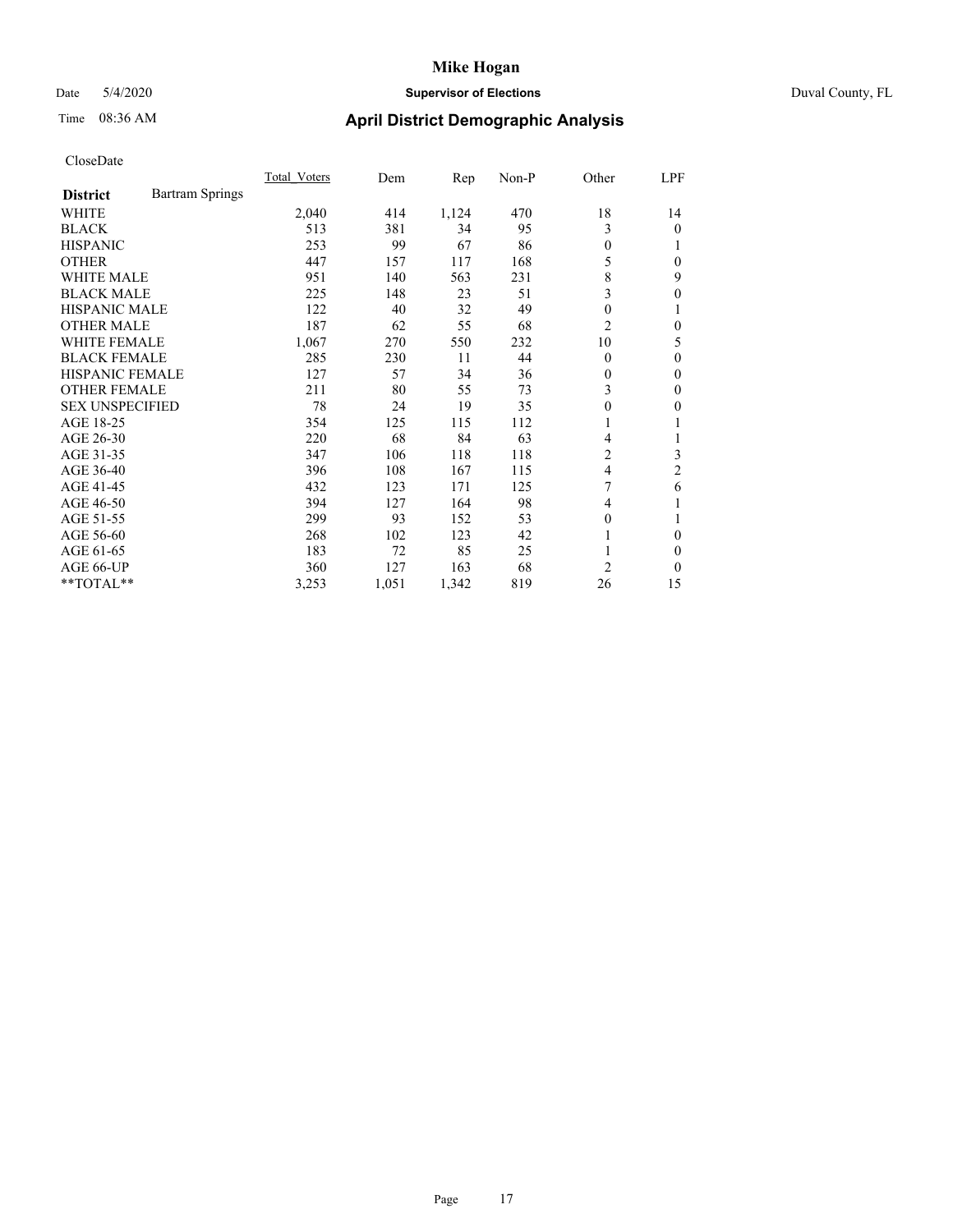# Date 5/4/2020 **Supervisor of Elections** Duval County, FL

# Time 08:36 AM **April District Demographic Analysis**

|                        |                 | Total Voters | Dem | Rep            | Non-P | Other            | LPF          |
|------------------------|-----------------|--------------|-----|----------------|-------|------------------|--------------|
| <b>District</b>        | Wynnfield Lakes |              |     |                |       |                  |              |
| WHITE                  |                 | 494          | 114 | 257            | 113   | 5                | 5            |
| <b>BLACK</b>           |                 | 132          | 96  | 6              | 29    |                  | $\Omega$     |
| <b>HISPANIC</b>        |                 | 86           | 24  | 32             | 28    | 2                | $\Omega$     |
| <b>OTHER</b>           |                 | 244          | 70  | 68             | 106   | $\theta$         | $\Omega$     |
| WHITE MALE             |                 | 217          | 41  | 107            | 63    | 2                | 4            |
| <b>BLACK MALE</b>      |                 | 67           | 47  | $\overline{4}$ | 15    |                  | $\theta$     |
| <b>HISPANIC MALE</b>   |                 | 40           | 6   | 17             | 15    | 2                | $\Omega$     |
| <b>OTHER MALE</b>      |                 | 109          | 32  | 27             | 50    | $\mathbf{0}$     | 0            |
| WHITE FEMALE           |                 | 272          | 73  | 146            | 49    | 3                |              |
| <b>BLACK FEMALE</b>    |                 | 63           | 47  | $\overline{2}$ | 14    | $\theta$         | $\Omega$     |
| HISPANIC FEMALE        |                 | 43           | 17  | 13             | 13    | 0                | $\Omega$     |
| <b>OTHER FEMALE</b>    |                 | 110          | 31  | 39             | 40    | $\theta$         | $\Omega$     |
| <b>SEX UNSPECIFIED</b> |                 | 35           | 10  | 8              | 17    | $\theta$         | $\Omega$     |
| AGE 18-25              |                 | 121          | 39  | 36             | 44    | 2                | $\theta$     |
| AGE 26-30              |                 | 90           | 28  | 33             | 28    |                  | $\mathbf{0}$ |
| AGE 31-35              |                 | 125          | 42  | 45             | 34    |                  | 3            |
| AGE 36-40              |                 | 117          | 24  | 45             | 45    | 2                |              |
| AGE 41-45              |                 | 112          | 30  | 47             | 35    | $\boldsymbol{0}$ | $\Omega$     |
| AGE 46-50              |                 | 103          | 35  | 44             | 23    |                  | $\Omega$     |
| AGE 51-55              |                 | 70           | 30  | 26             | 13    | $\theta$         |              |
| AGE 56-60              |                 | 57           | 18  | 22             | 16    |                  | 0            |
| AGE 61-65              |                 | 56           | 18  | 19             | 19    | 0                | $\theta$     |
| AGE 66-UP              |                 | 105          | 40  | 46             | 19    | 0                | $\Omega$     |
| **TOTAL**              |                 | 956          | 304 | 363            | 276   | 8                | 5            |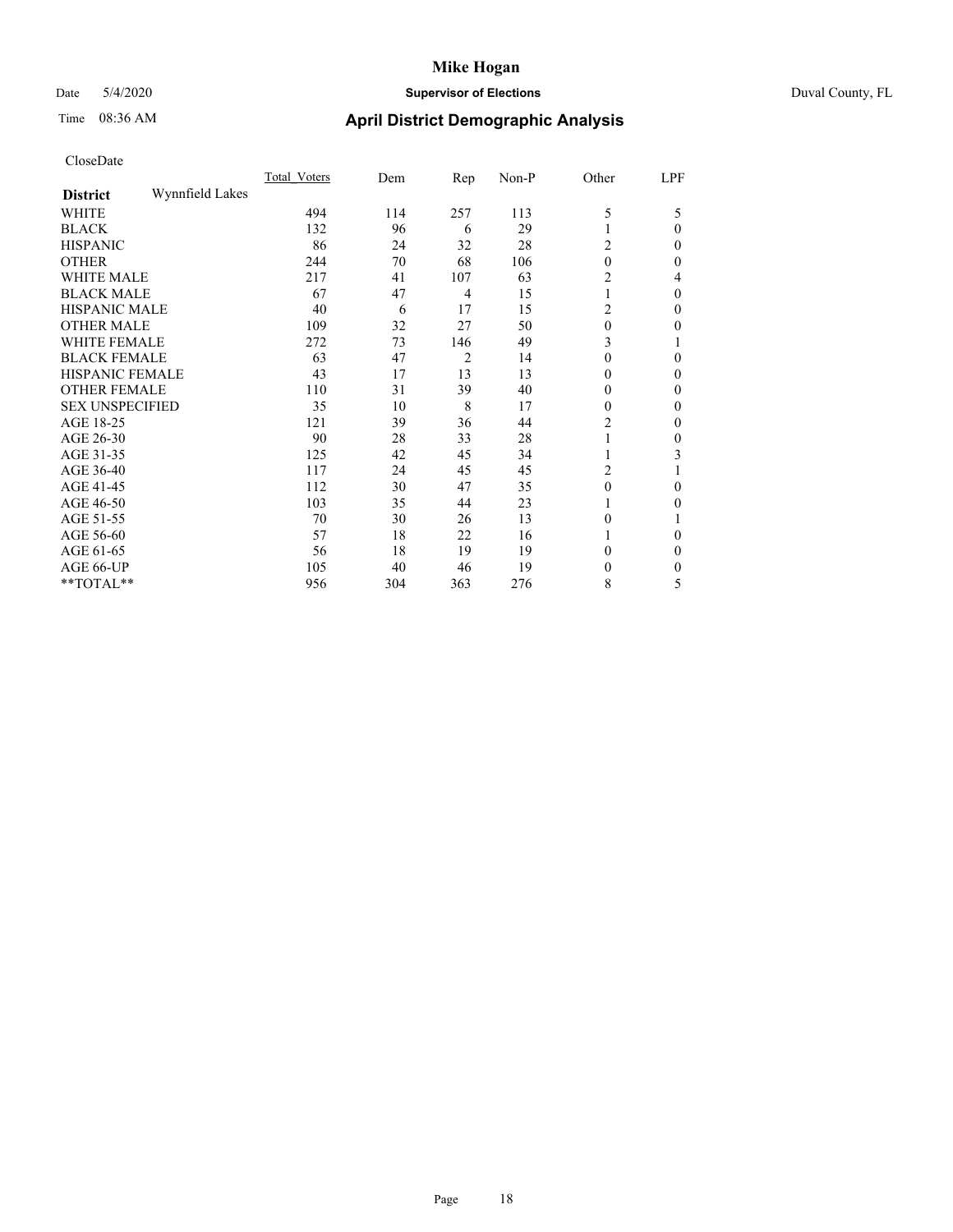# Date 5/4/2020 **Supervisor of Elections** Duval County, FL

# Time 08:36 AM **April District Demographic Analysis**

|                        |                  | Total Voters | Dem | Rep      | Non-P    | Other | LPF |
|------------------------|------------------|--------------|-----|----------|----------|-------|-----|
| <b>District</b>        | Harbour Waterway |              |     |          |          |       |     |
| <b>WHITE</b>           |                  | 255          | 47  | 175      | 31       |       |     |
| <b>BLACK</b>           |                  | 4            | 4   | $\theta$ | $\Omega$ | 0     | 0   |
| <b>HISPANIC</b>        |                  | 8            | 0   | 6        | 2        | 0     | 0   |
| <b>OTHER</b>           |                  | 15           | 5   | 6        | 4        |       |     |
| WHITE MALE             |                  | 123          | 15  | 90       | 16       |       |     |
| <b>BLACK MALE</b>      |                  | 2            | 2   | 0        | 0        | 0     |     |
| <b>HISPANIC MALE</b>   |                  |              | 0   |          |          |       |     |
| <b>OTHER MALE</b>      |                  |              | 4   | 2        |          |       | 0   |
| WHITE FEMALE           |                  | 131          | 31  | 85       | 15       |       |     |
| <b>BLACK FEMALE</b>    |                  | 2            | 2   | $\theta$ | $\Omega$ | 0     | 0   |
| HISPANIC FEMALE        |                  |              | 0   | 5        | 2        |       |     |
| <b>OTHER FEMALE</b>    |                  | 6            | 0   | 3        | 3        |       | 0   |
| <b>SEX UNSPECIFIED</b> |                  | 3            | 2   |          |          |       |     |
| AGE 18-25              |                  | 23           | 3   | 14       | 6        |       |     |
| AGE 26-30              |                  | 14           | 6   | 6        | 2        |       | 0   |
| AGE 31-35              |                  | 9            | 2   | 4        | 3        |       |     |
| AGE 36-40              |                  | 18           | 4   | 10       | 3        |       |     |
| AGE 41-45              |                  | 15           | 6   | 6        | 3        |       | 0   |
| AGE 46-50              |                  | 26           | 4   | 17       | 5        |       | 0   |
| AGE 51-55              |                  | 27           | 8   | 17       | 2        |       |     |
| AGE 56-60              |                  | 38           | 5   | 29       | 4        |       |     |
| AGE 61-65              |                  | 34           | 7   | 23       | 3        |       |     |
| AGE 66-UP              |                  | 78           | 11  | 61       | 6        |       |     |
| $**TOTAL**$            |                  | 282          | 56  | 187      | 37       |       |     |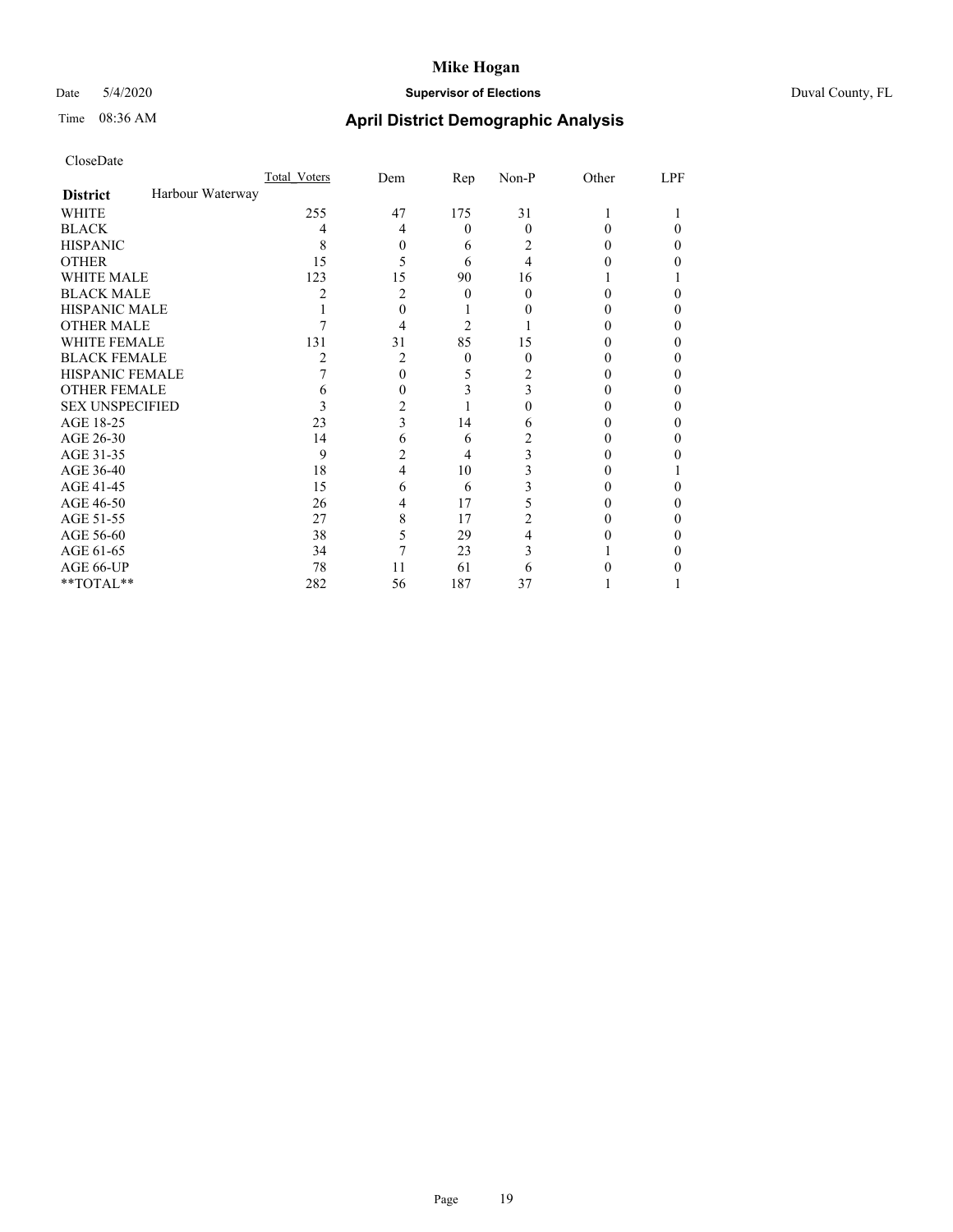# Date 5/4/2020 **Supervisor of Elections** Duval County, FL

# Time 08:36 AM **April District Demographic Analysis**

|                        |               | Total Voters | Dem | Rep            | Non-P | Other          | LPF      |
|------------------------|---------------|--------------|-----|----------------|-------|----------------|----------|
| <b>District</b>        | Principle One |              |     |                |       |                |          |
| WHITE                  |               | 273          | 50  | 130            | 86    | 6              |          |
| <b>BLACK</b>           |               | 81           | 52  | 3              | 26    | 0              | 0        |
| <b>HISPANIC</b>        |               | 47           | 17  | 15             | 15    | 0              | 0        |
| <b>OTHER</b>           |               | 59           | 18  | 9              | 32    | 0              | $\Omega$ |
| WHITE MALE             |               | 139          | 21  | 62             | 52    | 4              | 0        |
| <b>BLACK MALE</b>      |               | 35           | 17  | $\overline{c}$ | 16    | 0              | 0        |
| <b>HISPANIC MALE</b>   |               | 18           | 6   | 5              | 7     | 0              | 0        |
| <b>OTHER MALE</b>      |               | 30           | 11  | 7              | 12    | $\Omega$       | 0        |
| WHITE FEMALE           |               | 131          | 29  | 68             | 31    | $\overline{c}$ |          |
| <b>BLACK FEMALE</b>    |               | 45           | 34  | 1              | 10    | 0              | 0        |
| <b>HISPANIC FEMALE</b> |               | 28           | 11  | 9              | 8     | 0              | $\Omega$ |
| <b>OTHER FEMALE</b>    |               | 24           | 7   | $\overline{2}$ | 15    | $\Omega$       | 0        |
| <b>SEX UNSPECIFIED</b> |               | 10           |     | 1              | 8     | 0              | 0        |
| AGE 18-25              |               | 53           | 16  | 15             | 20    | $\overline{c}$ | 0        |
| AGE 26-30              |               | 79           | 23  | 28             | 26    |                |          |
| AGE 31-35              |               | 67           | 22  | 17             | 27    |                | 0        |
| AGE 36-40              |               | 33           | 8   | 12             | 13    | 0              | 0        |
| AGE 41-45              |               | 38           | 12  | 15             | 11    | 0              | 0        |
| AGE 46-50              |               | 29           | 12  | 8              | 9     | 0              | $\Omega$ |
| AGE 51-55              |               | 31           | 11  | 3              | 16    |                | 0        |
| AGE 56-60              |               | 34           | 12  | 11             | 11    | 0              | 0        |
| AGE 61-65              |               | 35           | 9   | 18             | 8     | 0              | 0        |
| AGE 66-UP              |               | 61           | 12  | 30             | 18    |                | 0        |
| **TOTAL**              |               | 460          | 137 | 157            | 159   | 6              |          |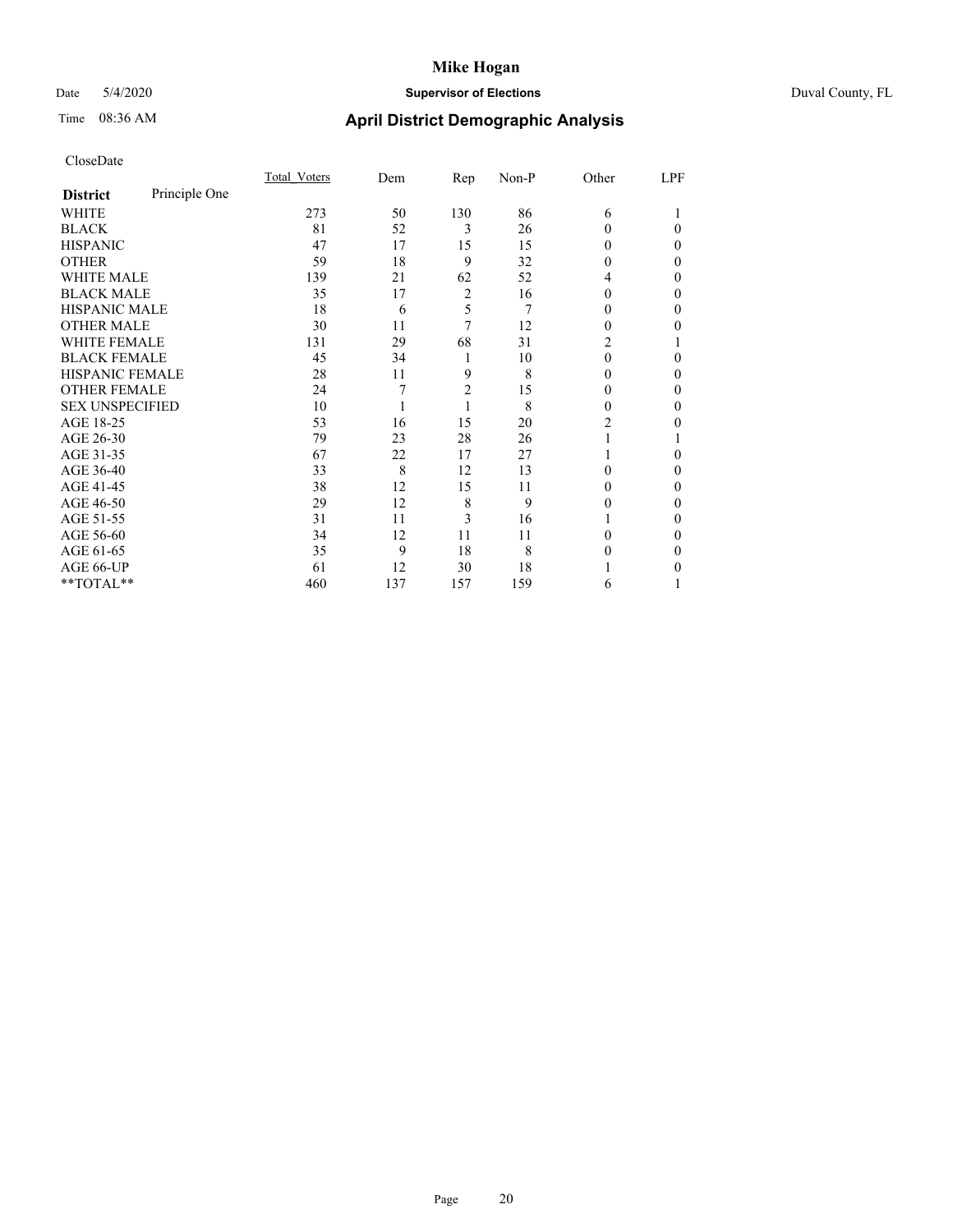# Date 5/4/2020 **Supervisor of Elections** Duval County, FL

# Time 08:36 AM **April District Demographic Analysis**

|                        |          | Total Voters | Dem            | <b>Rep</b>     | Non-P | Other          | LPF            |
|------------------------|----------|--------------|----------------|----------------|-------|----------------|----------------|
| <b>District</b>        | Tolomato |              |                |                |       |                |                |
| WHITE                  |          | 1,564        | 350            | 903            | 280   | 26             | 5              |
| <b>BLACK</b>           |          | 84           | 53             | 10             | 19    | 2              | $\mathbf{0}$   |
| <b>HISPANIC</b>        |          | 87           | 32             | 35             | 20    | $\theta$       | $\mathbf{0}$   |
| <b>OTHER</b>           |          | 96           | 30             | 29             | 36    | $\theta$       | 1              |
| <b>WHITE MALE</b>      |          | 747          | 138            | 457            | 136   | 14             | 2              |
| <b>BLACK MALE</b>      |          | 44           | 26             | 6              | 10    | 2              | $\mathbf{0}$   |
| <b>HISPANIC MALE</b>   |          | 40           | 15             | 16             | 9     | $\theta$       | $\mathbf{0}$   |
| <b>OTHER MALE</b>      |          | 37           | 14             | 7              | 15    | $\Omega$       | 1              |
| <b>WHITE FEMALE</b>    |          | 809          | 211            | 441            | 142   | 12             | 3              |
| <b>BLACK FEMALE</b>    |          | 40           | 27             | $\overline{4}$ | 9     | $\theta$       | $\mathbf{0}$   |
| HISPANIC FEMALE        |          | 46           | 17             | 19             | 10    | 0              | $\theta$       |
| <b>OTHER FEMALE</b>    |          | 48           | 15             | 19             | 14    | 0              | $\mathbf{0}$   |
| <b>SEX UNSPECIFIED</b> |          | 20           | $\overline{c}$ | 8              | 10    | 0              | $\mathbf{0}$   |
| AGE 18-25              |          | 121          | 42             | 45             | 31    | $\overline{c}$ | 1              |
| AGE 26-30              |          | 80           | 15             | 40             | 24    | 0              | 1              |
| AGE 31-35              |          | 128          | 36             | 59             | 31    | 0              | $\overline{c}$ |
| AGE 36-40              |          | 132          | 37             | 58             | 36    |                | $\mathbf{0}$   |
| AGE 41-45              |          | 109          | 25             | 47             | 36    |                | $\mathbf{0}$   |
| AGE 46-50              |          | 124          | 37             | 55             | 24    | 8              | $\mathbf{0}$   |
| AGE 51-55              |          | 162          | 31             | 82             | 44    | 3              | 2              |
| AGE 56-60              |          | 199          | 45             | 122            | 30    | $\overline{2}$ | $\theta$       |
| AGE 61-65              |          | 205          | 51             | 125            | 28    |                | $\mathbf{0}$   |
| AGE 66-UP              |          | 571          | 146            | 344            | 71    | 10             | $\theta$       |
| **TOTAL**              |          | 1,831        | 465            | 977            | 355   | 28             | 6              |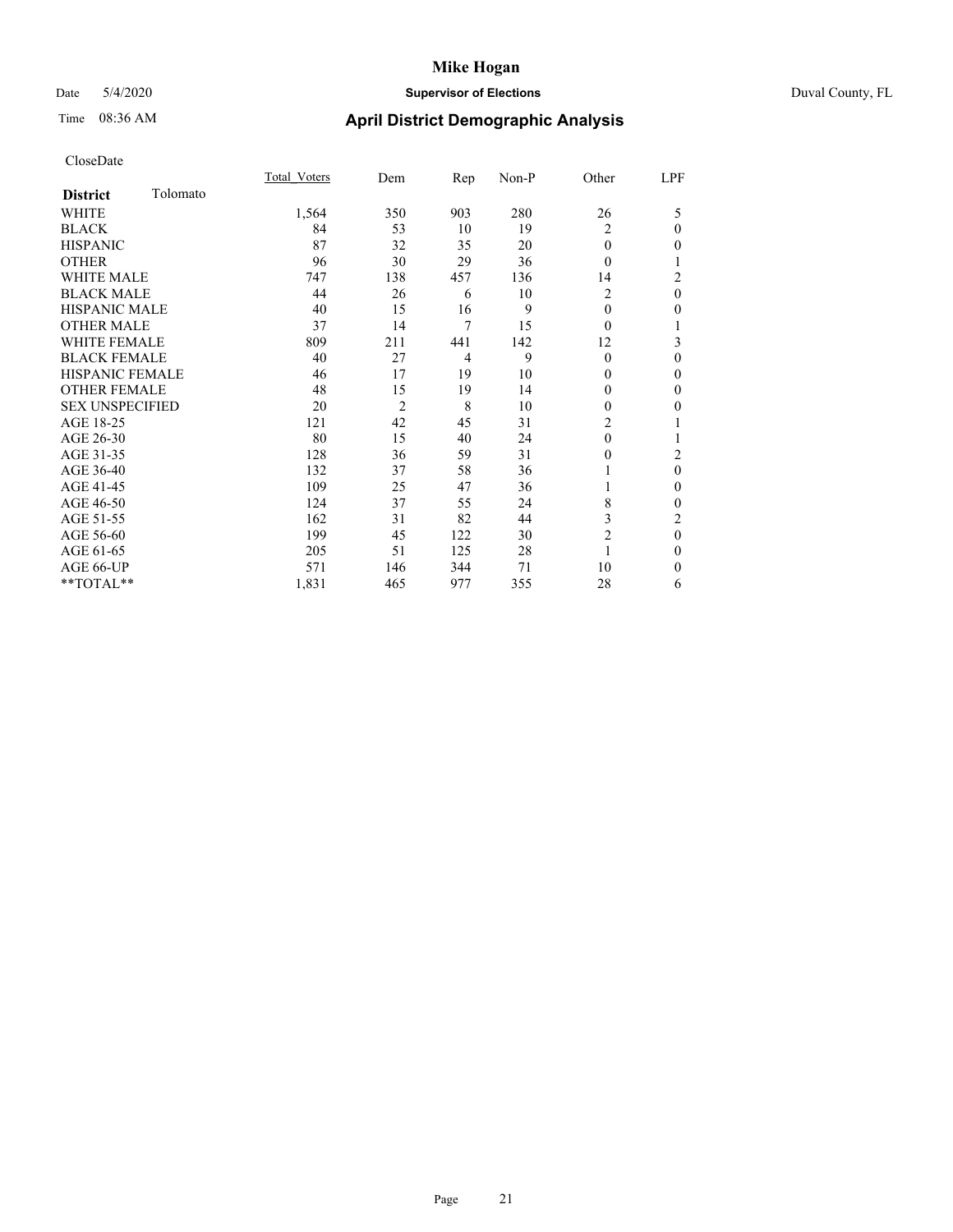# Date 5/4/2020 **Supervisor of Elections** Duval County, FL

# Time 08:36 AM **April District Demographic Analysis**

|                        |             | Total Voters | Dem | Rep            | Non-P | Other          | LPF              |
|------------------------|-------------|--------------|-----|----------------|-------|----------------|------------------|
| <b>District</b>        | Bainebridge |              |     |                |       |                |                  |
| WHITE                  |             | 295          | 48  | 141            | 101   | 4              |                  |
| <b>BLACK</b>           |             | 426          | 345 | 8              | 70    | 3              | 0                |
| <b>HISPANIC</b>        |             | 44           | 17  | 9              | 18    | $\theta$       | 0                |
| <b>OTHER</b>           |             | 58           | 26  | 11             | 20    | $\Omega$       |                  |
| WHITE MALE             |             | 139          | 17  | 75             | 44    | 2              |                  |
| <b>BLACK MALE</b>      |             | 174          | 137 | 4              | 31    | $\overline{c}$ | 0                |
| <b>HISPANIC MALE</b>   |             | 16           | 7   | 4              | 5     | $\theta$       | 0                |
| <b>OTHER MALE</b>      |             | 18           | 10  | $\overline{c}$ | 5     | $\Omega$       |                  |
| WHITE FEMALE           |             | 152          | 31  | 63             | 56    | $\overline{c}$ | 0                |
| <b>BLACK FEMALE</b>    |             | 247          | 205 | 4              | 37    |                | 0                |
| HISPANIC FEMALE        |             | 27           | 10  | 5              | 12    | $\Omega$       | 0                |
| <b>OTHER FEMALE</b>    |             | 25           | 11  | 7              | 7     | $\Omega$       | 0                |
| <b>SEX UNSPECIFIED</b> |             | 25           | 8   | 5              | 12    | $\theta$       | 0                |
| AGE 18-25              |             | 83           | 47  | 8              | 27    |                | 0                |
| AGE 26-30              |             | 97           | 31  | 26             | 39    |                | 0                |
| AGE 31-35              |             | 115          | 50  | 26             | 37    | 0              | 2                |
| AGE 36-40              |             | 124          | 64  | 24             | 35    |                | $\boldsymbol{0}$ |
| AGE 41-45              |             | 97           | 59  | 16             | 21    |                | 0                |
| AGE 46-50              |             | 75           | 48  | 17             | 10    | $\Omega$       | 0                |
| AGE 51-55              |             | 80           | 45  | 14             | 20    |                | 0                |
| AGE 56-60              |             | 50           | 30  | 11             | 9     | $\theta$       | 0                |
| AGE 61-65              |             | 41           | 25  | 12             | 4     | $\theta$       | 0                |
| AGE 66-UP              |             | 61           | 37  | 15             | 7     | 2              | 0                |
| **TOTAL**              |             | 823          | 436 | 169            | 209   | 7              | $\overline{c}$   |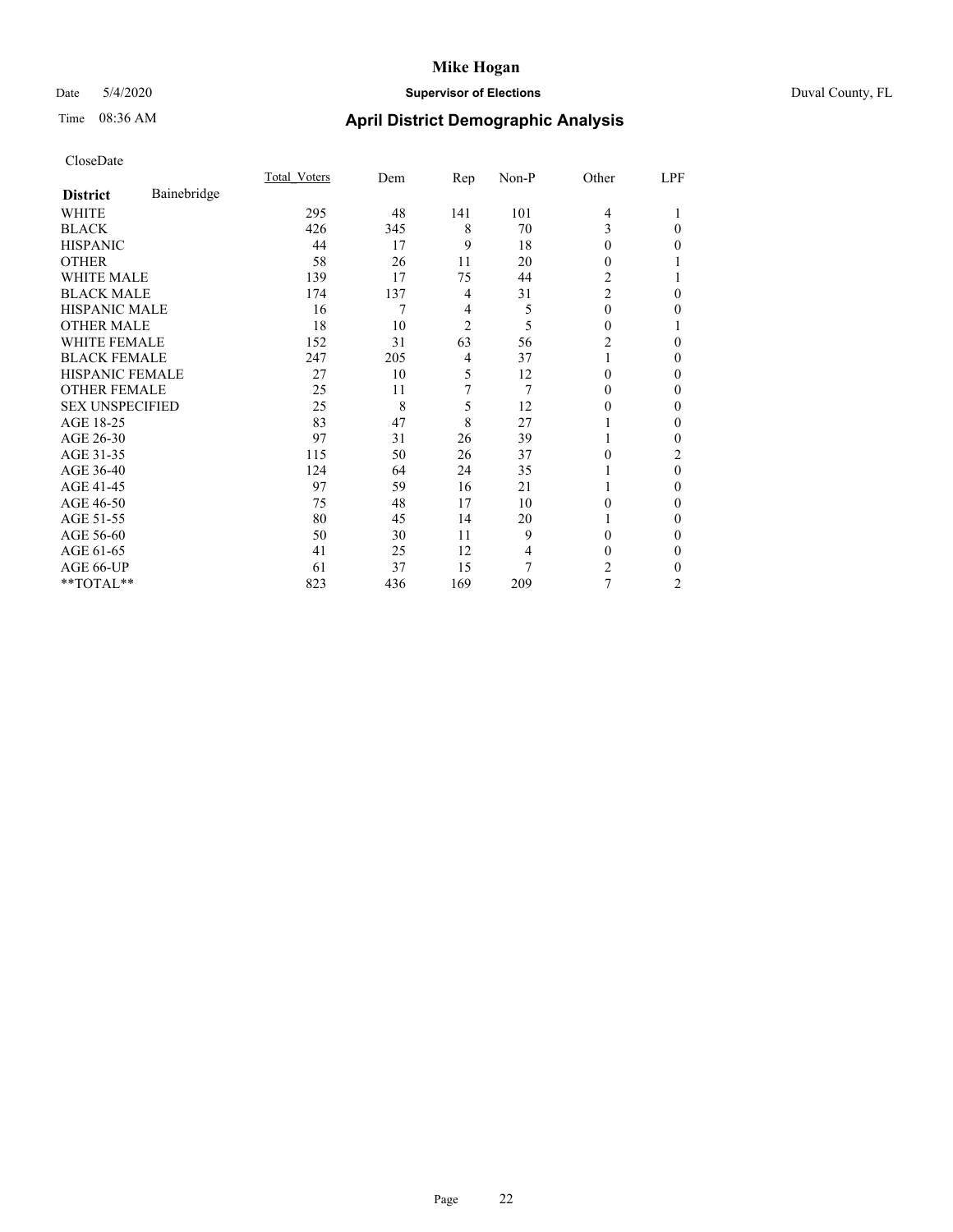# Date 5/4/2020 **Supervisor of Elections** Duval County, FL

# Time 08:36 AM **April District Demographic Analysis**

|                        |                          | Total Voters | Dem     | Rep     | Non-P  | Other | LPF   |
|------------------------|--------------------------|--------------|---------|---------|--------|-------|-------|
| <b>District</b>        | Congressional District 4 |              |         |         |        |       |       |
| WHITE                  |                          | 269,656      | 64,074  | 147,602 | 54,016 | 2,635 | 1,329 |
| <b>BLACK</b>           |                          | 40,960       | 31,008  | 1,961   | 7,585  | 362   | 44    |
| <b>HISPANIC</b>        |                          | 19,898       | 7,484   | 5,415   | 6,764  | 187   | 48    |
| <b>OTHER</b>           |                          | 32,093       | 9,478   | 9,519   | 12,712 | 281   | 103   |
| WHITE MALE             |                          | 126,586      | 25,132  | 72,106  | 27,208 | 1,260 | 880   |
| <b>BLACK MALE</b>      |                          | 17,715       | 12,342  | 1,111   | 4,038  | 198   | 26    |
| <b>HISPANIC MALE</b>   |                          | 8,976        | 3,050   | 2,664   | 3,137  | 94    | 31    |
| <b>OTHER MALE</b>      |                          | 12,828       | 3,527   | 4,048   | 5,084  | 109   | 60    |
| <b>WHITE FEMALE</b>    |                          | 140,204      | 38,309  | 74,127  | 25,977 | 1,358 | 433   |
| <b>BLACK FEMALE</b>    |                          | 22,647       | 18,249  | 823     | 3,397  | 161   | 17    |
| HISPANIC FEMALE        |                          | 10,482       | 4,269   | 2,654   | 3,452  | 91    | 16    |
| <b>OTHER FEMALE</b>    |                          | 14,722       | 4,965   | 4,481   | 5,104  | 143   | 29    |
| <b>SEX UNSPECIFIED</b> |                          | 8,444        | 2,201   | 2,483   | 3,677  | 51    | 32    |
| AGE 18-25              |                          | 38,232       | 12,016  | 13,430  | 11,932 | 681   | 173   |
| AGE 26-30              |                          | 34,952       | 11,081  | 12,682  | 10,399 | 538   | 252   |
| AGE 31-35              |                          | 34,475       | 10,878  | 12,687  | 10,204 | 411   | 295   |
| AGE 36-40              |                          | 31,707       | 9,911   | 11,954  | 9,254  | 347   | 241   |
| AGE 41-45              |                          | 27,337       | 8,557   | 10,913  | 7,436  | 254   | 177   |
| AGE 46-50              |                          | 29,913       | 8,847   | 13,792  | 6,869  | 274   | 131   |
| AGE 51-55              |                          | 30,183       | 8,628   | 15,340  | 5,932  | 203   | 80    |
| AGE 56-60              |                          | 32,598       | 9,280   | 17,371  | 5,656  | 233   | 58    |
| AGE 61-65              |                          | 30,078       | 9.383   | 15,950  | 4,515  | 176   | 54    |
| AGE 66-UP              |                          | 73,131       | 23,462  | 40,378  | 8,880  | 348   | 63    |
| $*$ TOTAL $*$          |                          | 362,607      | 112,044 | 164,497 | 81,077 | 3,465 | 1,524 |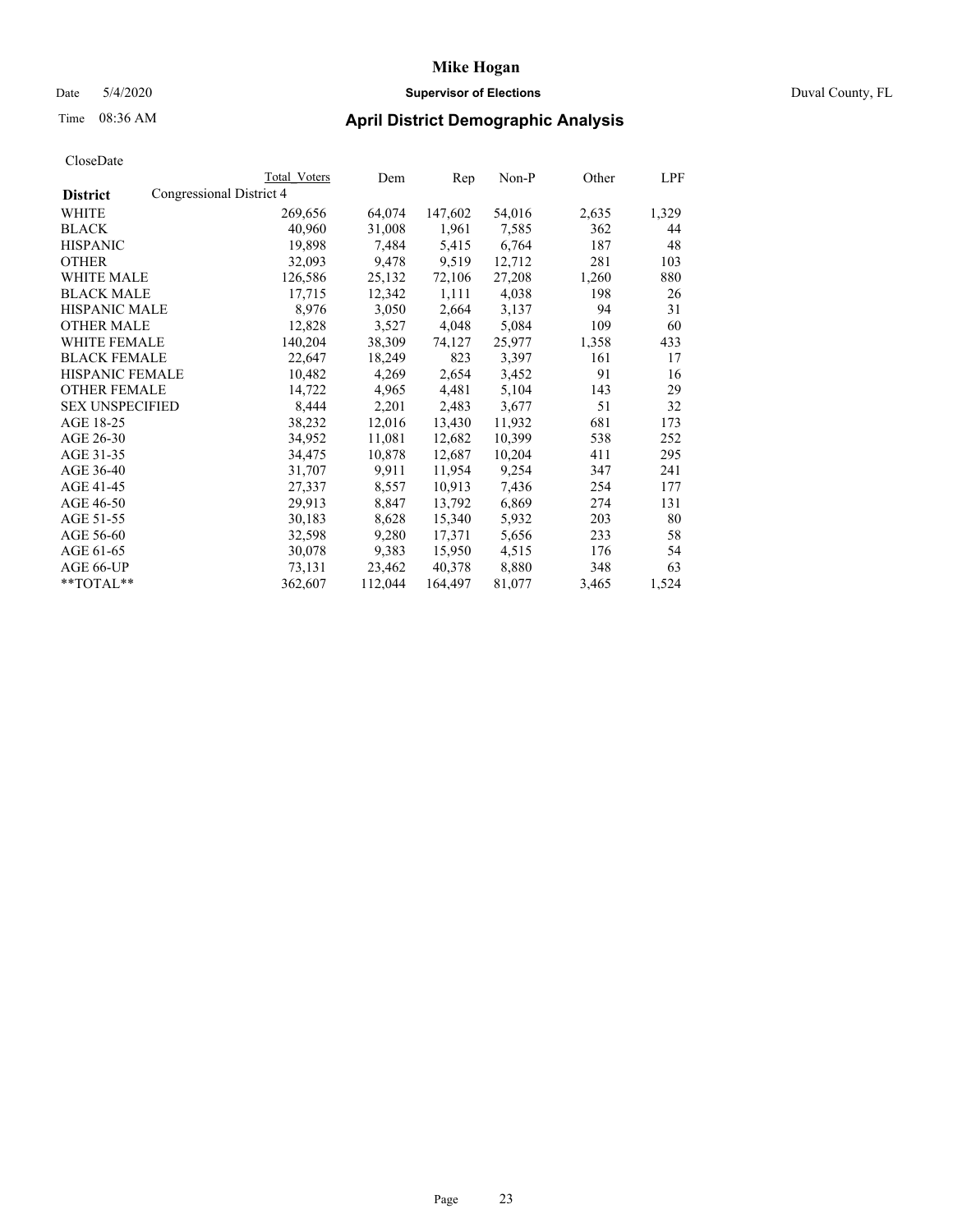# Date 5/4/2020 **Supervisor of Elections** Duval County, FL

# Time 08:36 AM **April District Demographic Analysis**

|                        |                          | Total Voters | Dem     | Rep    | Non-P  | Other | LPF |
|------------------------|--------------------------|--------------|---------|--------|--------|-------|-----|
| <b>District</b>        | Congressional District 5 |              |         |        |        |       |     |
| WHITE                  |                          | 97,810       | 24,754  | 50,074 | 21,420 | 1,096 | 466 |
| <b>BLACK</b>           |                          | 137,772      | 114,499 | 4,359  | 18,201 | 635   | 78  |
| <b>HISPANIC</b>        |                          | 14,487       | 6,182   | 2,795  | 5,346  | 130   | 34  |
| <b>OTHER</b>           |                          | 22,167       | 8,210   | 4,535  | 9,186  | 177   | 59  |
| WHITE MALE             |                          | 45,634       | 9,766   | 24,667 | 10,368 | 521   | 312 |
| <b>BLACK MALE</b>      |                          | 54,823       | 43,116  | 2,275  | 9,043  | 340   | 49  |
| <b>HISPANIC MALE</b>   |                          | 6,450        | 2,507   | 1,454  | 2,407  | 63    | 19  |
| <b>OTHER MALE</b>      |                          | 8,051        | 2,821   | 1,933  | 3,200  | 66    | 31  |
| <b>WHITE FEMALE</b>    |                          | 50,900       | 14,665  | 24,837 | 10,687 | 565   | 146 |
| <b>BLACK FEMALE</b>    |                          | 80,551       | 69,610  | 1,996  | 8,628  | 289   | 28  |
| HISPANIC FEMALE        |                          | 7,646        | 3,509   | 1,271  | 2,788  | 64    | 14  |
| <b>OTHER FEMALE</b>    |                          | 9,957        | 4,170   | 2,168  | 3,507  | 88    | 24  |
| <b>SEX UNSPECIFIED</b> |                          | 8,218        | 3,480   | 1,162  | 3,520  | 42    | 14  |
| AGE 18-25              |                          | 32,799       | 16,754  | 4,775  | 10,761 | 430   | 79  |
| AGE 26-30              |                          | 27,677       | 14,822  | 4,627  | 7,840  | 270   | 118 |
| AGE 31-35              |                          | 26,254       | 14,557  | 4,509  | 6,822  | 261   | 105 |
| AGE 36-40              |                          | 23,851       | 13,475  | 4,322  | 5,754  | 204   | 96  |
| AGE 41-45              |                          | 21,173       | 12,050  | 4,240  | 4,634  | 190   | 59  |
| AGE 46-50              |                          | 22,331       | 12,687  | 5,228  | 4,202  | 161   | 53  |
| AGE 51-55              |                          | 22,679       | 12,945  | 5,815  | 3,743  | 138   | 38  |
| AGE 56-60              |                          | 24,983       | 14,253  | 7,084  | 3,472  | 139   | 35  |
| AGE 61-65              |                          | 22,472       | 13,248  | 6,409  | 2,698  | 95    | 22  |
| AGE 66-UP              |                          | 48,015       | 28,852  | 14,754 | 4,227  | 150   | 32  |
| $*$ TOTAL $*$          |                          | 272,236      | 153,645 | 61,763 | 54,153 | 2,038 | 637 |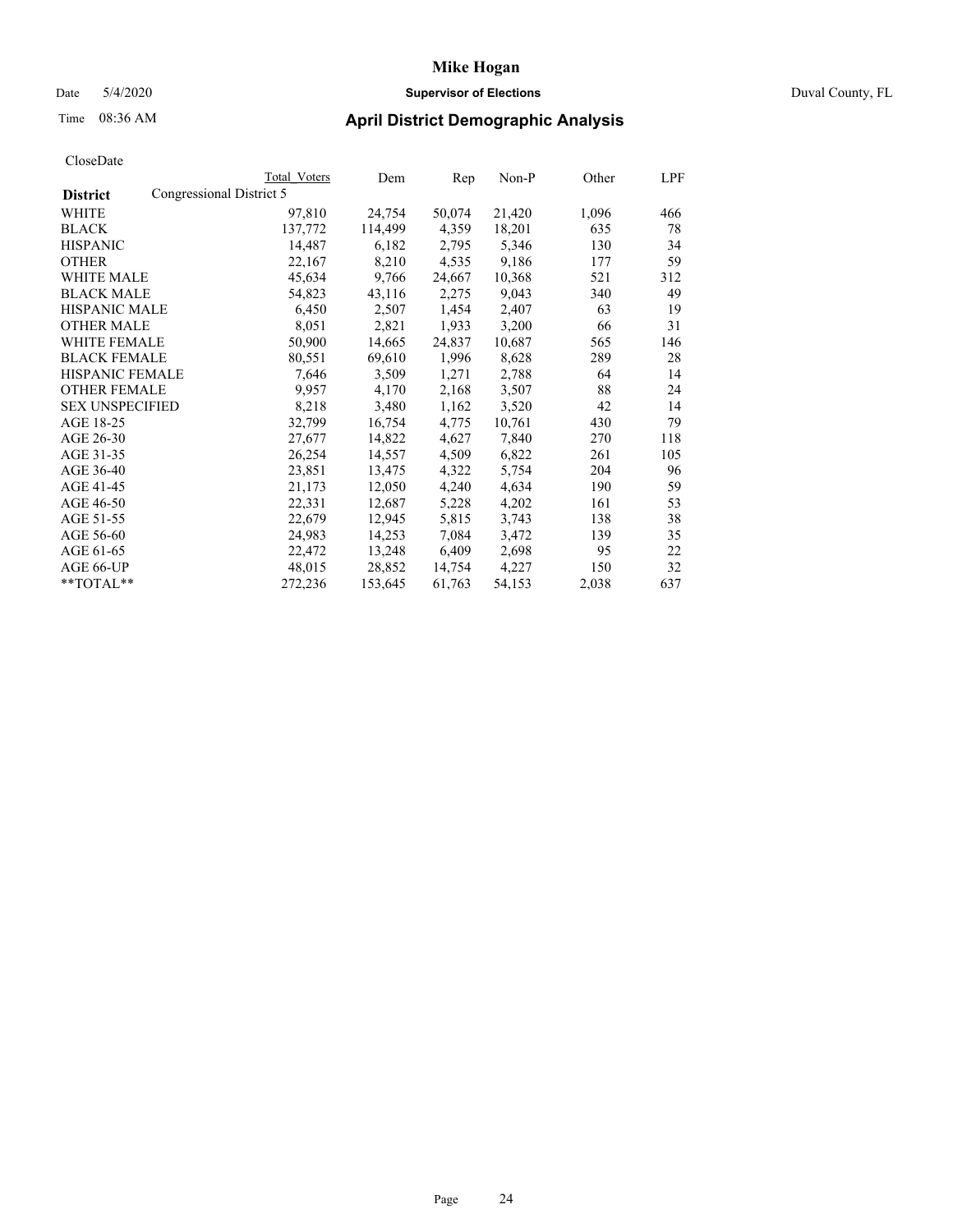# Date 5/4/2020 **Supervisor of Elections** Duval County, FL

# Time 08:36 AM **April District Demographic Analysis**

|                        |              | <b>Total Voters</b> | Dem     | Rep     | $Non-P$ | Other | LPF   |
|------------------------|--------------|---------------------|---------|---------|---------|-------|-------|
| <b>District</b>        | Duval County |                     |         |         |         |       |       |
| WHITE                  |              | 334,592             | 80,359  | 180,756 | 68,432  | 3,418 | 1,627 |
| <b>BLACK</b>           |              | 177,093             | 144,245 | 6,225   | 25,518  | 986   | 119   |
| <b>HISPANIC</b>        |              | 33,471              | 13,329  | 7,905   | 11,849  | 309   | 79    |
| <b>OTHER</b>           |              | 52,390              | 17,141  | 13,440  | 21,218  | 442   | 149   |
| WHITE MALE             |              | 156,536             | 31,602  | 88,334  | 33,897  | 1,628 | 1,075 |
| <b>BLACK MALE</b>      |              | 71,812              | 54,952  | 3,330   | 12,926  | 530   | 74    |
| <b>HISPANIC MALE</b>   |              | 15,031              | 5,443   | 3,965   | 5,422   | 153   | 48    |
| <b>OTHER MALE</b>      |              | 20,209              | 6,171   | 5,738   | 8,046   | 169   | 85    |
| <b>WHITE FEMALE</b>    |              | 174,236             | 47,873  | 90,635  | 33,435  | 1,764 | 529   |
| <b>BLACK FEMALE</b>    |              | 102,316             | 87,125  | 2,782   | 11,919  | 447   | 43    |
| <b>HISPANIC FEMALE</b> |              | 17,622              | 7,560   | 3,779   | 6,103   | 151   | 29    |
| <b>OTHER FEMALE</b>    |              | 23,837              | 8,845   | 6,358   | 8,361   | 224   | 49    |
| <b>SEX UNSPECIFIED</b> |              | 15,940              | 5,502   | 3,405   | 6,902   | 89    | 42    |
| AGE 18-25              |              | 67,694              | 27,882  | 16,880  | 21,659  | 1,045 | 228   |
| AGE 26-30              |              | 59,135              | 24,961  | 15,847  | 17,224  | 757   | 346   |
| AGE 31-35              |              | 57,326              | 24,528  | 15,830  | 15,971  | 629   | 368   |
| AGE 36-40              |              | 52,341              | 22,535  | 14,940  | 14,029  | 526   | 311   |
| AGE 41-45              |              | 45,931              | 19,890  | 14,043  | 11,365  | 419   | 214   |
| AGE 46-50              |              | 49,343              | 20,813  | 17,581  | 10,374  | 412   | 163   |
| AGE 51-55              |              | 49,832              | 20,839  | 19,443  | 9,127   | 319   | 104   |
| AGE 56-60              |              | 54,073              | 22,609  | 22,492  | 8,545   | 344   | 83    |
| AGE 61-65              |              | 49,104              | 21,541  | 20,546  | 6,695   | 252   | 70    |
| AGE 66-UP              |              | 112,764             | 49,473  | 50,724  | 12,028  | 452   | 87    |
| $*$ TOTAL $*$          |              | 597,546             | 255,074 | 208,326 | 127,017 | 5,155 | 1,974 |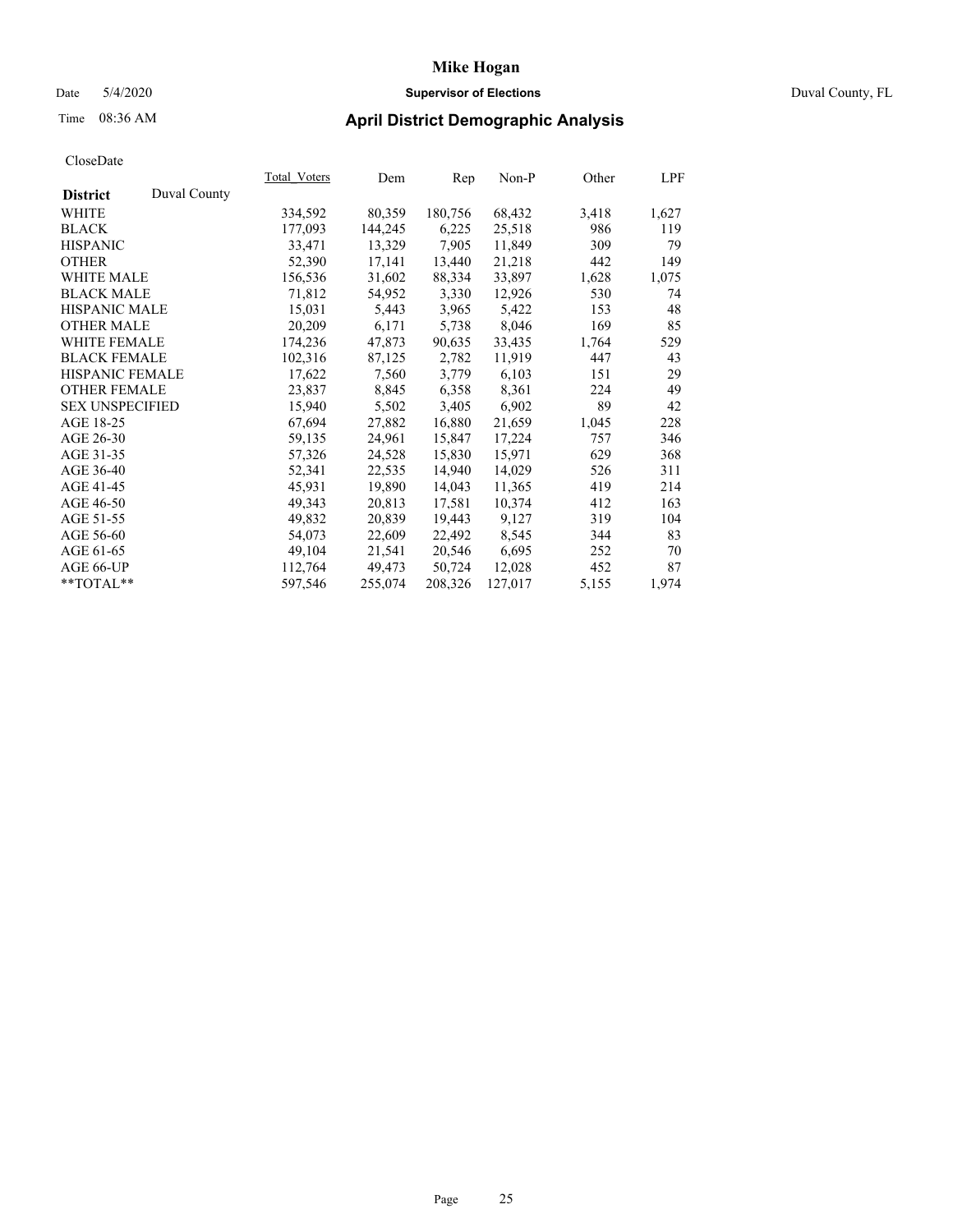## Date 5/4/2020 **Supervisor of Elections** Duval County, FL

# Time 08:36 AM **April District Demographic Analysis**

|                                   | Total Voters | Dem   | Rep   | Non-P | Other    | LPF            |
|-----------------------------------|--------------|-------|-------|-------|----------|----------------|
| Atlantic Beach<br><b>District</b> |              |       |       |       |          |                |
| WHITE                             | 9,486        | 2,677 | 4,627 | 2,068 | 71       | 43             |
| <b>BLACK</b>                      | 820          | 629   | 39    | 148   | 3        | 1              |
| <b>HISPANIC</b>                   | 306          | 126   | 91    | 88    |          | $\Omega$       |
| <b>OTHER</b>                      | 604          | 191   | 187   | 215   | 5        | 6              |
| <b>WHITE MALE</b>                 | 4,468        | 1,018 | 2,307 | 1,081 | 33       | 29             |
| <b>BLACK MALE</b>                 | 359          | 252   | 25    | 81    |          | $\overline{0}$ |
| <b>HISPANIC MALE</b>              | 135          | 46    | 46    | 42    |          | $\mathbf{0}$   |
| <b>OTHER MALE</b>                 | 201          | 51    | 69    | 79    | 1        | 1              |
| <b>WHITE FEMALE</b>               | 4,929        | 1,632 | 2,285 | 960   | 38       | 14             |
| <b>BLACK FEMALE</b>               | 447          | 369   | 13    | 62    | 2        | 1              |
| <b>HISPANIC FEMALE</b>            | 166          | 78    | 43    | 45    | $\theta$ | $\mathbf{0}$   |
| <b>OTHER FEMALE</b>               | 281          | 103   | 93    | 79    | 3        | 3              |
| <b>SEX UNSPECIFIED</b>            | 229          | 74    | 63    | 89    | 1        | $\overline{c}$ |
| AGE 18-25                         | 1,048        | 328   | 378   | 323   | 13       | 6              |
| AGE 26-30                         | 873          | 271   | 313   | 270   | 12       | 7              |
| AGE 31-35                         | 875          | 294   | 270   | 290   | 16       | 5              |
| AGE 36-40                         | 873          | 258   | 310   | 292   | 4        | 9              |
| AGE 41-45                         | 707          | 232   | 265   | 201   | 4        | 5              |
| AGE 46-50                         | 843          | 245   | 372   | 214   | 5        | 7              |
| AGE 51-55                         | 923          | 258   | 477   | 180   | 4        | 4              |
| AGE 56-60                         | 1,078        | 302   | 585   | 183   | 4        | 4              |
| AGE 61-65                         | 1,081        | 413   | 504   | 157   | 6        | 1              |
| AGE 66-UP                         | 2,915        | 1,022 | 1,470 | 409   | 12       | $\overline{c}$ |
| **TOTAL**                         | 11,216       | 3,623 | 4,944 | 2,519 | 80       | 50             |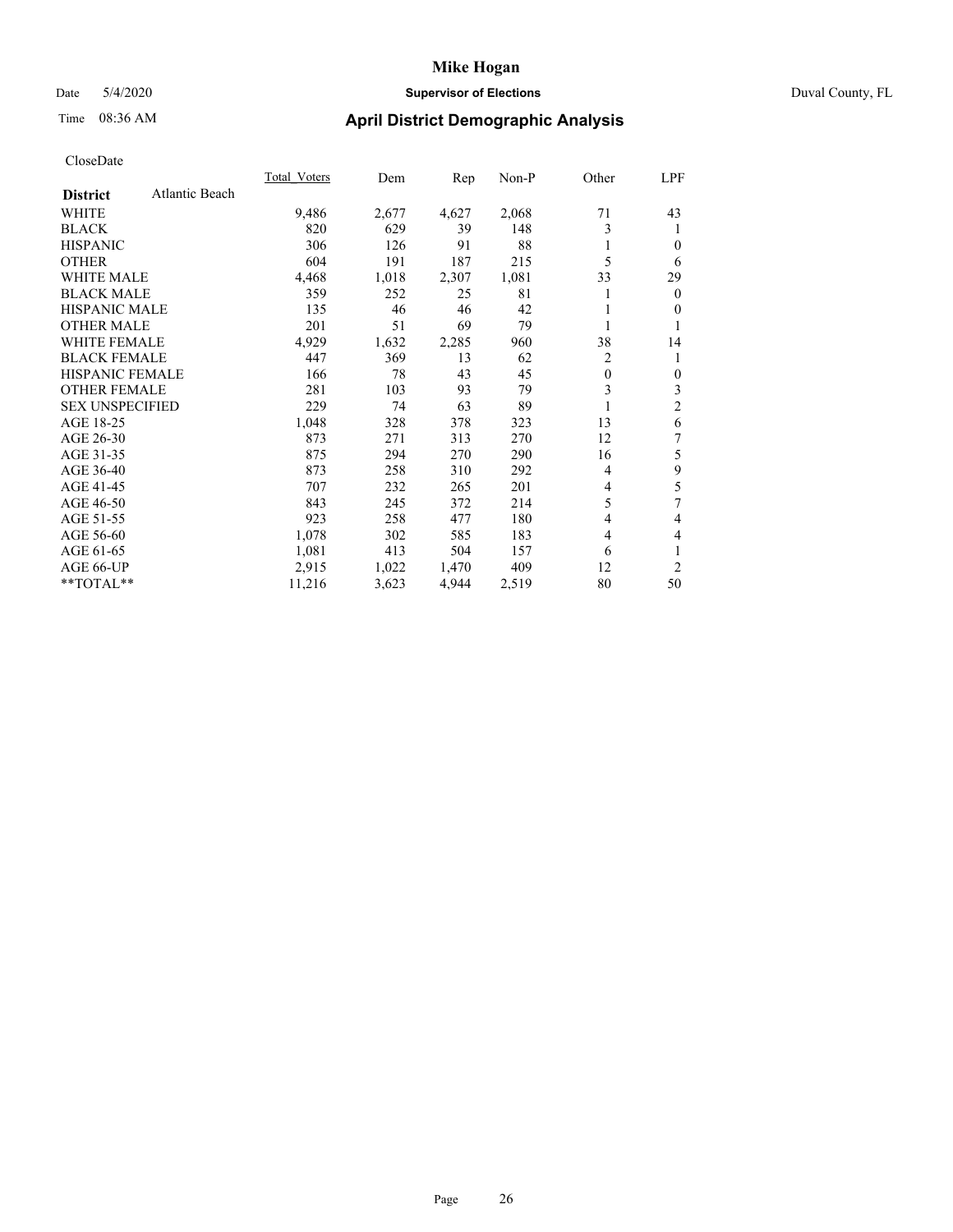# Date 5/4/2020 **Supervisor of Elections** Duval County, FL

# Time 08:36 AM **April District Demographic Analysis**

|                        |         | Total Voters | Dem            | Rep            | Non-P | Other    | LPF      |
|------------------------|---------|--------------|----------------|----------------|-------|----------|----------|
| <b>District</b>        | Baldwin |              |                |                |       |          |          |
| WHITE                  |         | 639          | 139            | 374            | 119   | 5        | 2        |
| <b>BLACK</b>           |         | 245          | 222            | 9              | 14    | $\Omega$ | $\Omega$ |
| <b>HISPANIC</b>        |         | 14           | $\overline{2}$ | 8              | 4     | 0        | $\Omega$ |
| <b>OTHER</b>           |         | 32           | 9              | 9              | 14    | 0        | 0        |
| WHITE MALE             |         | 285          | 58             | 171            | 51    | 4        |          |
| <b>BLACK MALE</b>      |         | 92           | 79             | 6              | 7     | 0        | 0        |
| <b>HISPANIC MALE</b>   |         | 7            | $\mathbf{0}$   | 4              | 3     | 0        | 0        |
| <b>OTHER MALE</b>      |         | 17           | 7              | 3              | 7     | 0        | 0        |
| WHITE FEMALE           |         | 347          | 81             | 199            | 65    |          |          |
| <b>BLACK FEMALE</b>    |         | 145          | 137            | 3              | 5     | 0        | $\Omega$ |
| <b>HISPANIC FEMALE</b> |         | 7            | 2              | $\overline{4}$ |       | 0        | $\Omega$ |
| <b>OTHER FEMALE</b>    |         | 10           | 1              | 6              | 3     | 0        | 0        |
| <b>SEX UNSPECIFIED</b> |         | 20           | 7              | 4              | 9     | 0        | 0        |
| AGE 18-25              |         | 88           | 26             | 34             | 27    | 0        |          |
| AGE 26-30              |         | 86           | 28             | 38             | 18    | 2        | 0        |
| AGE 31-35              |         | 79           | 25             | 39             | 14    | 0        |          |
| AGE 36-40              |         | 72           | 18             | 38             | 16    | 0        | 0        |
| AGE 41-45              |         | 47           | 19             | 18             | 10    | 0        | 0        |
| AGE 46-50              |         | 72           | 26             | 33             | 11    | 2        | $\Omega$ |
| AGE 51-55              |         | 67           | 27             | 29             | 11    | 0        | $\Omega$ |
| AGE 56-60              |         | 83           | 33             | 36             | 14    | 0        | 0        |
| AGE 61-65              |         | 95           | 38             | 42             | 15    | 0        | 0        |
| AGE 66-UP              |         | 241          | 132            | 93             | 15    |          | 0        |
| **TOTAL**              |         | 930          | 372            | 400            | 151   | 5        | 2        |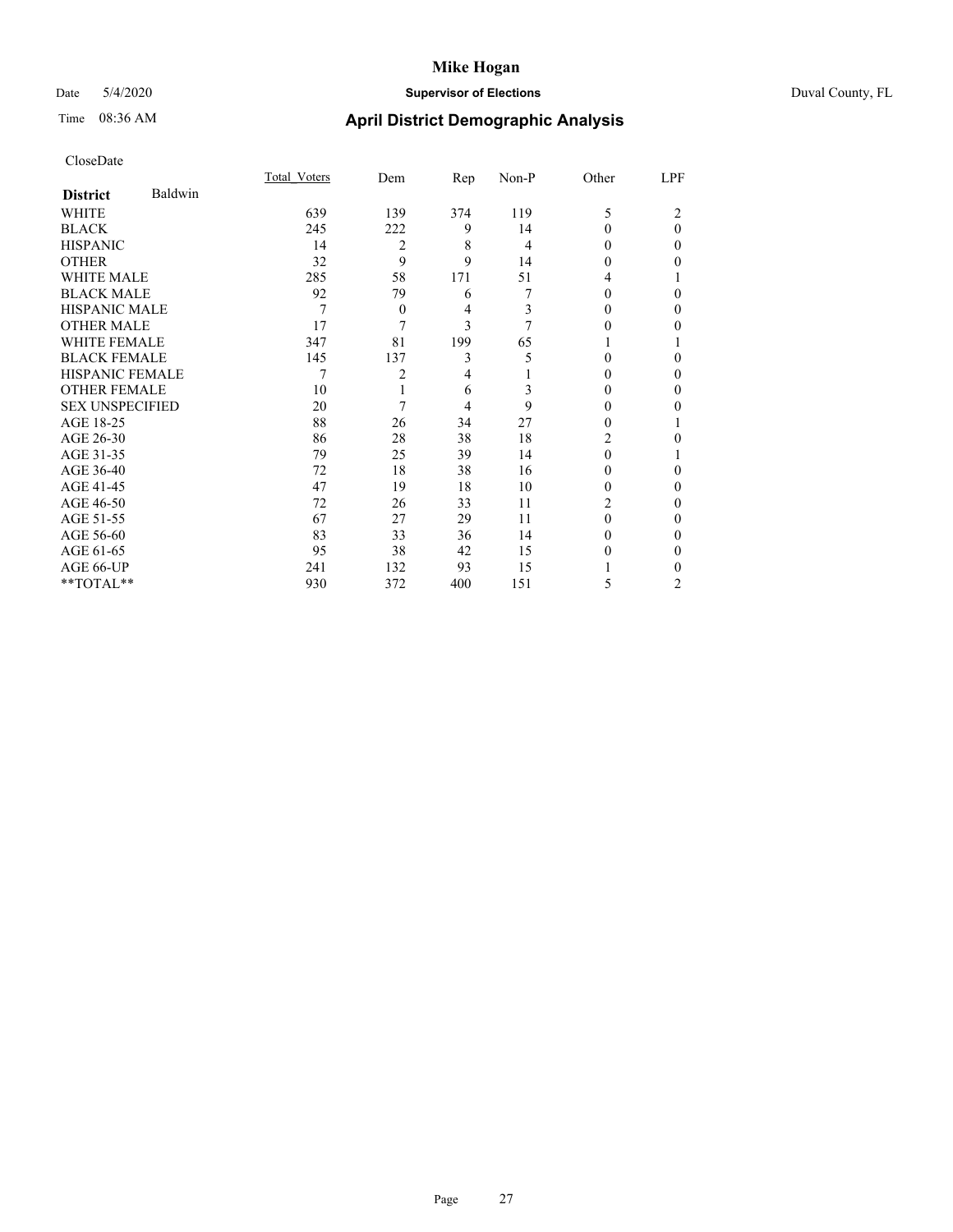# Date 5/4/2020 **Supervisor of Elections** Duval County, FL

# Time 08:36 AM **April District Demographic Analysis**

|                                       | <b>Total Voters</b> | Dem   | Rep   | Non-P | Other | LPF            |
|---------------------------------------|---------------------|-------|-------|-------|-------|----------------|
| Jacksonville Beach<br><b>District</b> |                     |       |       |       |       |                |
| WHITE                                 | 17,346              | 4,253 | 9,097 | 3,710 | 190   | 96             |
| <b>BLACK</b>                          | 513                 | 377   | 39    | 90    | 5     | 2              |
| <b>HISPANIC</b>                       | 474                 | 165   | 169   | 134   | 4     | 2              |
| <b>OTHER</b>                          | 977                 | 274   | 339   | 352   | 8     | $\overline{4}$ |
| <b>WHITE MALE</b>                     | 8,366               | 1,705 | 4,533 | 1,970 | 92    | 66             |
| <b>BLACK MALE</b>                     | 240                 | 157   | 21    | 57    | 4     | 1              |
| HISPANIC MALE                         | 201                 | 55    | 84    | 60    | 0     | 2              |
| <b>OTHER MALE</b>                     | 363                 | 97    | 139   | 120   | 4     | 3              |
| <b>WHITE FEMALE</b>                   | 8,825               | 2,517 | 4,482 | 1,700 | 97    | 29             |
| <b>BLACK FEMALE</b>                   | 264                 | 212   | 17    | 33    |       |                |
| <b>HISPANIC FEMALE</b>                | 267                 | 108   | 82    | 73    | 4     | $\theta$       |
| <b>OTHER FEMALE</b>                   | 439                 | 146   | 159   | 131   | 3     | $\mathbf{0}$   |
| <b>SEX UNSPECIFIED</b>                | 345                 | 72    | 127   | 142   | 2     | $\overline{2}$ |
| AGE 18-25                             | 1,672               | 412   | 702   | 505   | 39    | 14             |
| AGE 26-30                             | 2,026               | 507   | 904   | 570   | 29    | 16             |
| AGE 31-35                             | 1,918               | 456   | 822   | 595   | 22    | 23             |
| AGE 36-40                             | 1,719               | 442   | 739   | 510   | 17    | 11             |
| AGE 41-45                             | 1,384               | 341   | 635   | 380   | 17    | 11             |
| AGE 46-50                             | 1,488               | 343   | 783   | 342   | 12    | 8              |
| AGE 51-55                             | 1,583               | 341   | 940   | 281   | 13    | $\,$ 8 $\,$    |
| AGE 56-60                             | 1,806               | 460   | 1,016 | 305   | 20    | 5              |
| AGE 61-65                             | 1,696               | 494   | 936   | 252   | 10    | 4              |
| AGE 66-UP                             | 4,018               | 1,273 | 2,167 | 546   | 28    | 4              |
| **TOTAL**                             | 19,310              | 5,069 | 9,644 | 4,286 | 207   | 104            |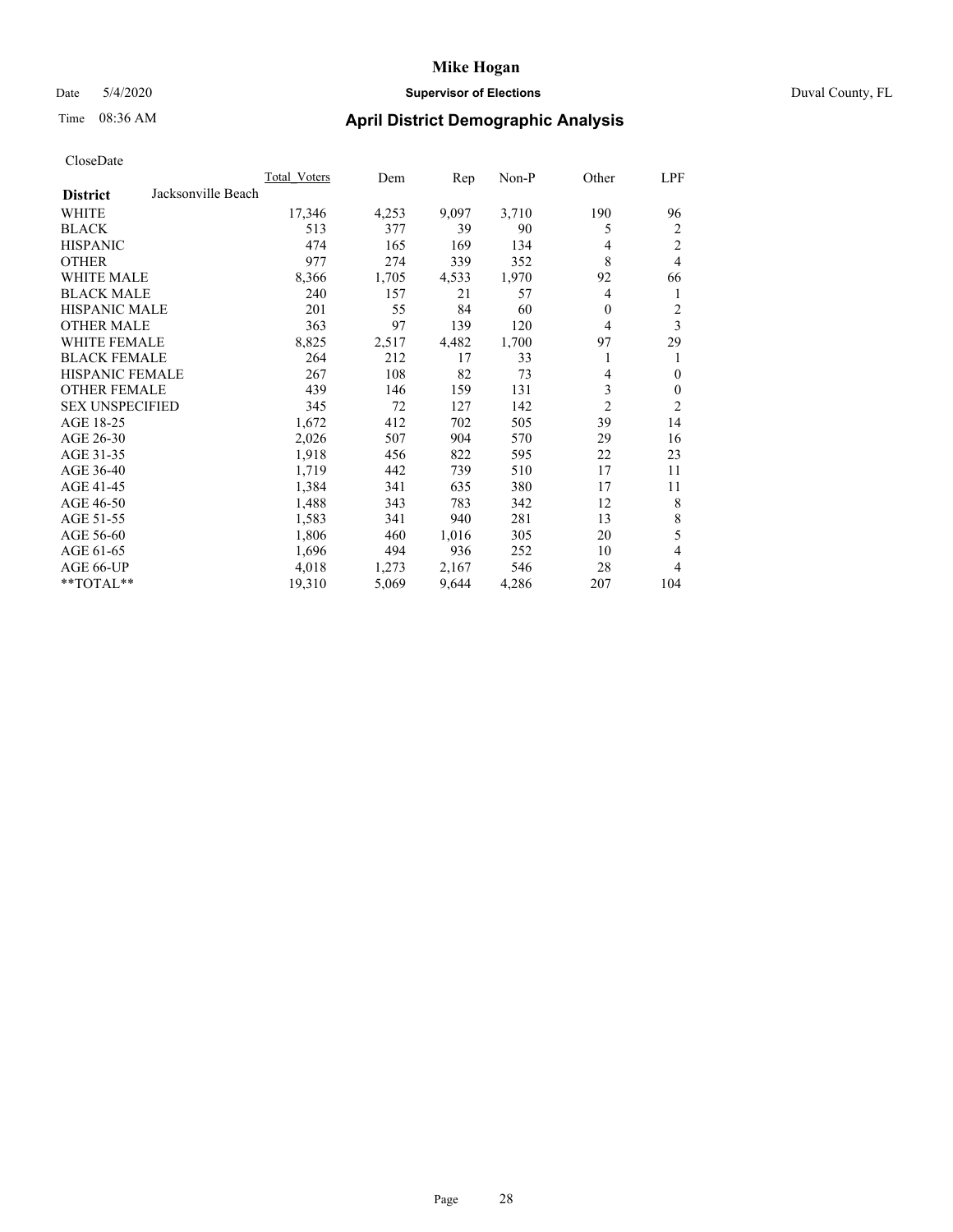# Date 5/4/2020 **Supervisor of Elections** Duval County, FL

# Time 08:36 AM **April District Demographic Analysis**

|                        |               | Total Voters | Dem   | Rep   | Non-P | Other    | LPF            |
|------------------------|---------------|--------------|-------|-------|-------|----------|----------------|
| <b>District</b>        | Neptune Beach |              |       |       |       |          |                |
| WHITE                  |               | 5,403        | 1,400 | 2,822 | 1,107 | 47       | 27             |
| <b>BLACK</b>           |               | 61           | 34    | 8     | 16    | 3        | $\theta$       |
| <b>HISPANIC</b>        |               | 120          | 44    | 37    | 35    | 3        |                |
| <b>OTHER</b>           |               | 257          | 73    | 79    | 99    | 3        | 3              |
| WHITE MALE             |               | 2,565        | 515   | 1,428 | 577   | 24       | 21             |
| <b>BLACK MALE</b>      |               | 35           | 18    | 4     | 10    | 3        | $\theta$       |
| <b>HISPANIC MALE</b>   |               | 52           | 13    | 19    | 17    | 3        | $\mathbf{0}$   |
| <b>OTHER MALE</b>      |               | 89           | 22    | 32    | 32    |          | $\overline{c}$ |
| WHITE FEMALE           |               | 2,767        | 871   | 1,363 | 504   | 23       | 6              |
| <b>BLACK FEMALE</b>    |               | 26           | 16    | 4     | 6     | $\Omega$ | $\mathbf{0}$   |
| <b>HISPANIC FEMALE</b> |               | 66           | 30    | 17    | 18    | 0        | 1              |
| <b>OTHER FEMALE</b>    |               | 112          | 40    | 33    | 37    |          | 1              |
| <b>SEX UNSPECIFIED</b> |               | 128          | 26    | 46    | 55    |          | $\mathbf{0}$   |
| AGE 18-25              |               | 529          | 122   | 211   | 179   | 14       | 3              |
| AGE 26-30              |               | 509          | 136   | 207   | 157   | 8        | 1              |
| AGE 31-35              |               | 531          | 132   | 235   | 156   | 5        | 3              |
| AGE 36-40              |               | 553          | 133   | 249   | 161   | 4        | 6              |
| AGE 41-45              |               | 441          | 125   | 192   | 114   | 4        | 6              |
| AGE 46-50              |               | 498          | 107   | 251   | 130   | 4        | 6              |
| AGE 51-55              |               | 457          | 108   | 266   | 76    | 5        | $\overline{c}$ |
| AGE 56-60              |               | 541          | 129   | 326   | 81    | 4        | 1              |
| AGE 61-65              |               | 574          | 145   | 331   | 94    | 3        | 1              |
| AGE 66-UP              |               | 1,208        | 414   | 678   | 109   | 5        | $\overline{c}$ |
| **TOTAL**              |               | 5,841        | 1,551 | 2,946 | 1,257 | 56       | 31             |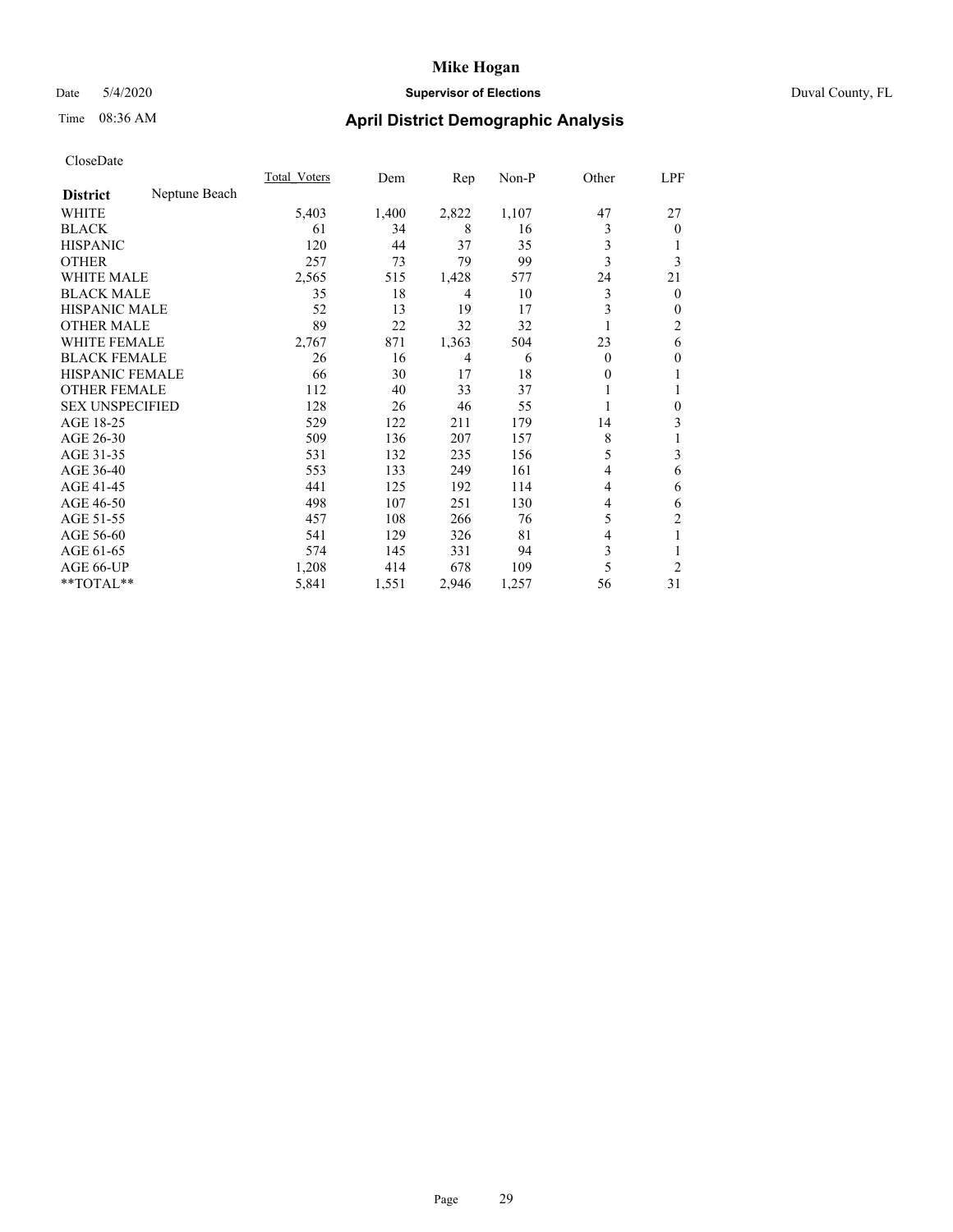# Date 5/4/2020 **Supervisor of Elections** Duval County, FL

# Time 08:36 AM **April District Demographic Analysis**

|                        |                   | Total Voters | Dem    | Rep    | Non-P  | Other | LPF            |
|------------------------|-------------------|--------------|--------|--------|--------|-------|----------------|
| <b>District</b>        | House District 11 |              |        |        |        |       |                |
| WHITE                  |                   | 55,569       | 12,848 | 30,237 | 11,719 | 507   | 258            |
| <b>BLACK</b>           |                   | 5,499        | 4,111  | 304    | 1,022  | 55    | 7              |
| <b>HISPANIC</b>        |                   | 2,443        | 866    | 771    | 781    | 19    | 6              |
| <b>OTHER</b>           |                   | 4,278        | 1,193  | 1,457  | 1,574  | 35    | 19             |
| WHITE MALE             |                   | 26,680       | 4,992  | 15,176 | 6,094  | 246   | 172            |
| <b>BLACK MALE</b>      |                   | 2,484        | 1,703  | 174    | 570    | 33    | 4              |
| <b>HISPANIC MALE</b>   |                   | 1,136        | 338    | 392    | 390    | 12    | 4              |
| <b>OTHER MALE</b>      |                   | 1,601        | 401    | 601    | 576    | 14    | 9              |
| <b>WHITE FEMALE</b>    |                   | 28,325       | 7.737  | 14,788 | 5,456  | 259   | 85             |
| <b>BLACK FEMALE</b>    |                   | 2,931        | 2,347  | 128    | 432    | 22    | $\overline{2}$ |
| <b>HISPANIC FEMALE</b> |                   | 1,253        | 504    | 363    | 377    | 7     | $\overline{2}$ |
| <b>OTHER FEMALE</b>    |                   | 1,938        | 629    | 673    | 614    | 17    | 5              |
| <b>SEX UNSPECIFIED</b> |                   | 1,439        | 367    | 474    | 585    | 6     | 7              |
| AGE 18-25              |                   | 6,496        | 1,784  | 2,467  | 2,090  | 119   | 36             |
| AGE 26-30              |                   | 6,137        | 1,717  | 2,451  | 1,848  | 81    | 40             |
| AGE 31-35              |                   | 6,046        | 1,672  | 2,390  | 1,858  | 74    | 52             |
| AGE 36-40              |                   | 6,090        | 1,674  | 2,472  | 1,841  | 56    | 47             |
| AGE 41-45              |                   | 5,131        | 1,444  | 2,264  | 1,346  | 45    | 32             |
| AGE 46-50              |                   | 5,665        | 1,541  | 2,765  | 1,279  | 52    | 28             |
| AGE 51-55              |                   | 5,694        | 1,456  | 3,131  | 1,048  | 43    | 16             |
| AGE 56-60              |                   | 6,425        | 1,637  | 3,660  | 1,067  | 45    | 16             |
| AGE 61-65              |                   | 6,021        | 1,764  | 3,289  | 922    | 37    | 9              |
| AGE 66-UP              |                   | 14,084       | 4,329  | 7,880  | 1,797  | 64    | 14             |
| **TOTAL**              |                   | 67,789       | 19,018 | 32,769 | 15,096 | 616   | 290            |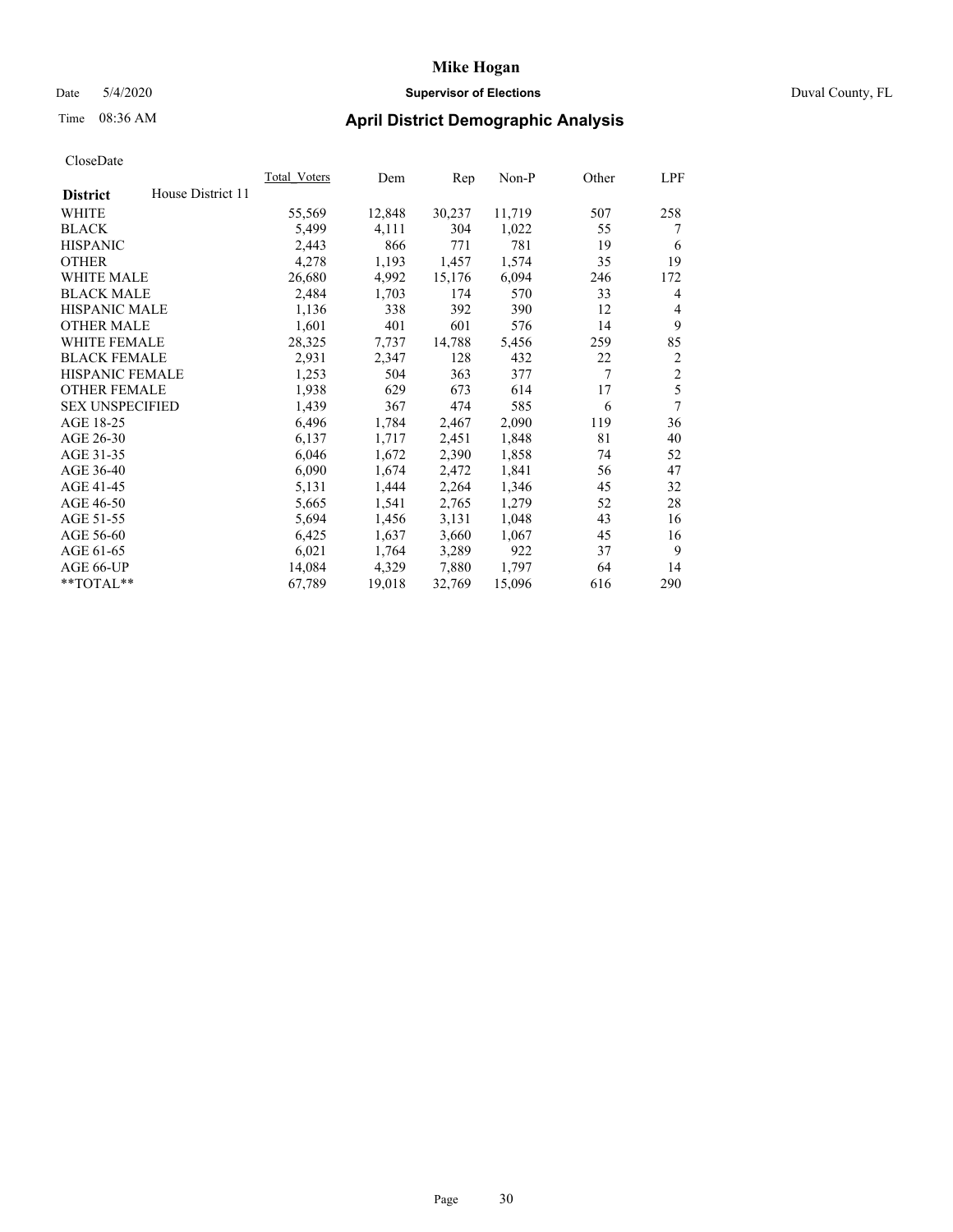# Date 5/4/2020 **Supervisor of Elections** Duval County, FL

# Time 08:36 AM **April District Demographic Analysis**

|                        |                   | Total Voters | Dem    | Rep    | Non-P  | Other | LPF |
|------------------------|-------------------|--------------|--------|--------|--------|-------|-----|
| <b>District</b>        | House District 12 |              |        |        |        |       |     |
| WHITE                  |                   | 73,833       | 16,818 | 39,599 | 16,279 | 751   | 386 |
| <b>BLACK</b>           |                   | 15,996       | 12,129 | 757    | 2,970  | 123   | 17  |
| <b>HISPANIC</b>        |                   | 8,088        | 3,128  | 2,019  | 2,854  | 73    | 14  |
| <b>OTHER</b>           |                   | 13,496       | 3,885  | 3,876  | 5,603  | 99    | 33  |
| WHITE MALE             |                   | 34,692       | 6,471  | 19,528 | 8,043  | 384   | 266 |
| <b>BLACK MALE</b>      |                   | 6,855        | 4,798  | 429    | 1,550  | 64    | 14  |
| <b>HISPANIC MALE</b>   |                   | 3,538        | 1,216  | 986    | 1,290  | 40    | 6   |
| <b>OTHER MALE</b>      |                   | 5,467        | 1,492  | 1,669  | 2,251  | 37    | 18  |
| WHITE FEMALE           |                   | 38,178       | 10,125 | 19,644 | 7.936  | 359   | 114 |
| <b>BLACK FEMALE</b>    |                   | 8,852        | 7,133  | 310    | 1,348  | 58    | 3   |
| <b>HISPANIC FEMALE</b> |                   | 4,328        | 1,834  | 983    | 1,473  | 31    | 7   |
| <b>OTHER FEMALE</b>    |                   | 6,190        | 2,003  | 1,832  | 2,287  | 56    | 12  |
| <b>SEX UNSPECIFIED</b> |                   | 3,311        | 888    | 870    | 1,526  | 17    | 10  |
| AGE 18-25              |                   | 13,319       | 4,566  | 4,035  | 4,440  | 226   | 52  |
| AGE 26-30              |                   | 11,648       | 3,885  | 3,819  | 3,697  | 163   | 84  |
| AGE 31-35              |                   | 10,872       | 3,553  | 3,620  | 3,498  | 129   | 72  |
| AGE 36-40              |                   | 9,987        | 3,232  | 3,486  | 3,086  | 112   | 71  |
| AGE 41-45              |                   | 8,528        | 2,759  | 3,123  | 2,519  | 73    | 54  |
| AGE 46-50              |                   | 9,172        | 2,861  | 3,958  | 2,220  | 83    | 50  |
| AGE 51-55              |                   | 9,426        | 2,862  | 4,462  | 2,029  | 50    | 23  |
| AGE 56-60              |                   | 10,023       | 3,009  | 4,977  | 1,954  | 66    | 17  |
| AGE 61-65              |                   | 8,723        | 2,807  | 4,324  | 1,522  | 58    | 12  |
| AGE 66-UP              |                   | 19,715       | 6,426  | 10,447 | 2,741  | 86    | 15  |
| $*$ TOTAL $*$          |                   | 111,413      | 35,960 | 46,251 | 27,706 | 1,046 | 450 |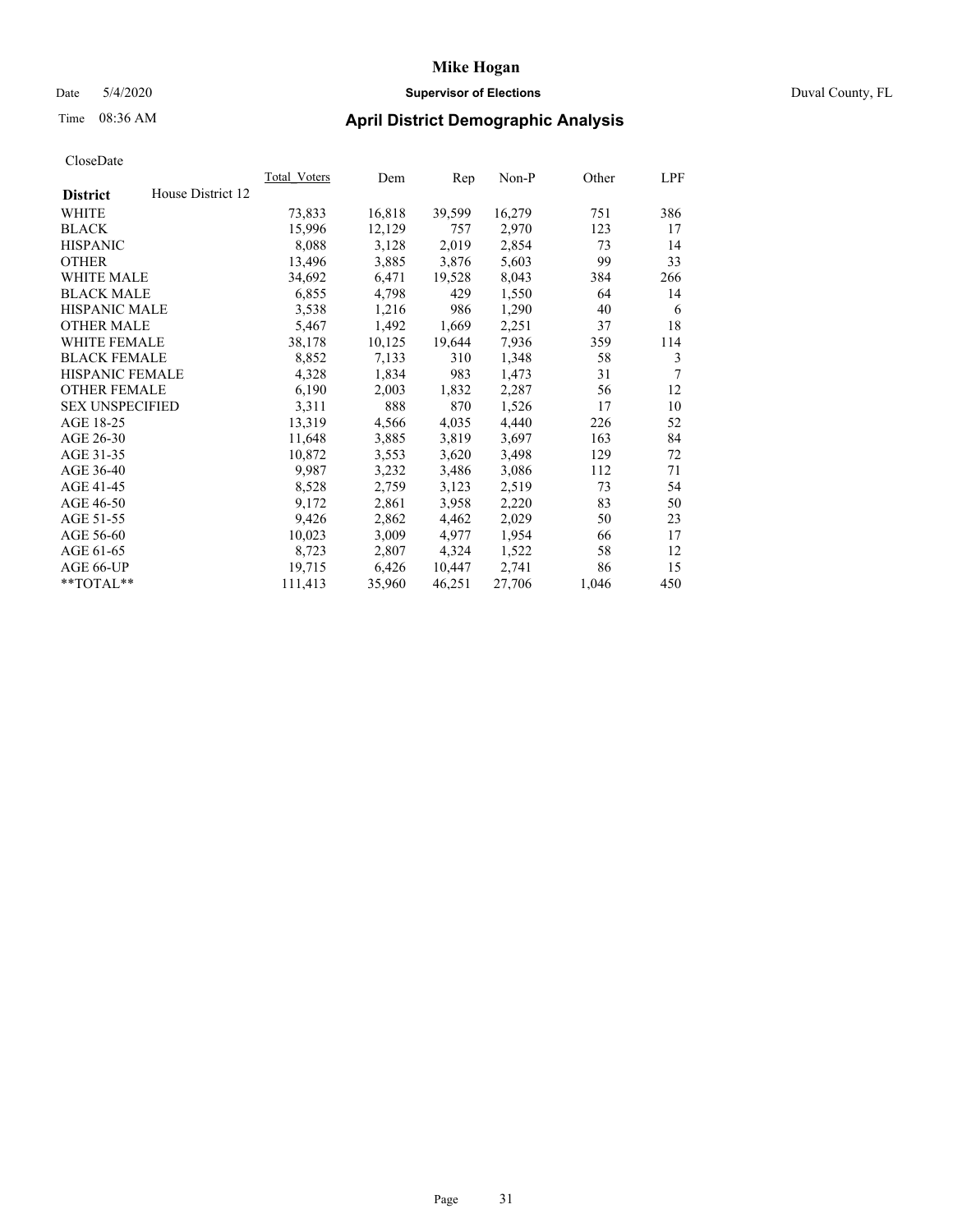# Date 5/4/2020 **Supervisor of Elections** Duval County, FL

# Time 08:36 AM **April District Demographic Analysis**

|                                      | Total Voters | Dem    | Rep    | Non-P  | Other | LPF |
|--------------------------------------|--------------|--------|--------|--------|-------|-----|
| House District 13<br><b>District</b> |              |        |        |        |       |     |
| WHITE                                | 38,807       | 11,127 | 18,702 | 8,353  | 429   | 196 |
| <b>BLACK</b>                         | 51,322       | 42,798 | 1,595  | 6,688  | 205   | 36  |
| <b>HISPANIC</b>                      | 5,036        | 2,184  | 1,000  | 1,799  | 38    | 15  |
| <b>OTHER</b>                         | 8,260        | 3,253  | 1,414  | 3,516  | 50    | 27  |
| <b>WHITE MALE</b>                    | 18,224       | 4,517  | 9,240  | 4,144  | 189   | 134 |
| <b>BLACK MALE</b>                    | 20,635       | 16,332 | 811    | 3,358  | 110   | 24  |
| <b>HISPANIC MALE</b>                 | 2,200        | 894    | 485    | 794    | 18    | 9   |
| <b>OTHER MALE</b>                    | 2,938        | 1,094  | 598    | 1,210  | 20    | 16  |
| WHITE FEMALE                         | 20,048       | 6,463  | 9,230  | 4,059  | 236   | 60  |
| <b>BLACK FEMALE</b>                  | 29,725       | 25,761 | 748    | 3,112  | 93    | 11  |
| <b>HISPANIC FEMALE</b>               | 2,694        | 1,233  | 488    | 947    | 20    | 6   |
| <b>OTHER FEMALE</b>                  | 3,531        | 1,638  | 653    | 1,214  | 17    | 9   |
| <b>SEX UNSPECIFIED</b>               | 3,427        | 1,429  | 458    | 1,516  | 19    | 5   |
| AGE 18-25                            | 12,247       | 6,401  | 1,670  | 4,004  | 135   | 37  |
| AGE 26-30                            | 10,511       | 5,756  | 1,665  | 2,946  | 102   | 42  |
| AGE 31-35                            | 10,414       | 5,870  | 1,756  | 2,640  | 99    | 49  |
| AGE 36-40                            | 8,814        | 4,950  | 1,603  | 2,141  | 80    | 40  |
| AGE 41-45                            | 7,573        | 4,256  | 1,502  | 1,727  | 60    | 28  |
| AGE 46-50                            | 7,951        | 4,468  | 1,821  | 1,592  | 48    | 22  |
| AGE 51-55                            | 8,205        | 4,688  | 2,142  | 1,312  | 48    | 15  |
| AGE 56-60                            | 9,460        | 5,541  | 2,522  | 1,309  | 65    | 23  |
| AGE 61-65                            | 8,850        | 5,429  | 2,345  | 1,030  | 38    | 8   |
| AGE 66-UP                            | 19,398       | 12,001 | 5,685  | 1,655  | 47    | 10  |
| **TOTAL**                            | 103,425      | 59,362 | 22,711 | 20,356 | 722   | 274 |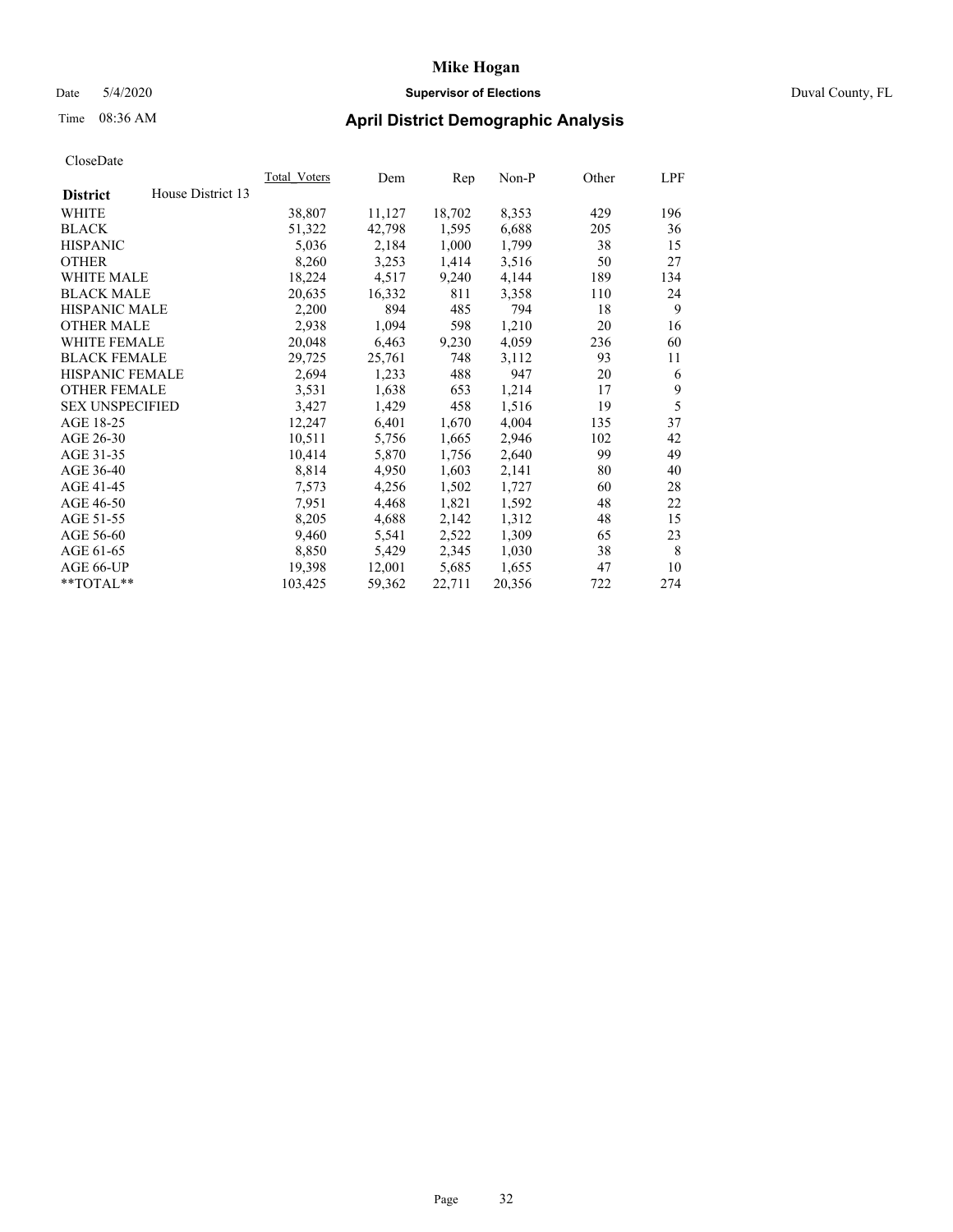# Date 5/4/2020 **Supervisor of Elections** Duval County, FL

# Time 08:36 AM **April District Demographic Analysis**

|                        |                   | Total Voters | Dem    | Rep    | Non-P  | Other | LPF            |
|------------------------|-------------------|--------------|--------|--------|--------|-------|----------------|
| <b>District</b>        | House District 14 |              |        |        |        |       |                |
| WHITE                  |                   | 41,494       | 10,380 | 21,753 | 8,690  | 463   | 208            |
| <b>BLACK</b>           |                   | 60,844       | 51,553 | 1,761  | 7.265  | 238   | 27             |
| <b>HISPANIC</b>        |                   | 4,013        | 1,727  | 817    | 1,423  | 36    | 10             |
| <b>OTHER</b>           |                   | 7,296        | 2,842  | 1,350  | 3,024  | 55    | 25             |
| WHITE MALE             |                   | 19,330       | 4,153  | 10,622 | 4,204  | 220   | 131            |
| <b>BLACK MALE</b>      |                   | 24,102       | 19,389 | 934    | 3,632  | 128   | 19             |
| HISPANIC MALE          |                   | 1,825        | 684    | 442    | 679    | 13    | 7              |
| <b>OTHER MALE</b>      |                   | 2,611        | 989    | 547    | 1,036  | 22    | 17             |
| <b>WHITE FEMALE</b>    |                   | 21,684       | 6,108  | 10,919 | 4,340  | 241   | 76             |
| <b>BLACK FEMALE</b>    |                   | 35,789       | 31,456 | 799    | 3,419  | 107   | 8              |
| HISPANIC FEMALE        |                   | 2,081        | 998    | 358    | 700    | 22    | 3              |
| <b>OTHER FEMALE</b>    |                   | 3,158        | 1,388  | 634    | 1,103  | 28    | 5              |
| <b>SEX UNSPECIFIED</b> |                   | 3,067        | 1,337  | 426    | 1,289  | 11    | $\overline{4}$ |
| AGE 18-25              |                   | 13,522       | 7,062  | 2,064  | 4,194  | 169   | 33             |
| AGE 26-30              |                   | 11,099       | 6,002  | 1,995  | 2,948  | 105   | 49             |
| AGE 31-35              |                   | 10,673       | 5,967  | 1,982  | 2,550  | 109   | 65             |
| AGE 36-40              |                   | 10,128       | 5,915  | 1,878  | 2,230  | 74    | 31             |
| AGE 41-45              |                   | 9,073        | 5,414  | 1,803  | 1,765  | 64    | 27             |
| AGE 46-50              |                   | 9,758        | 5,725  | 2,269  | 1,683  | 59    | 22             |
| AGE 51-55              |                   | 9,530        | 5,666  | 2,431  | 1,349  | 69    | 15             |
| AGE 56-60              |                   | 10,129       | 6,021  | 2,790  | 1,259  | 52    | 7              |
| AGE 61-65              |                   | 9,157        | 5,542  | 2,567  | 1,008  | 33    | 7              |
| AGE 66-UP              |                   | 20,577       | 13,187 | 5,902  | 1,416  | 58    | 14             |
| **TOTAL**              |                   | 113,647      | 66,502 | 25,681 | 20,402 | 792   | 270            |
|                        |                   |              |        |        |        |       |                |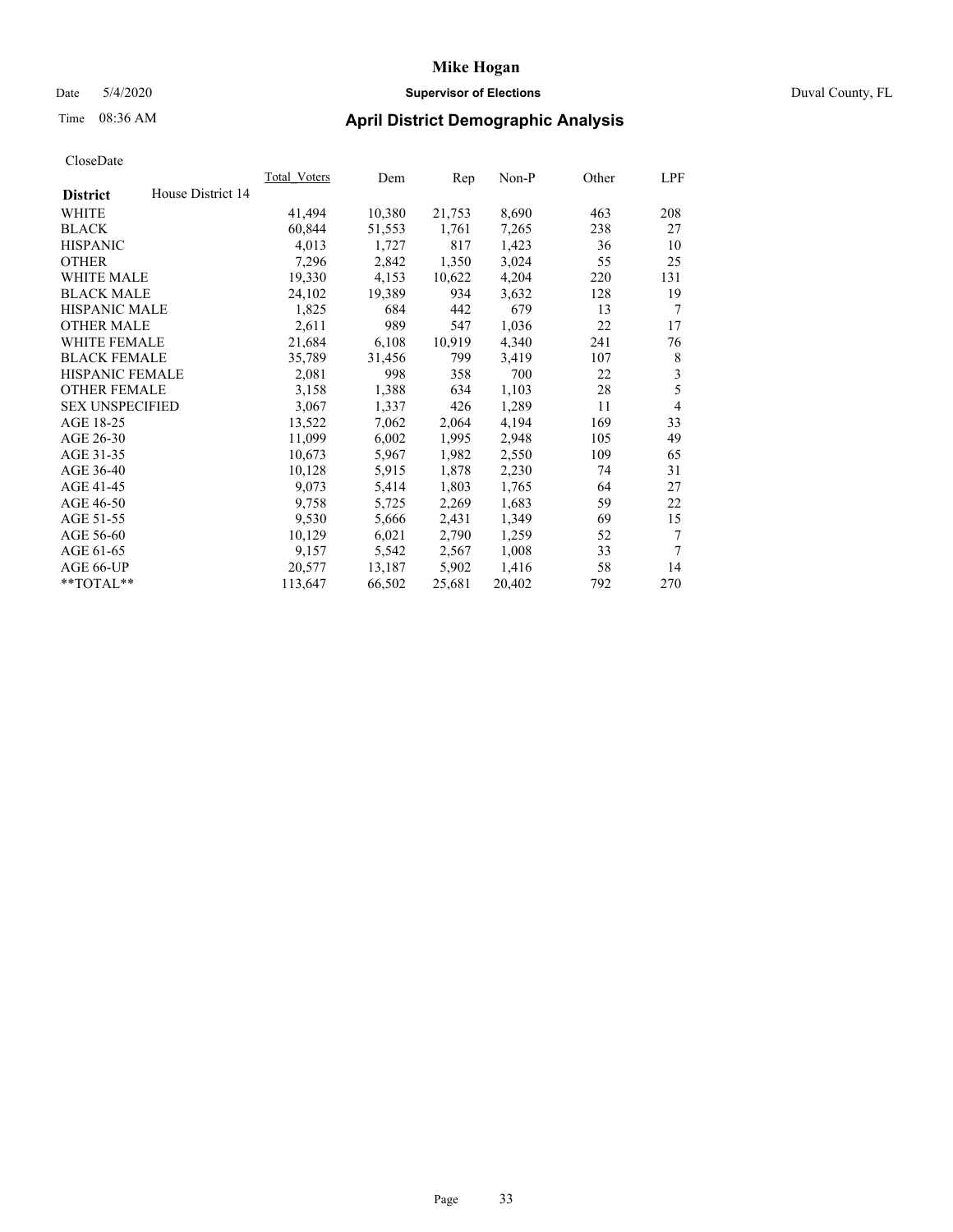# Date 5/4/2020 **Supervisor of Elections** Duval County, FL

# Time 08:36 AM **April District Demographic Analysis**

|                                      | Total Voters | Dem    | Rep    | Non-P  | Other | LPF |
|--------------------------------------|--------------|--------|--------|--------|-------|-----|
| House District 15<br><b>District</b> |              |        |        |        |       |     |
| <b>WHITE</b>                         | 64,896       | 15,386 | 36,303 | 12,222 | 676   | 309 |
| <b>BLACK</b>                         | 29,932       | 23,558 | 1,220  | 4,912  | 221   | 21  |
| <b>HISPANIC</b>                      | 6,623        | 2,691  | 1,428  | 2,417  | 72    | 15  |
| <b>OTHER</b>                         | 8,837        | 2,727  | 2,575  | 3,407  | 101   | 27  |
| WHITE MALE                           | 30,306       | 6,095  | 17,673 | 6,008  | 330   | 200 |
| <b>BLACK MALE</b>                    | 12,156       | 8,917  | 659    | 2,444  | 124   | 12  |
| <b>HISPANIC MALE</b>                 | 3,058        | 1,153  | 759    | 1,103  | 36    | 7   |
| <b>OTHER MALE</b>                    | 3,316        | 954    | 1,072  | 1,237  | 41    | 12  |
| <b>WHITE FEMALE</b>                  | 33,838       | 9,137  | 18,230 | 6,029  | 340   | 102 |
| <b>BLACK FEMALE</b>                  | 17,262       | 14,267 | 536    | 2,354  | 96    | 9   |
| <b>HISPANIC FEMALE</b>               | 3,420        | 1,471  | 640    | 1,268  | 34    | 7   |
| <b>OTHER FEMALE</b>                  | 4,177        | 1,437  | 1,263  | 1,416  | 49    | 12  |
| <b>SEX UNSPECIFIED</b>               | 2,753        | 931    | 694    | 1,097  | 20    | 11  |
| AGE 18-25                            | 11,865       | 4,574  | 3,188  | 3,849  | 216   | 38  |
| AGE 26-30                            | 10,875       | 4,386  | 3,109  | 3,166  | 147   | 67  |
| AGE 31-35                            | 10,774       | 4,435  | 3,167  | 2,973  | 139   | 60  |
| AGE 36-40                            | 9,834        | 4,161  | 2,917  | 2,572  | 113   | 71  |
| AGE 41-45                            | 8,709        | 3,683  | 2,803  | 2,083  | 101   | 39  |
| AGE 46-50                            | 9,271        | 3,858  | 3,512  | 1,791  | 84    | 26  |
| AGE 51-55                            | 9,574        | 3,921  | 3,834  | 1,737  | 61    | 21  |
| AGE 56-60                            | 10,223       | 4,043  | 4,588  | 1,506  | 69    | 17  |
| AGE 61-65                            | 9,210        | 3,703  | 4,268  | 1,178  | 43    | 18  |
| AGE 66-UP                            | 19,953       | 7.598  | 10,140 | 2,103  | 97    | 15  |
| $*$ $TOTAL**$                        | 110,288      | 44,362 | 41,526 | 22,958 | 1,070 | 372 |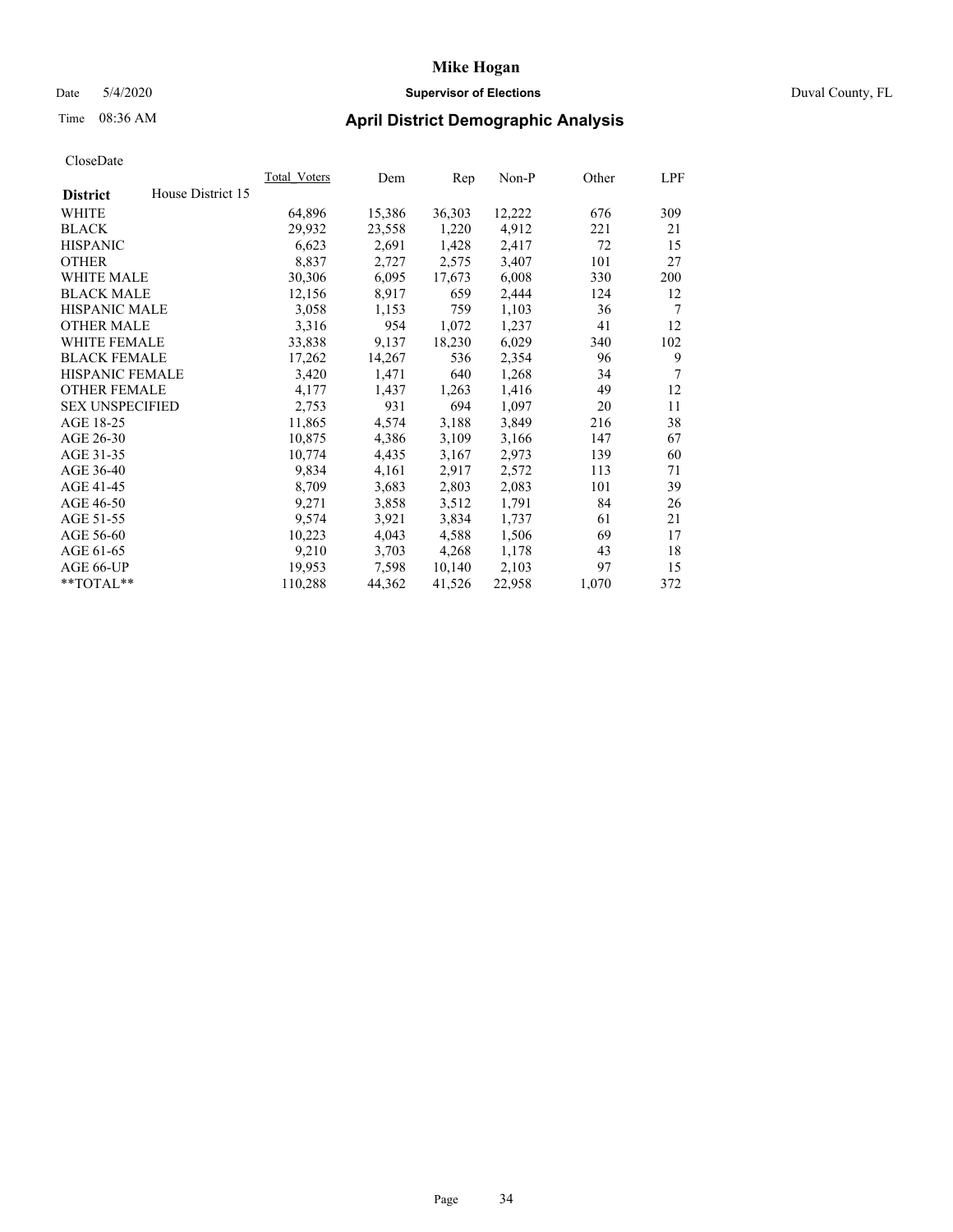# Date 5/4/2020 **Supervisor of Elections** Duval County, FL

# Time 08:36 AM **April District Demographic Analysis**

|                        |                   | Total Voters | Dem    | Rep    | Non-P  | Other | LPF |
|------------------------|-------------------|--------------|--------|--------|--------|-------|-----|
| <b>District</b>        | House District 16 |              |        |        |        |       |     |
| WHITE                  |                   | 92,867       | 22,269 | 51,082 | 18,173 | 905   | 438 |
| <b>BLACK</b>           |                   | 15,139       | 11,358 | 683    | 2,929  | 155   | 14  |
| <b>HISPANIC</b>        |                   | 8,182        | 3,070  | 2,175  | 2,836  | 79    | 22  |
| <b>OTHER</b>           |                   | 12,093       | 3,788  | 3,382  | 4,774  | 118   | 31  |
| WHITE MALE             |                   | 42,988       | 8,670  | 24,534 | 9,083  | 412   | 289 |
| <b>BLACK MALE</b>      |                   | 6,306        | 4,319  | 379    | 1,527  | 79    | 2   |
| <b>HISPANIC MALE</b>   |                   | 3,669        | 1,272  | 1,054  | 1,288  | 38    | 17  |
| <b>OTHER MALE</b>      |                   | 4,946        | 1,418  | 1,494  | 1,974  | 41    | 19  |
| WHITE FEMALE           |                   | 49,031       | 13,404 | 26,153 | 8,844  | 488   | 142 |
| <b>BLACK FEMALE</b>    |                   | 8,639        | 6,895  | 298    | 1,360  | 74    | 12  |
| <b>HISPANIC FEMALE</b> |                   | 4,352        | 1,738  | 1,093  | 1,475  | 41    | 5   |
| <b>OTHER FEMALE</b>    |                   | 5,685        | 2,040  | 1,594  | 1,977  | 64    | 10  |
| <b>SEX UNSPECIFIED</b> |                   | 2,665        | 729    | 723    | 1,184  | 20    | 9   |
| AGE 18-25              |                   | 13,582       | 4,383  | 4,781  | 4,116  | 246   | 56  |
| AGE 26-30              |                   | 12,359       | 4,157  | 4,270  | 3,634  | 210   | 88  |
| AGE 31-35              |                   | 11,950       | 3,938  | 4,281  | 3,507  | 122   | 102 |
| AGE 36-40              |                   | 10,705       | 3,454  | 3,920  | 3,138  | 116   | 77  |
| AGE 41-45              |                   | 9,496        | 3,051  | 3,658  | 2,630  | 101   | 56  |
| AGE 46-50              |                   | 10,427       | 3,081  | 4,695  | 2,506  | 109   | 36  |
| AGE 51-55              |                   | 10,433       | 2,980  | 5,155  | 2,200  | 70    | 28  |
| AGE 56-60              |                   | 11,321       | 3,282  | 5,918  | 2,033  | 75    | 13  |
| AGE 61-65              |                   | 10,589       | 3,386  | 5,566  | 1,553  | 62    | 22  |
| AGE 66-UP              |                   | 27,419       | 8,773  | 15,078 | 3,395  | 146   | 27  |
| $*$ TOTAL $*$          |                   | 128,281      | 40,485 | 57,322 | 28,712 | 1,257 | 505 |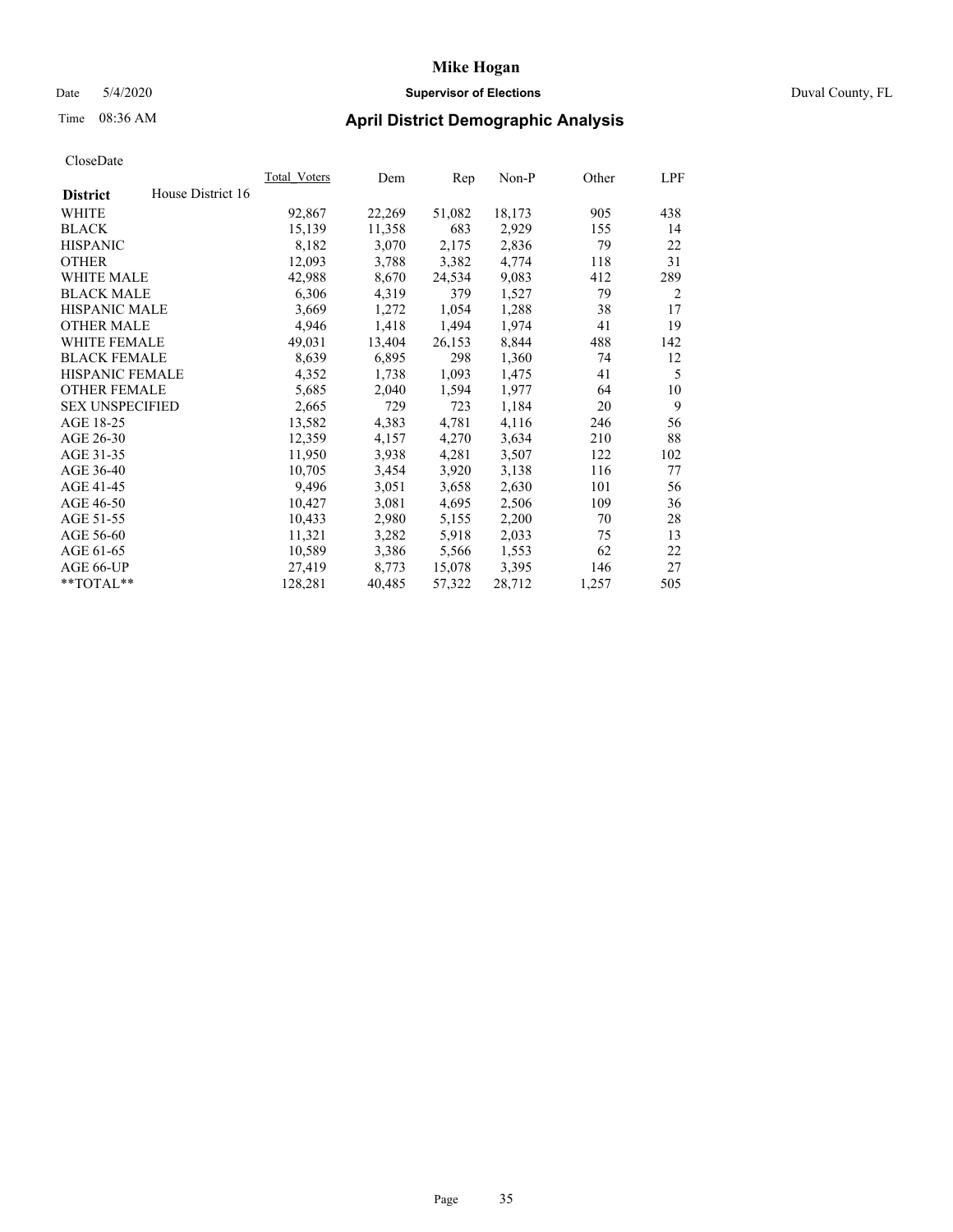# Date 5/4/2020 **Supervisor of Elections** Duval County, FL

# Time 08:36 AM **April District Demographic Analysis**

|                                        | Total Voters | Dem    | Rep    | Non-P  | Other | LPF |
|----------------------------------------|--------------|--------|--------|--------|-------|-----|
| School Board Dist 1<br><b>District</b> |              |        |        |        |       |     |
| WHITE                                  | 54,028       | 11,665 | 30,903 | 10,756 | 488   | 216 |
| <b>BLACK</b>                           | 23,251       | 18,166 | 971    | 3,943  | 154   | 17  |
| <b>HISPANIC</b>                        | 5,872        | 2,325  | 1,440  | 2,058  | 42    | 7   |
| <b>OTHER</b>                           | 7,923        | 2,414  | 2,246  | 3,179  | 57    | 27  |
| WHITE MALE                             | 25,513       | 4,617  | 15,127 | 5,396  | 236   | 137 |
| <b>BLACK MALE</b>                      | 9,636        | 6,991  | 529    | 2,018  | 85    | 13  |
| <b>HISPANIC MALE</b>                   | 2,634        | 941    | 720    | 947    | 22    | 4   |
| <b>OTHER MALE</b>                      | 3,035        | 864    | 971    | 1,163  | 21    | 16  |
| <b>WHITE FEMALE</b>                    | 27,894       | 6,916  | 15,460 | 5,192  | 249   | 77  |
| <b>BLACK FEMALE</b>                    | 13,174       | 10,865 | 426    | 1,811  | 68    | 4   |
| HISPANIC FEMALE                        | 3,083        | 1,324  | 684    | 1,052  | 20    | 3   |
| <b>OTHER FEMALE</b>                    | 3,591        | 1,250  | 1,026  | 1,274  | 33    | 8   |
| <b>SEX UNSPECIFIED</b>                 | 2,512        | 801    | 617    | 1,082  | 7     | 5   |
| AGE 18-25                              | 10,509       | 4,005  | 2,899  | 3,416  | 153   | 36  |
| AGE 26-30                              | 8,580        | 3,370  | 2,429  | 2,642  | 101   | 38  |
| AGE 31-35                              | 8,774        | 3,377  | 2,674  | 2,591  | 90    | 42  |
| AGE 36-40                              | 8,166        | 3,154  | 2,577  | 2,314  | 74    | 47  |
| AGE 41-45                              | 7,218        | 2,811  | 2,481  | 1,837  | 57    | 32  |
| AGE 46-50                              | 7,688        | 3,025  | 2,989  | 1,593  | 57    | 24  |
| AGE 51-55                              | 7.935        | 2,970  | 3,480  | 1,413  | 56    | 16  |
| AGE 56-60                              | 8,405        | 3,042  | 3,994  | 1,292  | 62    | 15  |
| AGE 61-65                              | 7,422        | 2,786  | 3,539  | 1,055  | 38    | 4   |
| AGE 66-UP                              | 16,377       | 6,030  | 8,498  | 1,783  | 53    | 13  |
| **TOTAL**                              | 91,074       | 34,570 | 35,560 | 19,936 | 741   | 267 |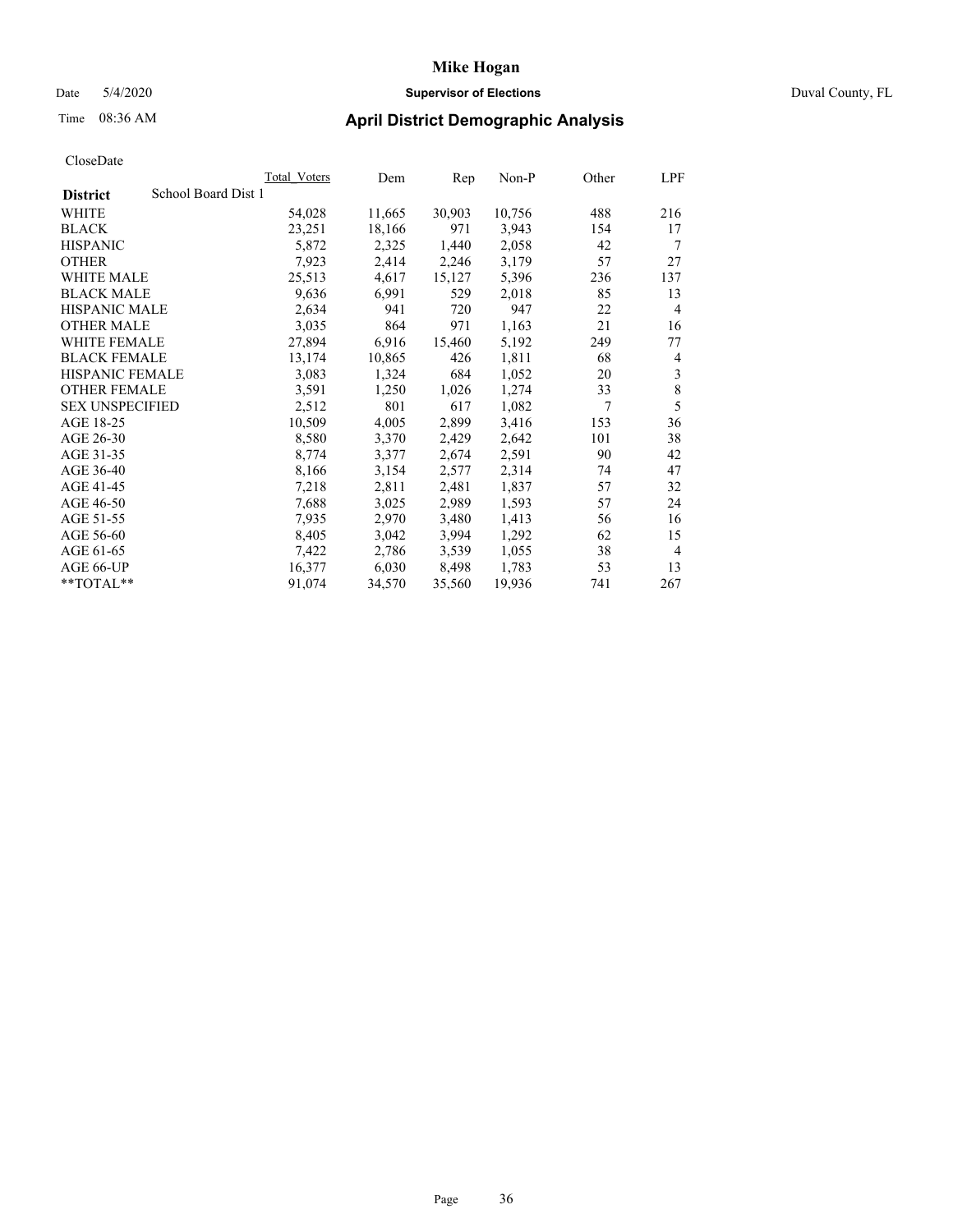# Date 5/4/2020 **Supervisor of Elections** Duval County, FL

# Time 08:36 AM **April District Demographic Analysis**

|                                        | Total Voters | Dem    | Rep    | Non-P  | Other | LPF            |
|----------------------------------------|--------------|--------|--------|--------|-------|----------------|
| School Board Dist 2<br><b>District</b> |              |        |        |        |       |                |
| WHITE                                  | 75,884       | 17,676 | 40,422 | 16,664 | 736   | 386            |
| <b>BLACK</b>                           | 7,173        | 5,308  | 402    | 1,389  | 61    | 13             |
| <b>HISPANIC</b>                        | 4,578        | 1,637  | 1,359  | 1,526  | 47    | 9              |
| <b>OTHER</b>                           | 8,769        | 2,413  | 2,840  | 3,420  | 69    | 27             |
| WHITE MALE                             | 36,053       | 6,727  | 20,197 | 8,497  | 361   | 271            |
| <b>BLACK MALE</b>                      | 3,285        | 2,228  | 240    | 773    | 35    | 9              |
| <b>HISPANIC MALE</b>                   | 2,026        | 611    | 654    | 726    | 30    | 5              |
| <b>OTHER MALE</b>                      | 3,430        | 880    | 1,175  | 1,335  | 27    | 13             |
| WHITE FEMALE                           | 39,025       | 10,769 | 19,850 | 7,925  | 371   | 110            |
| <b>BLACK FEMALE</b>                    | 3,777        | 3,004  | 155    | 589    | 26    | 3              |
| <b>HISPANIC FEMALE</b>                 | 2,447        | 989    | 681    | 758    | 15    | $\overline{4}$ |
| <b>OTHER FEMALE</b>                    | 4,117        | 1,271  | 1,380  | 1,423  | 34    | 9              |
| <b>SEX UNSPECIFIED</b>                 | 2,241        | 555    | 691    | 970    | 14    | 11             |
| AGE 18-25                              | 9,621        | 2,750  | 3,489  | 3,157  | 173   | 52             |
| AGE 26-30                              | 9,087        | 2,568  | 3,553  | 2,773  | 124   | 69             |
| AGE 31-35                              | 8,910        | 2,524  | 3,363  | 2,831  | 111   | 81             |
| AGE 36-40                              | 8,782        | 2,409  | 3,498  | 2,720  | 88    | 67             |
| AGE 41-45                              | 7.346        | 2,035  | 3,105  | 2,093  | 64    | 49             |
| AGE 46-50                              | 8,023        | 2,101  | 3,846  | 1,956  | 74    | 46             |
| AGE 51-55                              | 8,041        | 2,014  | 4,295  | 1,652  | 55    | 25             |
| AGE 56-60                              | 8,936        | 2,299  | 4,891  | 1,660  | 67    | 19             |
| AGE 61-65                              | 8,162        | 2,412  | 4,293  | 1,390  | 54    | 13             |
| AGE 66-UP                              | 19,496       | 5,922  | 10,690 | 2,767  | 103   | 14             |
| $*$ TOTAL $*$                          | 96,404       | 27,034 | 45,023 | 22,999 | 913   | 435            |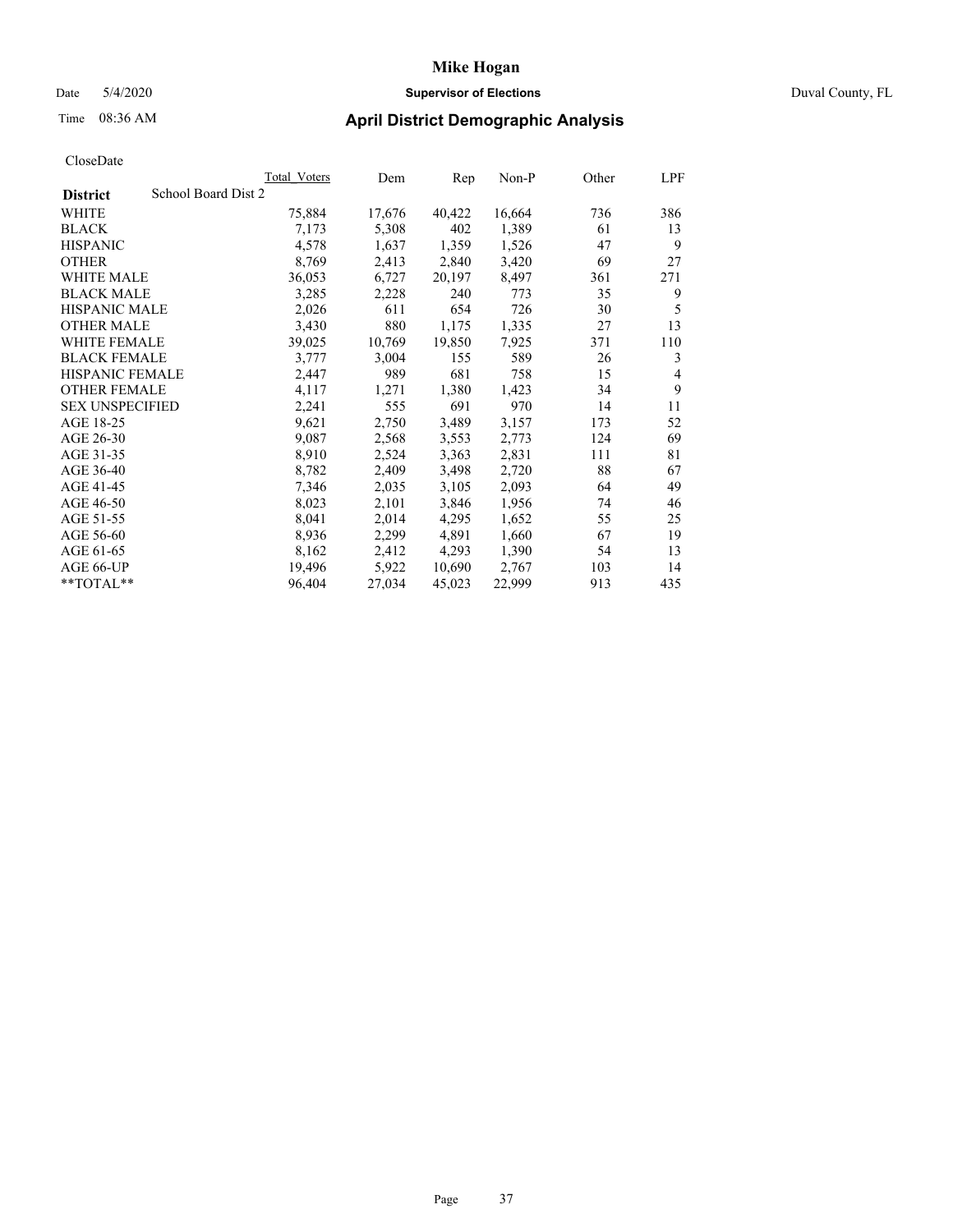# Date 5/4/2020 **Supervisor of Elections** Duval County, FL

# Time 08:36 AM **April District Demographic Analysis**

|                                        | Total Voters | Dem    | Rep    | Non-P  | Other | LPF |
|----------------------------------------|--------------|--------|--------|--------|-------|-----|
| School Board Dist 3<br><b>District</b> |              |        |        |        |       |     |
| <b>WHITE</b>                           | 54,528       | 14,786 | 27,686 | 11,254 | 510   | 292 |
| <b>BLACK</b>                           | 14,177       | 10,945 | 597    | 2,520  | 99    | 16  |
| <b>HISPANIC</b>                        | 6,316        | 2,612  | 1,380  | 2,265  | 45    | 14  |
| <b>OTHER</b>                           | 8,347        | 2,655  | 2,089  | 3,518  | 65    | 20  |
| WHITE MALE                             | 25,320       | 5,892  | 13,385 | 5,595  | 253   | 195 |
| <b>BLACK MALE</b>                      | 5,798        | 4,138  | 306    | 1,291  | 51    | 12  |
| <b>HISPANIC MALE</b>                   | 2,788        | 1,078  | 699    | 984    | 19    | 8   |
| <b>OTHER MALE</b>                      | 3,312        | 980    | 934    | 1,359  | 27    | 12  |
| <b>WHITE FEMALE</b>                    | 28,536       | 8,721  | 14,017 | 5,452  | 254   | 92  |
| <b>BLACK FEMALE</b>                    | 8,157        | 6,649  | 280    | 1,177  | 47    | 4   |
| <b>HISPANIC FEMALE</b>                 | 3,358        | 1,474  | 642    | 1,210  | 26    | 6   |
| <b>OTHER FEMALE</b>                    | 3,698        | 1,355  | 938    | 1,368  | 31    | 6   |
| <b>SEX UNSPECIFIED</b>                 | 2,400        | 711    | 551    | 1,120  | 11    | 7   |
| AGE 18-25                              | 8,834        | 3,314  | 2,389  | 2,953  | 145   | 33  |
| AGE 26-30                              | 8,813        | 3,223  | 2,552  | 2,847  | 123   | 68  |
| AGE 31-35                              | 8,279        | 3,179  | 2,468  | 2,494  | 85    | 53  |
| AGE 36-40                              | 7,077        | 2,646  | 2,194  | 2,105  | 85    | 47  |
| AGE 41-45                              | 5,939        | 2,191  | 1,906  | 1,740  | 60    | 42  |
| AGE 46-50                              | 6,442        | 2,323  | 2,475  | 1,564  | 47    | 33  |
| AGE 51-55                              | 6,677        | 2,329  | 2,877  | 1,418  | 34    | 19  |
| AGE 56-60                              | 7,520        | 2,697  | 3,369  | 1,384  | 49    | 21  |
| AGE 61-65                              | 7,052        | 2,657  | 3,282  | 1,065  | 38    | 10  |
| AGE 66-UP                              | 16,734       | 6,438  | 8,240  | 1,987  | 53    | 16  |
| $*$ $TOTAL**$                          | 83,368       | 30,998 | 31,752 | 19,557 | 719   | 342 |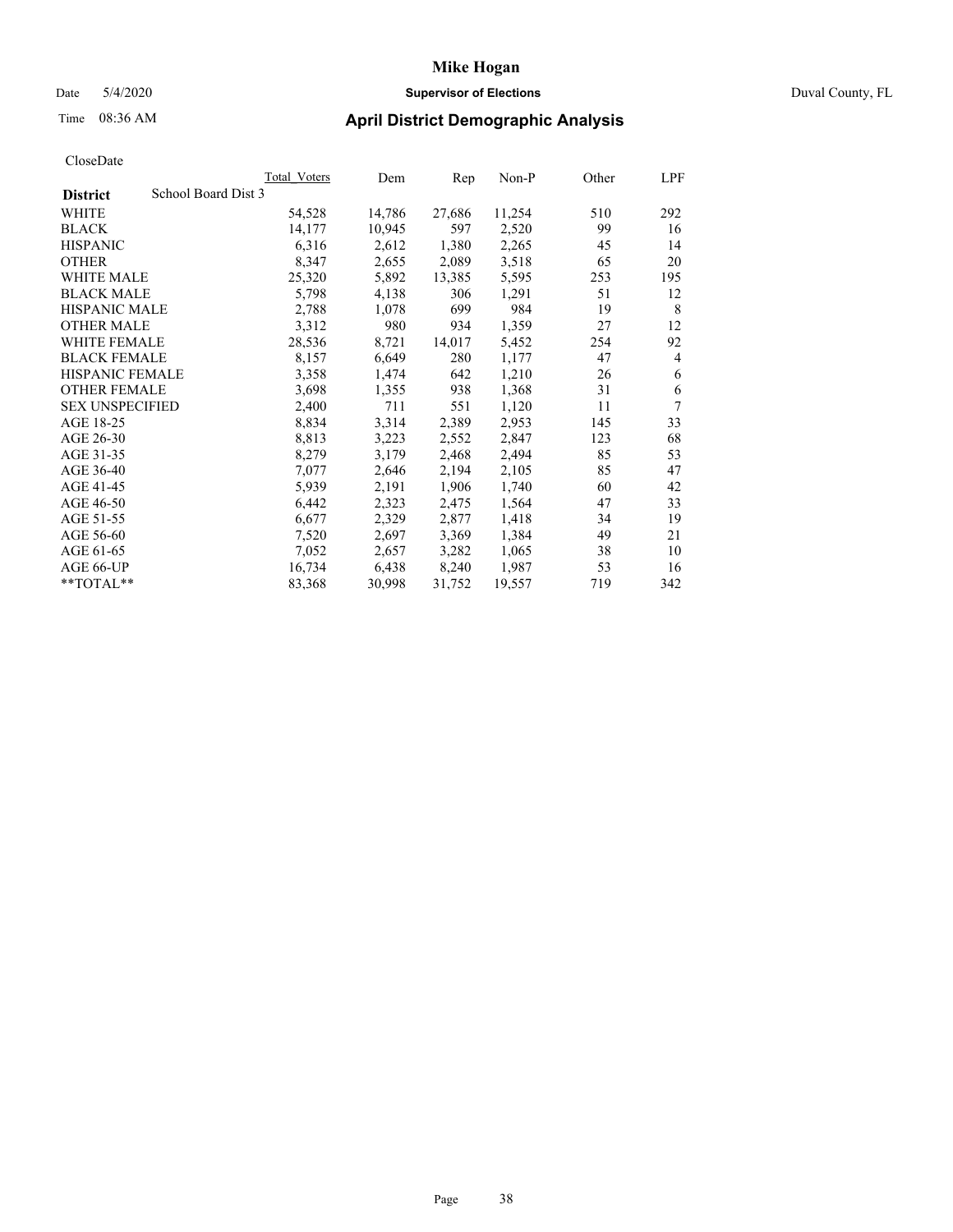# Date 5/4/2020 **Supervisor of Elections** Duval County, FL

# Time 08:36 AM **April District Demographic Analysis**

|                                        | Total Voters | Dem    | Rep    | Non-P  | Other | LPF            |
|----------------------------------------|--------------|--------|--------|--------|-------|----------------|
| School Board Dist 4<br><b>District</b> |              |        |        |        |       |                |
| WHITE                                  | 23,789       | 5,945  | 12,438 | 5,022  | 263   | 121            |
| <b>BLACK</b>                           | 54,057       | 46,207 | 1,486  | 6,147  | 192   | 25             |
| <b>HISPANIC</b>                        | 2,177        | 956    | 412    | 778    | 21    | 10             |
| <b>OTHER</b>                           | 5,289        | 2,338  | 677    | 2,228  | 27    | 19             |
| <b>WHITE MALE</b>                      | 11,463       | 2,462  | 6,294  | 2,497  | 124   | 86             |
| <b>BLACK MALE</b>                      | 21,792       | 17,748 | 802    | 3,121  | 104   | 17             |
| HISPANIC MALE                          | 997          | 399    | 222    | 362    | 6     | 8              |
| <b>OTHER MALE</b>                      | 1,834        | 794    | 278    | 744    | 8     | 10             |
| <b>WHITE FEMALE</b>                    | 12,020       | 3,407  | 6,010  | 2,430  | 138   | 35             |
| <b>BLACK FEMALE</b>                    | 31,377       | 27,792 | 662    | 2,831  | 85    | 7              |
| <b>HISPANIC FEMALE</b>                 | 1,130        | 539    | 182    | 392    | 15    | $\overline{2}$ |
| <b>OTHER FEMALE</b>                    | 2,193        | 1,158  | 310    | 707    | 10    | $\,8\,$        |
| <b>SEX UNSPECIFIED</b>                 | 2,505        | 1,147  | 253    | 1,090  | 13    | $\overline{c}$ |
| AGE 18-25                              | 10,303       | 5,841  | 1,225  | 3,116  | 96    | 25             |
| AGE 26-30                              | 8,087        | 4,891  | 1,115  | 1,994  | 55    | 32             |
| AGE 31-35                              | 7,884        | 4,865  | 1,160  | 1,756  | 66    | 37             |
| AGE 36-40                              | 7,485        | 4,807  | 1,123  | 1,485  | 50    | 20             |
| AGE 41-45                              | 6,709        | 4,381  | 1,072  | 1,199  | 42    | 15             |
| AGE 46-50                              | 7,287        | 4,639  | 1,426  | 1,175  | 37    | 10             |
| AGE 51-55                              | 7,249        | 4,774  | 1,502  | 909    | 50    | 14             |
| AGE 56-60                              | 7,832        | 5,193  | 1,681  | 907    | 43    | 8              |
| AGE 61-65                              | 7,361        | 5,156  | 1,483  | 691    | 24    | 7              |
| AGE 66-UP                              | 15,113       | 10,897 | 3,226  | 943    | 40    | 7              |
| **TOTAL**                              | 85,312       | 55,446 | 15,013 | 14,175 | 503   | 175            |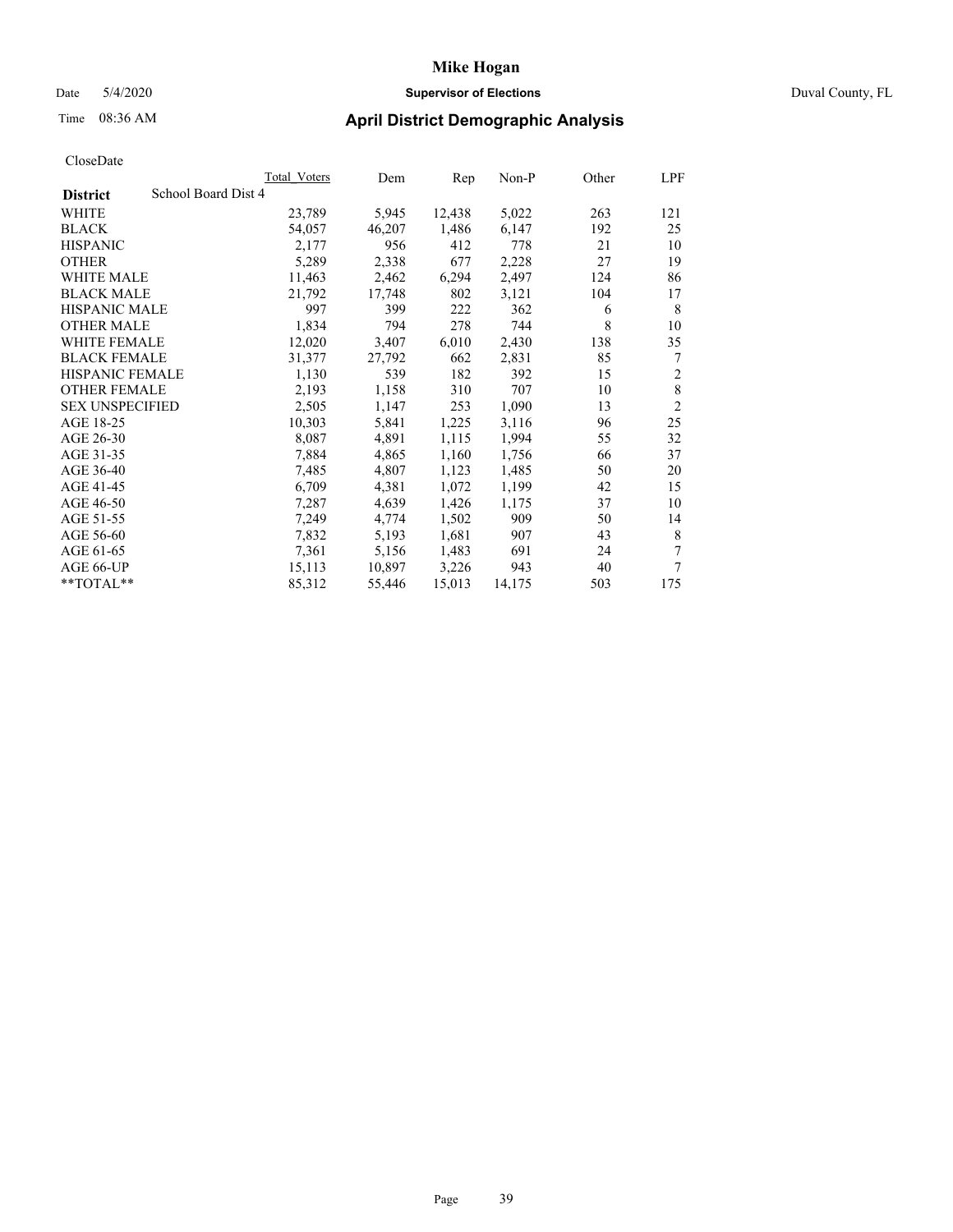# Date 5/4/2020 **Supervisor of Elections** Duval County, FL

# Time 08:36 AM **April District Demographic Analysis**

|                                        | Total Voters | Dem    | Rep    | Non-P  | Other | LPF |
|----------------------------------------|--------------|--------|--------|--------|-------|-----|
| School Board Dist 5<br><b>District</b> |              |        |        |        |       |     |
| WHITE                                  | 23,689       | 6,435  | 11,459 | 5,367  | 303   | 125 |
| <b>BLACK</b>                           | 47,960       | 40,210 | 1,423  | 6,086  | 213   | 28  |
| <b>HISPANIC</b>                        | 3,576        | 1,532  | 607    | 1,391  | 35    | 11  |
| <b>OTHER</b>                           | 6,262        | 2,392  | 1,184  | 2,616  | 56    | 14  |
| WHITE MALE                             | 10,886       | 2,541  | 5,595  | 2,516  | 150   | 84  |
| <b>BLACK MALE</b>                      | 18,671       | 14,866 | 715    | 2,965  | 109   | 16  |
| <b>HISPANIC MALE</b>                   | 1,597        | 606    | 325    | 639    | 20    | 7   |
| <b>OTHER MALE</b>                      | 2,245        | 821    | 482    | 919    | 17    | 6   |
| <b>WHITE FEMALE</b>                    | 12,501       | 3,808  | 5,751  | 2,753  | 149   | 40  |
| <b>BLACK FEMALE</b>                    | 28,480       | 24,737 | 678    | 2,952  | 101   | 12  |
| HISPANIC FEMALE                        | 1,880        | 882    | 270    | 712    | 12    | 4   |
| <b>OTHER FEMALE</b>                    | 2,823        | 1,202  | 587    | 994    | 34    | 6   |
| <b>SEX UNSPECIFIED</b>                 | 2,404        | 1,106  | 270    | 1,010  | 15    | 3   |
| AGE 18-25                              | 9,883        | 5,400  | 1,092  | 3,228  | 139   | 24  |
| AGE 26-30                              | 8,504        | 4,931  | 1,133  | 2,316  | 84    | 40  |
| AGE 31-35                              | 7,828        | 4,788  | 973    | 1,948  | 88    | 31  |
| AGE 36-40                              | 7,005        | 4,321  | 988    | 1,620  | 54    | 22  |
| AGE 41-45                              | 6,227        | 3,892  | 994    | 1,268  | 59    | 14  |
| AGE 46-50                              | 6,525        | 4,075  | 1,200  | 1,190  | 43    | 17  |
| AGE 51-55                              | 6,478        | 4,090  | 1,297  | 1,050  | 34    | 7   |
| AGE 56-60                              | 7,236        | 4,604  | 1,629  | 953    | 44    | 6   |
| AGE 61-65                              | 6,590        | 4,187  | 1,598  | 774    | 26    | 5   |
| AGE 66-UP                              | 15,211       | 10,281 | 3,769  | 1,113  | 36    | 12  |
| $*$ $TOTAL**$                          | 81,487       | 50,569 | 14,673 | 15,460 | 607   | 178 |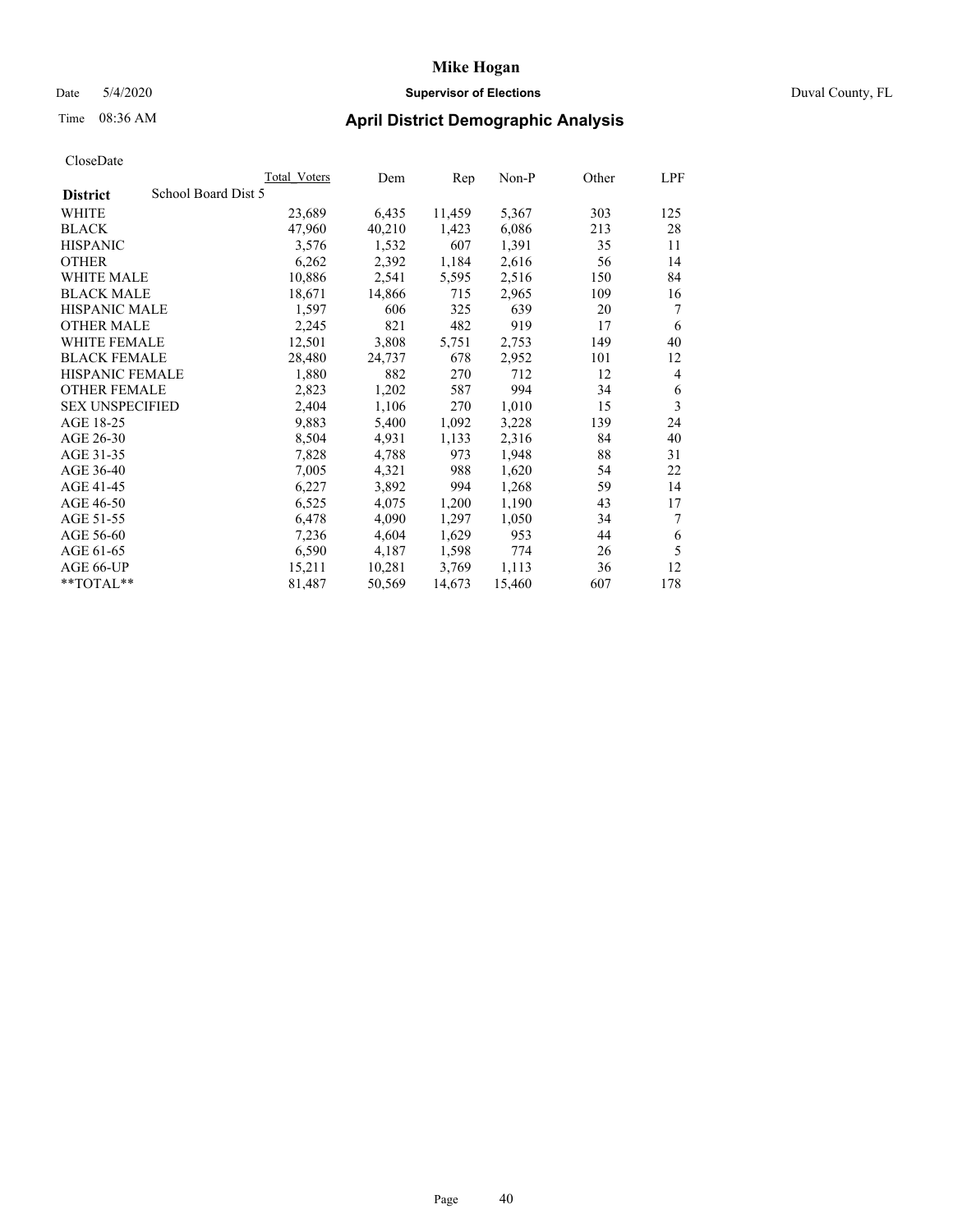# Date 5/4/2020 **Supervisor of Elections** Duval County, FL

# Time 08:36 AM **April District Demographic Analysis**

|                                        | Total Voters | Dem    | Rep    | Non-P  | Other | LPF            |
|----------------------------------------|--------------|--------|--------|--------|-------|----------------|
| School Board Dist 6<br><b>District</b> |              |        |        |        |       |                |
| <b>WHITE</b>                           | 58,811       | 14,658 | 32,410 | 10,849 | 608   | 286            |
| <b>BLACK</b>                           | 20,450       | 16,047 | 889    | 3,364  | 139   | 11             |
| <b>HISPANIC</b>                        | 5,049        | 2,082  | 1,158  | 1,742  | 56    | 11             |
| <b>OTHER</b>                           | 6,871        | 2,114  | 2,034  | 2,619  | 80    | 24             |
| WHITE MALE                             | 27,445       | 5,862  | 15,748 | 5,364  | 293   | 178            |
| <b>BLACK MALE</b>                      | 8,460        | 6,204  | 483    | 1,686  | 80    | 7              |
| <b>HISPANIC MALE</b>                   | 2,348        | 900    | 612    | 807    | 25    | $\overline{4}$ |
| <b>OTHER MALE</b>                      | 2,616        | 756    | 855    | 953    | 38    | 14             |
| <b>WHITE FEMALE</b>                    | 30,705       | 8,657  | 16,304 | 5,332  | 311   | 101            |
| <b>BLACK FEMALE</b>                    | 11,630       | 9,592  | 386    | 1,589  | 59    | 4              |
| <b>HISPANIC FEMALE</b>                 | 2,589        | 1,128  | 521    | 903    | 31    | 6              |
| <b>OTHER FEMALE</b>                    | 3,171        | 1,089  | 976    | 1,066  | 33    | 7              |
| <b>SEX UNSPECIFIED</b>                 | 2,215        | 713    | 606    | 872    | 13    | 11             |
| AGE 18-25                              | 9,414        | 3,418  | 2,768  | 3,027  | 171   | 30             |
| AGE 26-30                              | 8,881        | 3,411  | 2,779  | 2,514  | 124   | 53             |
| AGE 31-35                              | 9,128        | 3,592  | 2,922  | 2,433  | 118   | 63             |
| AGE 36-40                              | 8,204        | 3,290  | 2,611  | 2,141  | 99    | 63             |
| AGE 41-45                              | 7,147        | 2,826  | 2,491  | 1,715  | 77    | 38             |
| AGE 46-50                              | 7,568        | 2,932  | 3,089  | 1,451  | 73    | 23             |
| AGE 51-55                              | 7,903        | 3,055  | 3,382  | 1,396  | 52    | 18             |
| AGE 56-60                              | 8,457        | 3,197  | 3,989  | 1,207  | 48    | 16             |
| AGE 61-65                              | 7,619        | 2,925  | 3,685  | 955    | 38    | 16             |
| AGE 66-UP                              | 16,860       | 6,255  | 8,775  | 1,735  | 83    | 12             |
| $*$ $TOTAL**$                          | 91,181       | 34,901 | 36,491 | 18,574 | 883   | 332            |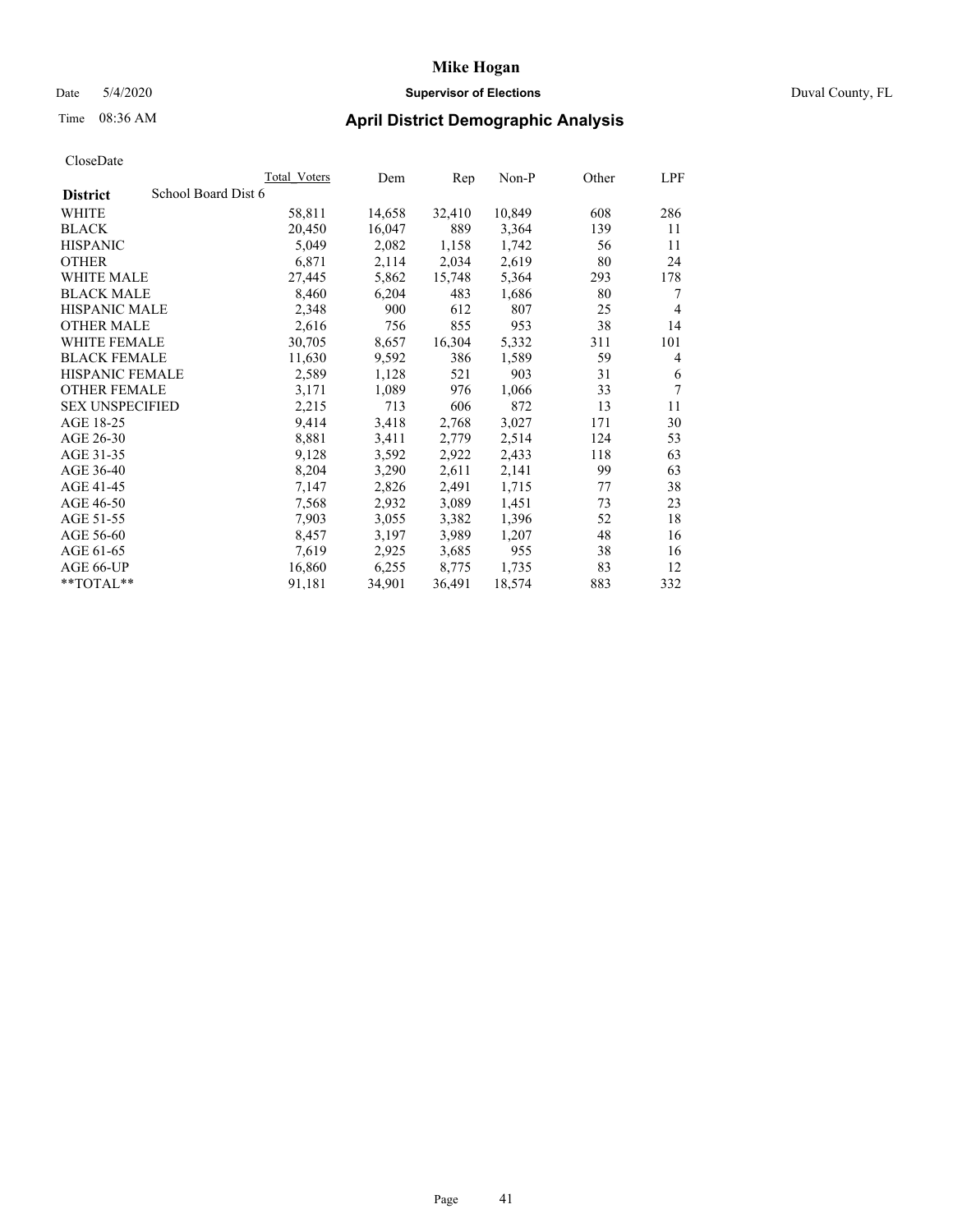# Date 5/4/2020 **Supervisor of Elections** Duval County, FL

# Time 08:36 AM **April District Demographic Analysis**

|                                        | <b>Total Voters</b> | Dem    | Rep    | Non-P  | Other | LPF |
|----------------------------------------|---------------------|--------|--------|--------|-------|-----|
| School Board Dist 7<br><b>District</b> |                     |        |        |        |       |     |
| WHITE                                  | 76,737              | 17,663 | 42,358 | 15,524 | 823   | 369 |
| <b>BLACK</b>                           | 11,664              | 8,624  | 552    | 2,337  | 139   | 12  |
| <b>HISPANIC</b>                        | 6,817               | 2,522  | 1,854  | 2,350  | 71    | 20  |
| <b>OTHER</b>                           | 10,799              | 3,362  | 2,984  | 4,318  | 104   | 31  |
| WHITE MALE                             | 35,540              | 6,797  | 20,427 | 7,711  | 364   | 241 |
| <b>BLACK MALE</b>                      | 4,896               | 3,283  | 311    | 1,227  | 74    | 1   |
| <b>HISPANIC MALE</b>                   | 3,036               | 1,022  | 886    | 1,079  | 35    | 14  |
| <b>OTHER MALE</b>                      | 4,407               | 1,253  | 1,286  | 1,811  | 37    | 20  |
| WHITE FEMALE                           | 40,423              | 10,696 | 21,572 | 7,580  | 451   | 124 |
| <b>BLACK FEMALE</b>                    | 6,603               | 5,220  | 232    | 1,076  | 64    | 11  |
| HISPANIC FEMALE                        | 3,641               | 1,442  | 945    | 1,213  | 36    | 5   |
| <b>OTHER FEMALE</b>                    | 5,086               | 1,810  | 1,432  | 1,779  | 56    | 9   |
| <b>SEX UNSPECIFIED</b>                 | 2,385               | 648    | 657    | 1,053  | 20    | 7   |
| AGE 18-25                              | 12,467              | 4,042  | 4,343  | 3,796  | 234   | 52  |
| AGE 26-30                              | 10,677              | 3,509  | 3,748  | 3,153  | 197   | 70  |
| AGE 31-35                              | 9,926               | 3,110  | 3,636  | 2,973  | 114   | 93  |
| AGE 36-40                              | 8,839               | 2,759  | 3,285  | 2,623  | 101   | 71  |
| AGE 41-45                              | 7,924               | 2,471  | 3,104  | 2,218  | 85    | 46  |
| AGE 46-50                              | 8,711               | 2,439  | 3,995  | 2,142  | 104   | 31  |
| AGE 51-55                              | 8,579               | 2,341  | 4,322  | 1,837  | 60    | 19  |
| AGE 56-60                              | 9,195               | 2,501  | 4,902  | 1,725  | 59    | 8   |
| AGE 61-65                              | 8,344               | 2,508  | 4,479  | 1,283  | 53    | 21  |
| AGE 66-UP                              | 21,355              | 6,491  | 11,934 | 2,779  | 130   | 21  |
| $*$ $TOTAL**$                          | 106,017             | 32,171 | 47,748 | 24,529 | 1,137 | 432 |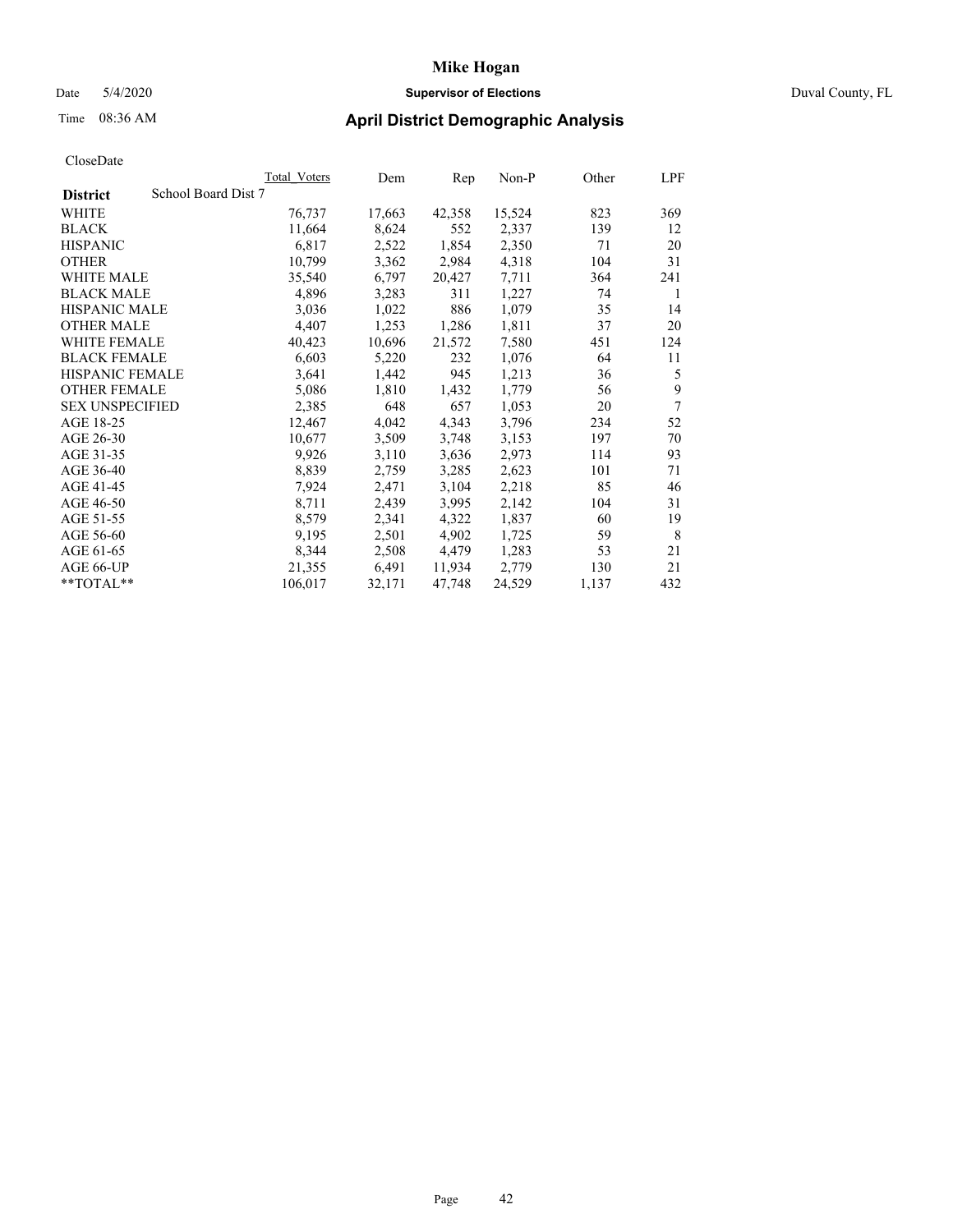# Date 5/4/2020 **Supervisor of Elections** Duval County, FL

# Time 08:36 AM **April District Demographic Analysis**

|                        | Total Voters          | Dem    | Rep     | Non-P  | Other | LPF   |
|------------------------|-----------------------|--------|---------|--------|-------|-------|
| <b>District</b>        | Florida Senate Dist 4 |        |         |        |       |       |
| WHITE                  | 226,980               | 50,989 | 126,381 | 46,316 | 2,213 | 1,081 |
| <b>BLACK</b>           | 39,956                | 30,393 | 1,877   | 7,311  | 341   | 34    |
| <b>HISPANIC</b>        | 17,960                | 6,677  | 4,926   | 6,152  | 166   | 39    |
| <b>OTHER</b>           | 28,930                | 8,452  | 8,710   | 11,437 | 242   | 89    |
| WHITE MALE             | 106,955               | 19,789 | 62,073  | 23,315 | 1,063 | 715   |
| <b>BLACK MALE</b>      | 17,308                | 12,126 | 1,082   | 3,896  | 186   | 18    |
| <b>HISPANIC MALE</b>   | 8,085                 | 2,684  | 2,424   | 2,861  | 89    | 27    |
| <b>OTHER MALE</b>      | 11,530                | 3,135  | 3,708   | 4,544  | 94    | 49    |
| <b>WHITE FEMALE</b>    | 117,623               | 30,705 | 63,126  | 22,302 | 1,138 | 352   |
| <b>BLACK FEMALE</b>    | 22,077                | 17,877 | 769     | 3,264  | 152   | 15    |
| <b>HISPANIC FEMALE</b> | 9,469                 | 3,845  | 2,410   | 3,128  | 75    | 11    |
| <b>OTHER FEMALE</b>    | 13,446                | 4,466  | 4,137   | 4,689  | 125   | 29    |
| <b>SEX UNSPECIFIED</b> | 7,330                 | 1,884  | 2,165   | 3,214  | 40    | 27    |
| AGE 18-25              | 34,100                | 10,699 | 11,883  | 10,768 | 600   | 150   |
| AGE 26-30              | 29,563                | 9,194  | 10,811  | 8,913  | 438   | 207   |
| AGE 31-35              | 29,068                | 8,994  | 10,774  | 8,742  | 325   | 233   |
| AGE 36-40              | 27,455                | 8,499  | 10,330  | 8,142  | 291   | 193   |
| AGE 41-45              | 24,133                | 7,633  | 9,594   | 6,543  | 220   | 143   |
| AGE 46-50              | 26,539                | 7,960  | 12,147  | 6,075  | 250   | 107   |
| AGE 51-55              | 26,672                | 7,686  | 13,457  | 5,285  | 174   | 70    |
| AGE 56-60              | 28,673                | 8,166  | 15,243  | 5,028  | 192   | 44    |
| AGE 61-65              | 25,927                | 8,103  | 13,658  | 3,968  | 157   | 41    |
| AGE 66-UP              | 61,696                | 19,577 | 33,997  | 7,752  | 315   | 55    |
| $*$ TOTAL $*$          | 313,826               | 96,511 | 141,894 | 71,216 | 2,962 | 1,243 |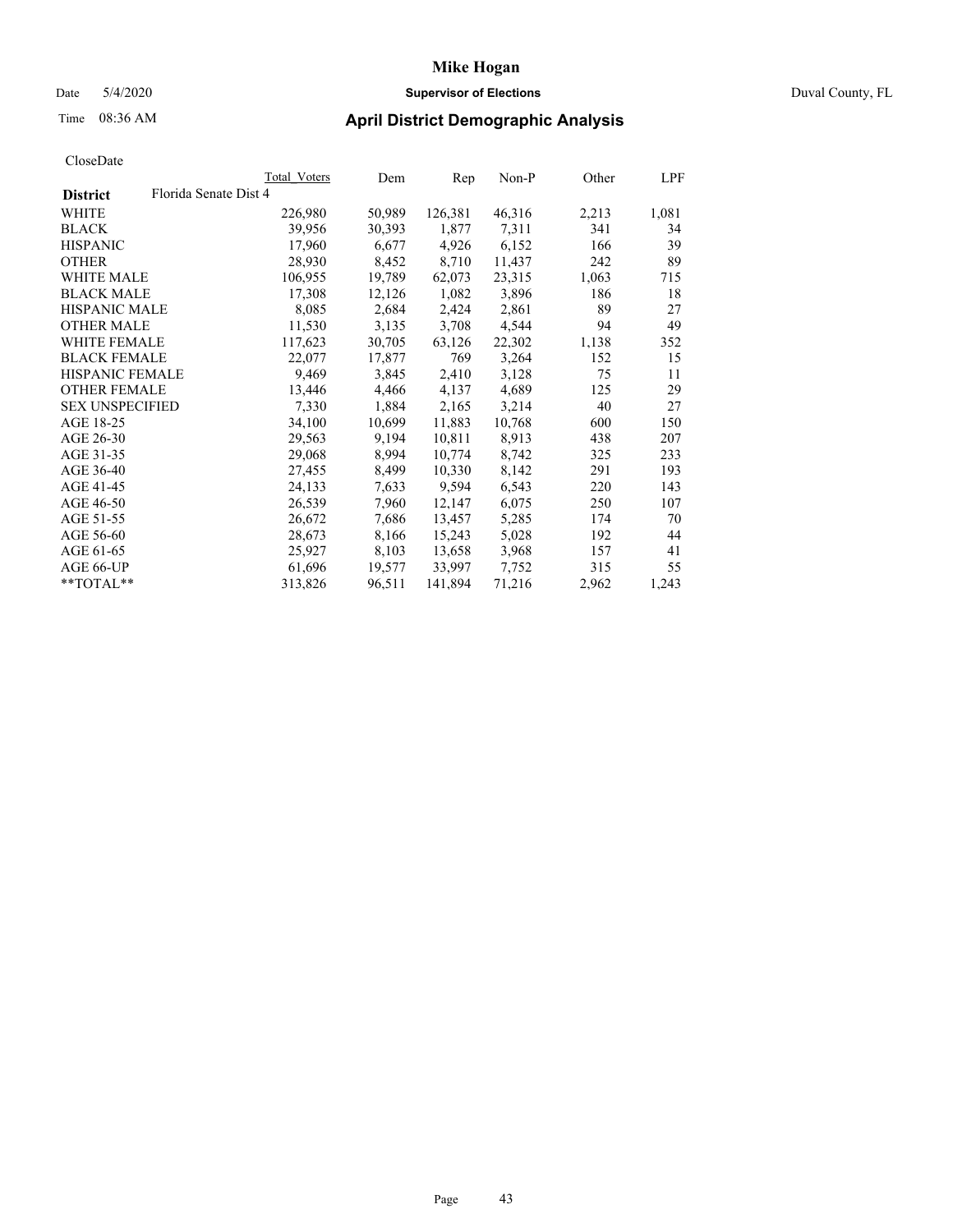# Date 5/4/2020 **Supervisor of Elections** Duval County, FL

# Time 08:36 AM **April District Demographic Analysis**

|                       | Dem     | Rep    | Non-P  | Other | LPF                 |
|-----------------------|---------|--------|--------|-------|---------------------|
| Florida Senate Dist 6 |         |        |        |       |                     |
| 140,486               | 37,839  | 71,295 | 29,120 | 1,518 | 714                 |
| 138,776               | 115,114 | 4,443  | 18,475 | 656   | 88                  |
| 16,425                | 6,989   | 3,284  | 5,958  | 151   | 43                  |
| 25,330                | 9,236   | 5,344  | 10,461 | 216   | 73                  |
| 65,265                | 15,109  | 34,700 | 14,261 | 718   | 477                 |
| 55,230                | 43,332  | 2,304  | 9,185  | 352   | 57                  |
| 7.341                 | 2,873   | 1,694  | 2,683  | 68    | 23                  |
| 9,349                 | 3,213   | 2,273  | 3,740  | 81    | 42                  |
| 73,481                | 22,269  | 35,838 | 14,362 | 785   | 227                 |
| 81,121                | 69,982  | 2,050  | 8,761  | 298   | 30                  |
| 8,659                 | 3,933   | 1,515  | 3,112  | 80    | 19                  |
| 11,233                | 4,669   | 2,512  | 3,922  | 106   | 24                  |
| 9,332                 | 3,797   | 1,480  | 3,983  | 53    | 19                  |
| 36,931                | 18,071  | 6,322  | 11,925 | 511   | 102                 |
| 33,066                | 16,709  | 6,498  | 9,326  | 370   | 163                 |
| 31,661                | 16,441  | 6,422  | 8,284  | 347   | 167                 |
| 28,103                | 14,887  | 5,946  | 6,866  | 260   | 144                 |
| 24,377                | 12,974  | 5,559  | 5,527  | 224   | 93                  |
| 25,705                | 13,574  | 6,873  | 4,996  | 185   | 77                  |
| 26,190                | 13,887  | 7,698  | 4,390  | 167   | 48                  |
| 28,908                | 15,367  | 9,212  | 4,100  | 180   | 49                  |
| 26,623                | 14,528  | 8,701  | 3,245  | 114   | 35                  |
| 59,450                | 32,737  | 21,135 | 5,355  | 183   | 40                  |
| 321,017               | 169,178 | 84,366 | 64,014 | 2,541 | 918                 |
|                       |         |        |        |       | <b>Total Voters</b> |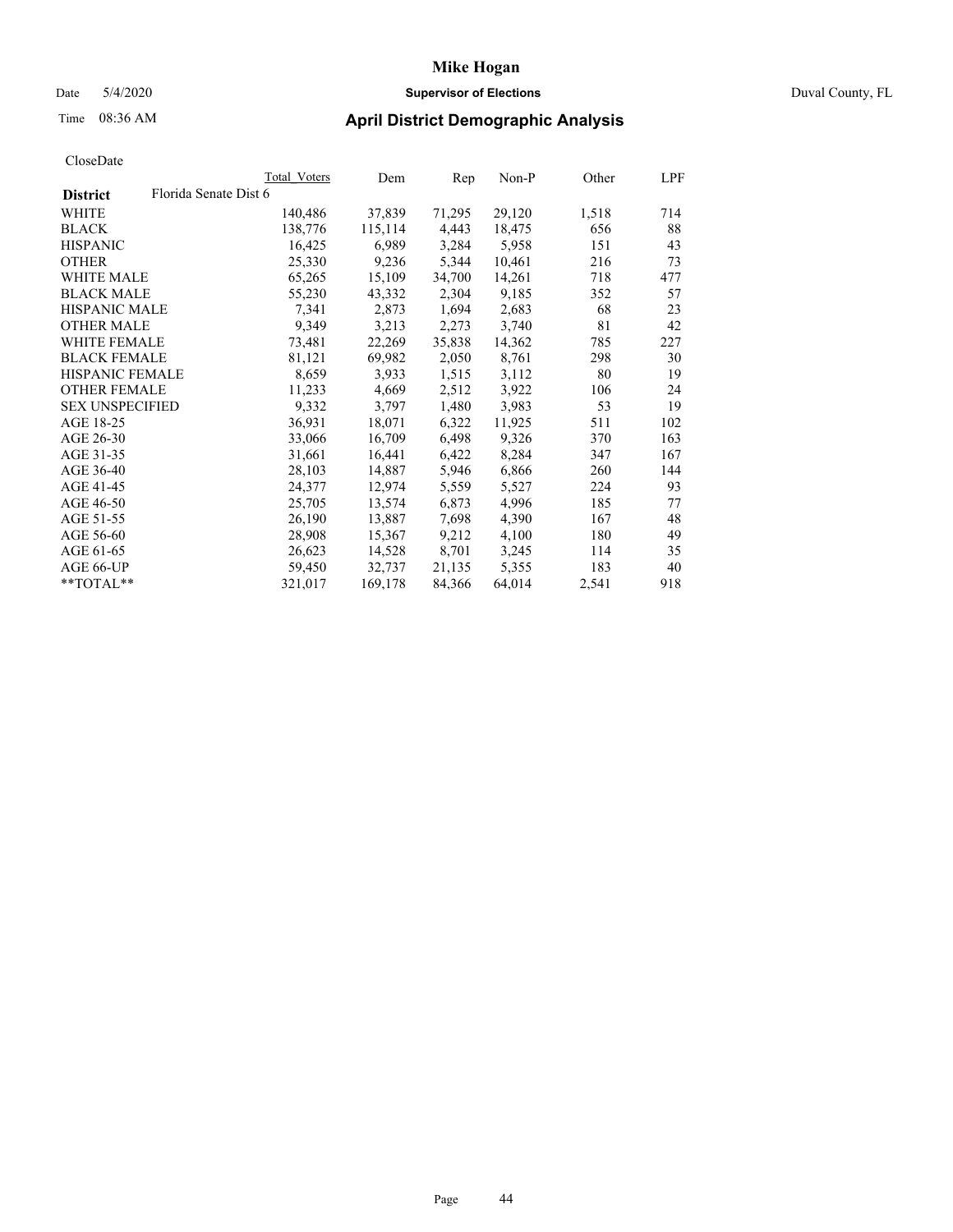# Date 5/4/2020 **Supervisor of Elections** Duval County, FL

# Time 08:36 AM **April District Demographic Analysis**

|                                          | <b>Total Voters</b> | Dem | Rep      | Non-P | Other | LPF |
|------------------------------------------|---------------------|-----|----------|-------|-------|-----|
| Florida Senate Dist 9<br><b>District</b> |                     |     |          |       |       |     |
| WHITE                                    | $\Omega$            | 0   | $\Omega$ | 0     | 0     | 0   |
| <b>BLACK</b>                             |                     |     | 0        |       |       | 0   |
| <b>HISPANIC</b>                          |                     |     | $\theta$ |       |       | 0   |
| <b>OTHER</b>                             |                     |     |          |       |       |     |
| WHITE MALE                               |                     |     |          |       |       |     |
| <b>BLACK MALE</b>                        |                     |     |          |       |       |     |
| <b>HISPANIC MALE</b>                     |                     |     |          |       |       |     |
| <b>OTHER MALE</b>                        |                     |     |          |       |       |     |
| <b>WHITE FEMALE</b>                      |                     |     |          |       |       |     |
| <b>BLACK FEMALE</b>                      |                     |     | 0        |       |       |     |
| HISPANIC FEMALE                          |                     |     |          |       |       |     |
| <b>OTHER FEMALE</b>                      |                     |     |          |       |       |     |
| <b>SEX UNSPECIFIED</b>                   |                     |     |          |       |       |     |
| AGE 18-25                                |                     |     |          |       |       |     |
| AGE 26-30                                |                     |     |          |       |       |     |
| AGE 31-35                                |                     |     |          |       |       |     |
| AGE 36-40                                |                     |     | 0        |       |       | 0   |
| AGE 41-45                                |                     |     |          |       |       |     |
| AGE 46-50                                |                     |     |          |       |       |     |
| AGE 51-55                                |                     |     |          |       |       |     |
| AGE 56-60                                |                     |     |          |       |       |     |
| AGE 61-65                                |                     |     |          |       |       |     |
| AGE 66-UP                                |                     |     |          |       |       |     |
| $**TOTAL**$                              |                     |     | 0        |       | 0     | 0   |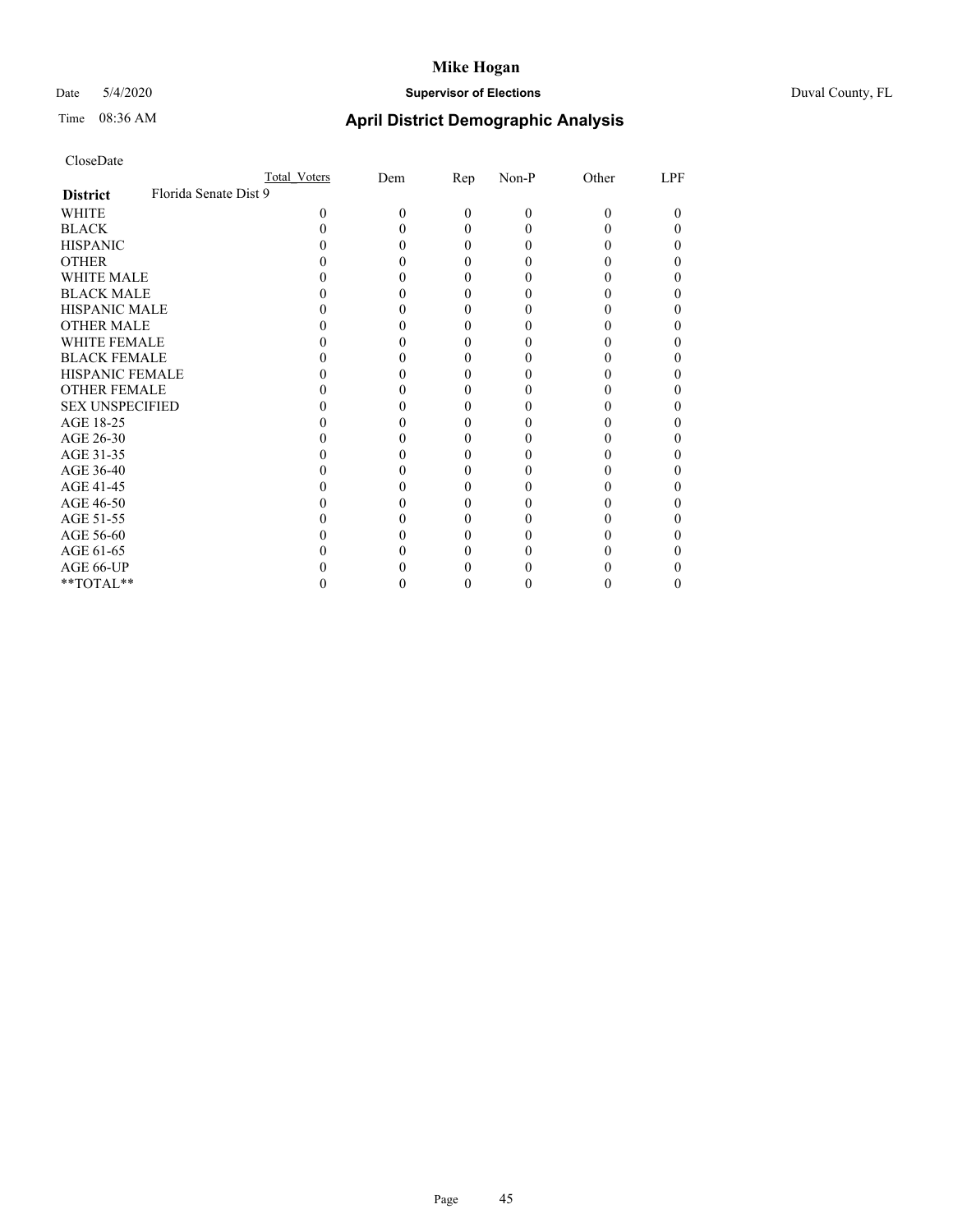# Date 5/4/2020 **Supervisor of Elections** Duval County, FL

# Time 08:36 AM **April District Demographic Analysis**

|                        |                               | Total Voters | Dem   | Rep   | Non-P | Other          | LPF            |
|------------------------|-------------------------------|--------------|-------|-------|-------|----------------|----------------|
| <b>District</b>        | Jacksonville Beach District 1 |              |       |       |       |                |                |
| WHITE                  |                               | 5,180        | 1,305 | 2,572 | 1,215 | 62             | 26             |
| <b>BLACK</b>           |                               | 350          | 269   | 19    | 59    | 2              | 1              |
| <b>HISPANIC</b>        |                               | 196          | 66    | 68    | 59    | $\overline{c}$ |                |
| <b>OTHER</b>           |                               | 325          | 87    | 104   | 130   | 3              |                |
| WHITE MALE             |                               | 2,514        | 537   | 1,281 | 643   | 33             | 20             |
| <b>BLACK MALE</b>      |                               | 142          | 98    | 9     | 33    |                |                |
| <b>HISPANIC MALE</b>   |                               | 90           | 21    | 40    | 28    | 0              |                |
| <b>OTHER MALE</b>      |                               | 113          | 29    | 40    | 41    | $\overline{c}$ | 1              |
| WHITE FEMALE           |                               | 2,630        | 762   | 1,270 | 564   | 29             | 5              |
| <b>BLACK FEMALE</b>    |                               | 202          | 165   | 10    | 26    |                | 0              |
| <b>HISPANIC FEMALE</b> |                               | 102          | 43    | 26    | 31    | $\overline{2}$ | 0              |
| <b>OTHER FEMALE</b>    |                               | 152          | 49    | 51    | 51    | 1              | 0              |
| <b>SEX UNSPECIFIED</b> |                               | 106          | 23    | 36    | 46    | $\Omega$       |                |
| AGE 18-25              |                               | 565          | 166   | 207   | 175   | 12             | 5              |
| AGE 26-30              |                               | 810          | 217   | 351   | 225   | 13             | 4              |
| AGE 31-35              |                               | 639          | 170   | 245   | 213   | 6              | 5              |
| AGE 36-40              |                               | 567          | 144   | 229   | 183   | 6              | 5              |
| AGE 41-45              |                               | 402          | 104   | 162   | 127   |                | $\overline{c}$ |
| AGE 46-50              |                               | 432          | 109   | 217   | 101   | 3              | $\overline{c}$ |
| AGE 51-55              |                               | 439          | 112   | 232   | 89    | 4              | $\overline{2}$ |
| AGE 56-60              |                               | 509          | 142   | 258   | 101   | 7              |                |
| AGE 61-65              |                               | 455          | 153   | 230   | 68    | 3              |                |
| AGE 66-UP              |                               | 1,233        | 410   | 632   | 181   | 8              | $\overline{c}$ |
| $**TOTAL**$            |                               | 6,051        | 1,727 | 2,763 | 1,463 | 69             | 29             |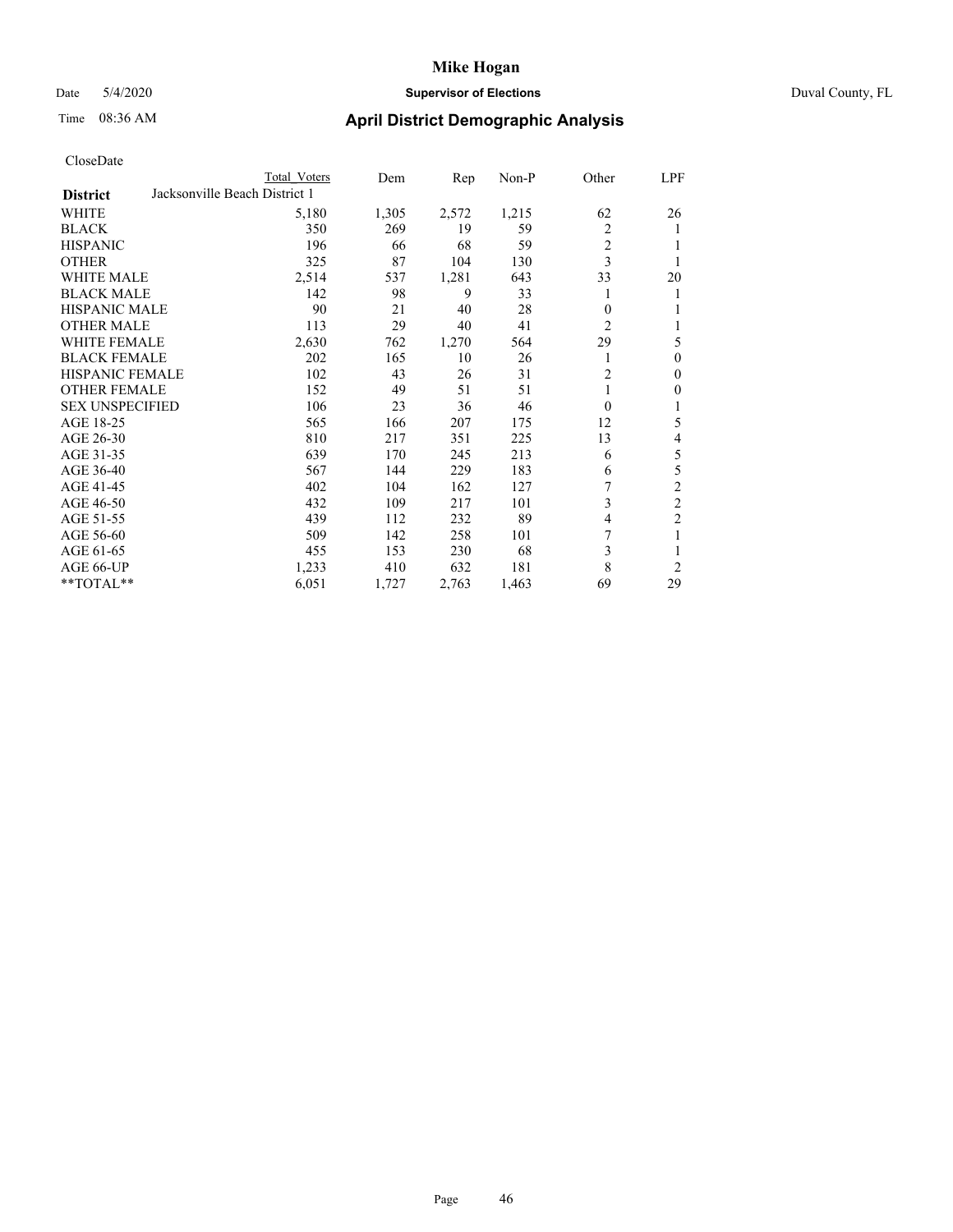# Date 5/4/2020 **Supervisor of Elections** Duval County, FL

# Time 08:36 AM **April District Demographic Analysis**

|                        |                               | Total Voters | Dem   | Rep   | Non-P          | Other          | LPF            |
|------------------------|-------------------------------|--------------|-------|-------|----------------|----------------|----------------|
| <b>District</b>        | Jacksonville Beach District 2 |              |       |       |                |                |                |
| WHITE                  |                               | 6,349        | 1,523 | 3,452 | 1,269          | 66             | 39             |
| <b>BLACK</b>           |                               | 100          | 71    | 10    | 17             |                | 1              |
| <b>HISPANIC</b>        |                               | 142          | 55    | 46    | 40             |                | $\theta$       |
| <b>OTHER</b>           |                               | 344          | 105   | 125   | 110            | $\overline{2}$ | $\overline{2}$ |
| WHITE MALE             |                               | 2,985        | 577   | 1,711 | 648            | 28             | 21             |
| <b>BLACK MALE</b>      |                               | 60           | 40    | 6     | 13             | 1              | $\theta$       |
| <b>HISPANIC MALE</b>   |                               | 51           | 16    | 19    | 16             | 0              | $\mathbf{0}$   |
| <b>OTHER MALE</b>      |                               | 129          | 36    | 56    | 35             | $\theta$       | $\overline{2}$ |
| WHITE FEMALE           |                               | 3,303        | 931   | 1,712 | 605            | 37             | 18             |
| <b>BLACK FEMALE</b>    |                               | 39           | 30    | 4     | $\overline{4}$ | 0              | 1              |
| <b>HISPANIC FEMALE</b> |                               | 89           | 39    | 26    | 23             |                | $\theta$       |
| <b>OTHER FEMALE</b>    |                               | 166          | 59    | 58    | 47             | $\overline{2}$ | $\theta$       |
| <b>SEX UNSPECIFIED</b> |                               | 113          | 26    | 41    | 45             |                | $\mathbf{0}$   |
| AGE 18-25              |                               | 564          | 121   | 259   | 168            | 12             | 4              |
| AGE 26-30              |                               | 554          | 132   | 258   | 148            | 7              | 9              |
| AGE 31-35              |                               | 604          | 120   | 279   | 189            | 7              | 9              |
| AGE 36-40              |                               | 564          | 153   | 243   | 160            | 4              | 4              |
| AGE 41-45              |                               | 489          | 121   | 234   | 124            | 5              | 5              |
| AGE 46-50              |                               | 587          | 119   | 326   | 131            | 7              | 4              |
| AGE 51-55              |                               | 610          | 110   | 388   | 106            | $\overline{c}$ | 4              |
| AGE 56-60              |                               | 681          | 176   | 390   | 103            | 9              | 3              |
| AGE 61-65              |                               | 694          | 197   | 407   | 85             | 5              | $\mathbf{0}$   |
| AGE 66-UP              |                               | 1,588        | 505   | 849   | 222            | 12             | $\theta$       |
| **TOTAL**              |                               | 6,935        | 1,754 | 3,633 | 1,436          | 70             | 42             |